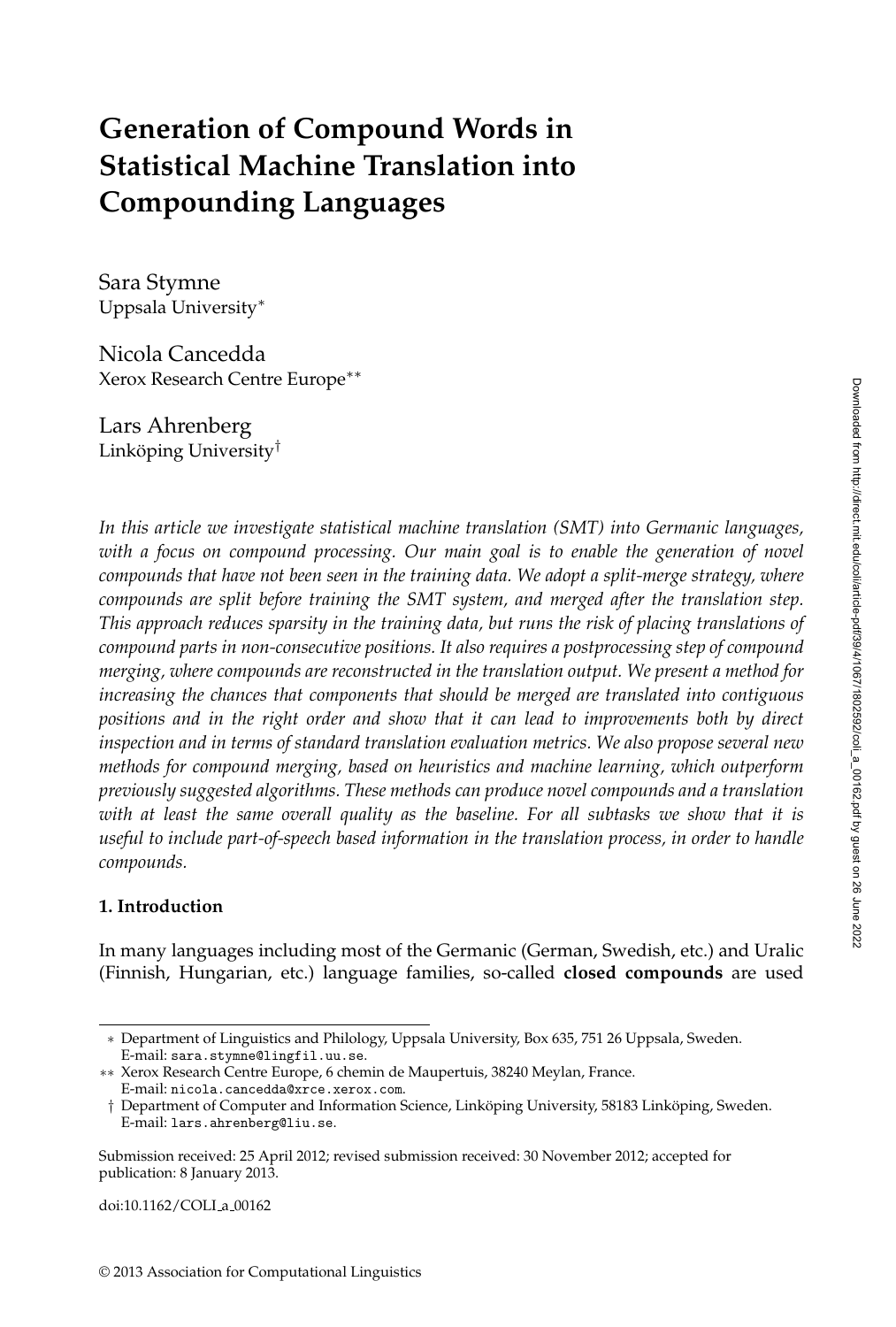productively. Closed compounds are written as single words without spaces or other word boundaries, as in German *Goldring*. We will refer to these languages as **compounding languages**. In English, on the other hand, compounds are generally open, that is, written as two words as in *gold ring*.

This difference in compound orthography leads to problems for statistical machine translation (SMT). For translation into a compounding language, often fewer compounds than in normal texts are produced. This can be due to the fact that the desired compounds are missing in the training data or that they have not been aligned correctly. When a compound is the idiomatic word choice in the translation, systems often produce separate words, genitive or other alternative constructions, or translate only one part of the compound. For an SMT system to cope with the productivity of the phenomenon, any effective strategy should be able to correctly process compounds that have never been seen in the training data as such, although possibly their components have, either in isolation or within a different compound.

Previous work (e.g., Koehn and Knight 2003) has shown that compound splitting improves translation from compounding languages into English. In this article we explore several aspects of the less-researched area of compound treatment for translation into such languages, using three Germanic languages (German, Swedish, and Danish) as examples.<sup>1</sup> The assumption is that splitting compounds will also improve translation for this translation direction and lead to more natural translations. The strategy we adopt is to split compounds in the training data, and to merge them in the translation output. Our overall goal is to improve translation quality by productively generating compounds in SMT systems.

The main contributions of the article are as follows:

- Demonstrating improved **coalescence** (adjacency and order) of compound parts in translation through the use of sequence models based on customized part-of-speech sets and count features
- Designing and evaluating several heuristic methods for compound merging that outperforms previous heuristic merging methods
- Designing and evaluating a novel method for compound merging based on sequence labeling
- Demonstrating the ability of these merging methods to generate novel unseen compounds

In addition, we report effects on translation performance from a number of variations in the methods for compound splitting and merging.

The rest of the article is structured as follows. Section 2 gives an overview of compound formation in the three target languages used in this work. Section 3 reports related work on compound processing for machine translation. Section 4 describes the compound processing strategy we use and Section 5 describes compound splitting. Section 6 addresses compound coalescence, followed by compound merging in Section 7. In Section 8 we present experimental results and in Section 9 we state our conclusions.

<sup>1</sup> This work is a synthesis and extension of Stymne (2008); Stymne and Holmqvist (2008); Stymne, Holmqvist, and Ahrenberg (2008); Stymne (2009); and Stymne and Cancedda (2011).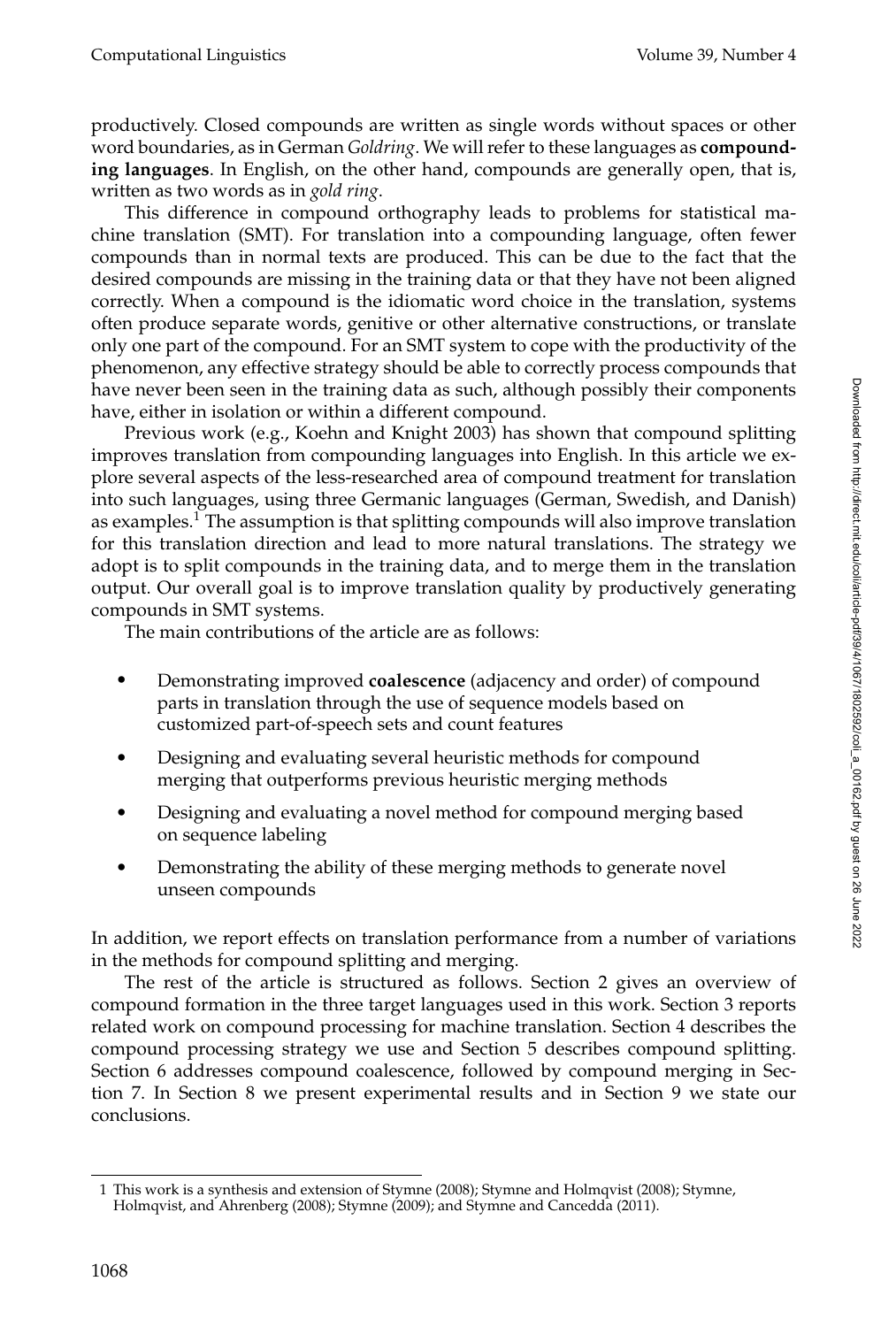# **2. Closed Compounds in German, Swedish, and Danish**

Compounds in German, Swedish, and Danish are generally closed, written without word boundaries, as exemplified for German in Example (1). Compounds can be made up of two (1a) or more (1b) parts where parts may also be coordinated (1c). In a few cases compounds are written with a hyphen (1d), often when one of the parts is a proper name or an abbreviation. Most compounds are nouns (1a–1e), but they can also be adjectives  $(1f)$ , verbs  $(1g)$ , and adverbs  $(1h)$ . English translations of compounds can be written as open compounds with separate words (1a) or with hyphens (1f), as other constructions, possibly with inserted function words (1g) and reordering (1b), or as single words (1e). Generally the last part of the compound is the **compound head**, that is, it conveys the main meaning of the compound, and determines its part of speech. The other parts, **compound modifiers**, modify the meaning of the compound head in some way and need not have the same part of speech as the full compound.

- (1) a. Regierungskonferenz *intergovernmental conference* Regierung+Konferenz *government conference*
	- b. Friedensnobelpreisträger Nobel Peace Prize laureate Frieden+Nobel+Preis+Träger peace Nobel prize bearer
	- c. See- und Binnenhäfen sea and inland ports See- und Binnen+Häfen sea and interior ports
	- d. EU-Mitgliedstaaten *EU member states* EU-Mitglied+Staaten *EU member states*
	- e. Jahrtausend *millennium* Jahr+tausend *year thousand*
	- f. dunkelblau *dark-blue* dunkel+blau *dark blue*
	- g. kennenlernen *get to know* kennen+lernen *know learn*
	- h. grösstenteils *in most instances* grossten+teils ¨ *largest partly*

Compound modifiers often have a special form, such as the addition of an "s" to the base form of *Regierung* in Example (1a). We will refer to these form variants as **compounding forms**. Table 1 exemplifies the type of operations used in Swedish, German, and Danish to form compounding forms. There are many more alternative compounding forms in Swedish and German than in Danish. For an overview of the possible compounding forms in German see Langer (1998) or Kürschner (2003), in Danish see Kürschner (2003), and in Swedish see Thorell (1981) or Stymne and Holmqvist (2008). Some compounding forms coincide with paradigmatic forms, such as German *Jahres* that can also be genitive, and *Stadien* that can also be plural, from Table 1. There are different views on whether to treat these forms as paradigmatic forms or as compounding forms. We follow Langer (1998) in viewing them as compounding forms, because they often do not correspond to plural or possessive semantics. Many individual compound modifiers have more than one possible compounding form. In Example (2) we provide examples of several possible forms of the modifier *Kind* (*child*) in German compounds.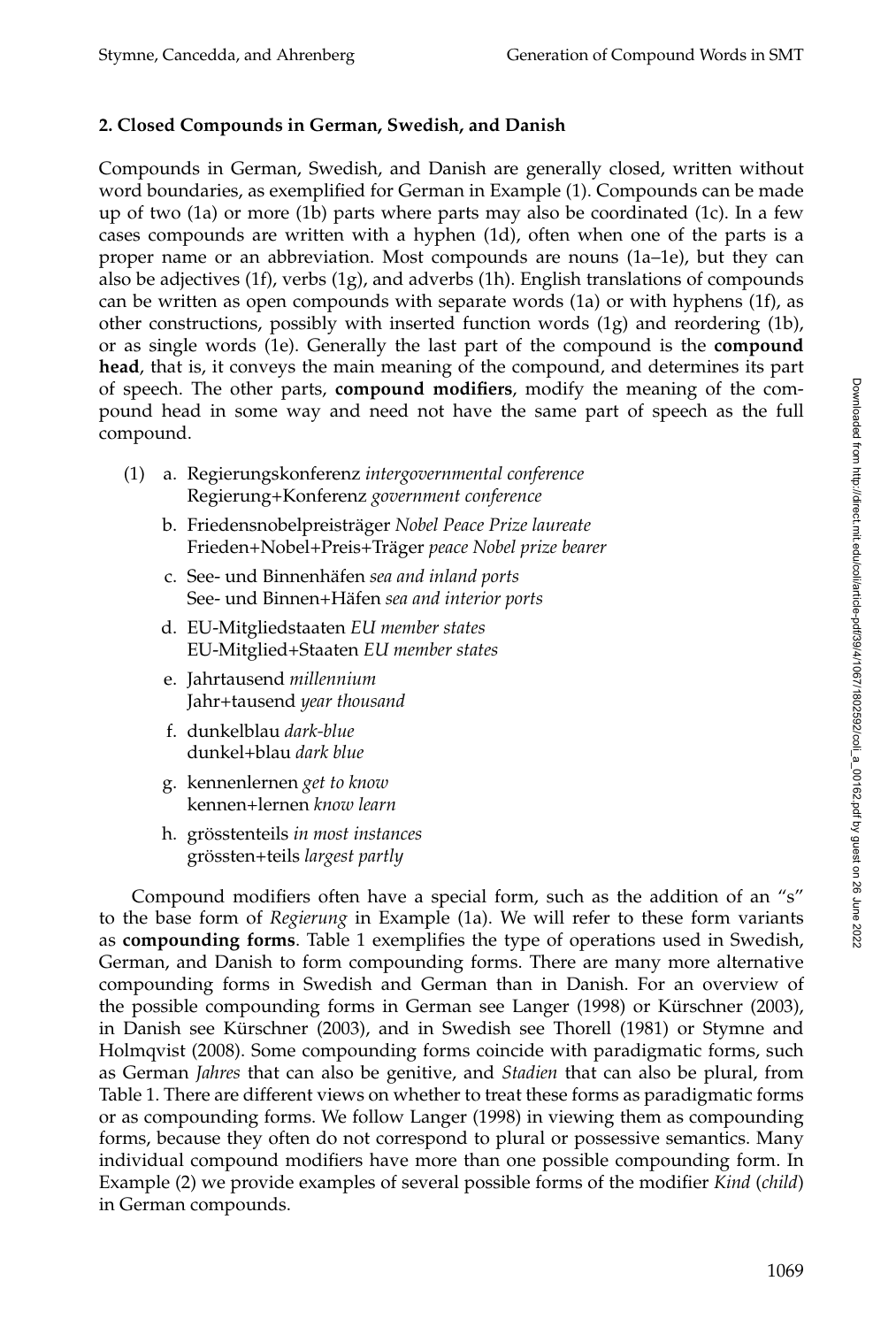- (2) *0* Kind+phase (*child-caring period*)
	- *+s* Kinds+lage (*fetal position*)
	- *+es* Kindes+unterhalt (*child support*)
	- *+er* Kinder+film (*children's film*)
	- *+-* Ein-Kind-Politik (*one-child policy*)

In some cases concatenating two words would lead to three identical consecutive consonants. In the Scandinavian languages, there is a spelling rule that does not allow this, and three identical consonants are reduced to two, as in Example  $(3<sup>sv</sup>)$ . This spelling rule was also used for some German compounds before 1996, when it was changed by a spelling reform, so that nowadays three identical consecutive consonants are never reduced to two at compound boundaries in German (Institut für Deutsche Sprache 1998), as shown in Example  $(3^{DE})$ .

| Table 1<br>Operations used for forming compounding forms with examples. |               |                                                                                         |  |  |  |  |
|-------------------------------------------------------------------------|---------------|-----------------------------------------------------------------------------------------|--|--|--|--|
| <b>Type</b>                                                             | Examples      |                                                                                         |  |  |  |  |
|                                                                         | $DE$ $0$      | umweltfreundlich (environmentally-friendly)<br>Umwelt+freundlich (environment friendly) |  |  |  |  |
| Null operation                                                          | SVD           | naturkatastrof (natural disaster)<br>natur+katastrof (nature disaster)                  |  |  |  |  |
|                                                                         | $DA$ $0$      | håndbagage (hand luggage)<br>hånd+bagage (hand luggage)                                 |  |  |  |  |
|                                                                         | $DE + es$     | Jahreswechsel (turn of the year)<br>Jahr+Wechsel (year change)                          |  |  |  |  |
| Addition                                                                | $SV + s$      | kvalitetstecken (quality mark)<br>kvalitet+tecken(quality sign)                         |  |  |  |  |
|                                                                         | $DA +e$       | spillekonsol (game console)<br>spill+konsol(game console)                               |  |  |  |  |
| Deletion                                                                | $DE -e$       | Lymphreaktion ( <i>lymphatic response</i> )<br>Lymphe+Reaktion (lymph response)         |  |  |  |  |
|                                                                         | $SV -a$       | flickskola (girls' school)<br>flicka+skola (girl school)                                |  |  |  |  |
|                                                                         | $DE - on/+en$ | Stadienexperte( <i>stadium expert</i> )<br>Stadion+Experte ( <i>stadium expert</i> )    |  |  |  |  |
| Combination                                                             | SV- $e/+s$    | arbetsolycka (industrial accident)<br>arbete+olycka (work accident)                     |  |  |  |  |
|                                                                         | DA- $e$ /+s   | embedsmand (civil servant)<br>embede+mand( <i>job man</i> )                             |  |  |  |  |
|                                                                         | $DE'' + er$   | Völkerrecht(international law)<br>Volk+Recht(people right)                              |  |  |  |  |
| Umlaut                                                                  | $SV$ "-er/+ra | brödrakärlek (brotherly love)<br>broder+kärlek (brother love)                           |  |  |  |  |
|                                                                         | $DA''+e$      | børnesko (children's shoe)<br>barn+sko ( <i>child shoe</i> )                            |  |  |  |  |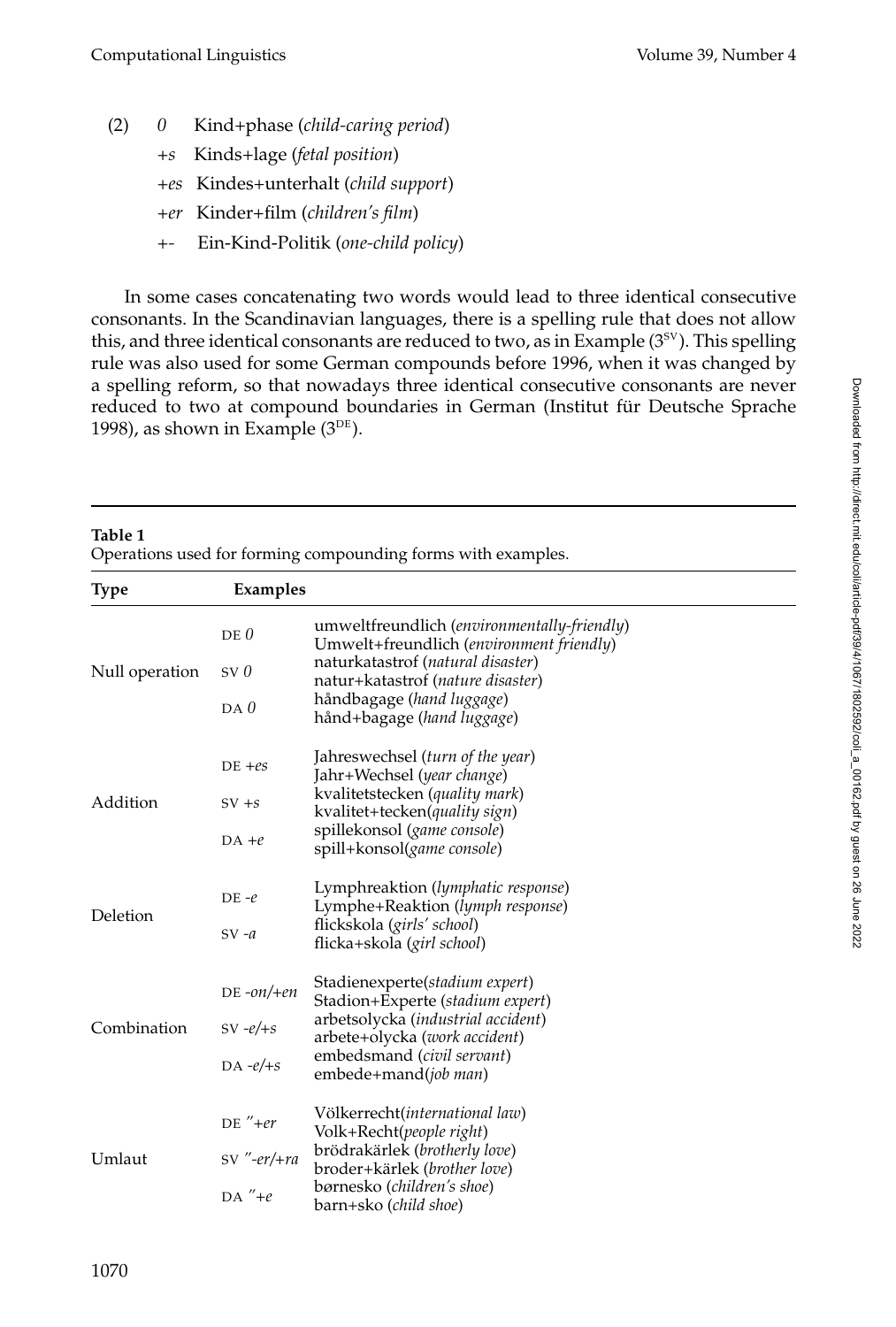Downloaded from http://direct.mit.edul/coli/article-pdf/39/4/1067/1802592/coli\_a\_00162.pdf by guest on 26 June 2022

Downloaded from http://direct.mit.edu/coli/article-pdf/39/4/1067/1802592/coli\_a\_00162.pdf by guest on 26 June 2022

- (3) SV tullagstiftning *customs legislation* tull+lagstiftning *custom legislation*
	- DE Zelllinie *cell line* Zell+Linie *cell line*

Compounding is common and productive; new compounds can be readily formed and understood. This is confirmed in a number of corpus studies. In German, compounds have been shown to make up 5–7% of tokens and 43–47% of types in news text (Baroni, Matiasek, and Trost 2002; Schiller 2005). If function words are removed, an even higher number of the tokens are compounds; in both Swedish and German 10% of the content words in a news text have been found to be compounds (Hedlund 2002). That compounding is productive means that it is likely that a high number of compounds have a very low frequency in texts. Baroni, Matiasek, and Trost (2002) found that 83% of the compounds in a large German news corpus occur less than five times. In Swedish, compounds are the most common type of hapax words, that is, words that occur only once in a text (Carlberger et al. 2005). The most common type of compound is the noun+noun compound, which makes up 62% of the compounds in the German news corpus of Baroni, Matiasek, and Trost.

# **3. Related Work**

The problems arising from differences in compounding strategies in translation from German into English have been addressed by several authors. The most common architecture for translation from German is to split compounds in a preprocessing step prior to training and translation using some automatic method, which has been suggested both for SMT (Nießen and Ney 2000; Koehn and Knight 2003; Popovic, Stein, and Ney ´ 2006; Holmqvist, Stymne, and Ahrenberg 2007) and example-based MT (Brown 2002). German compounds are split into their component parts in a preprocessing step and the translation model is then trained between modified German and English. At translation time, the German source text is also run through a compound splitter. In the studies cited here, only one splitting option is given as input to the decoder, which can be problematic in case the splitting is wrong, or if any of the parts are unknown. In Dyer (2009) several splitting options were given to the decoder in the form of a lattice. It is, however, not straightforward to use lattices during training, and in order to solve this, the training corpus was doubled, one part being without splits and the other part having the best splitting option for each word.

For translation into German, Popović, Stein, and Ney (2006) investigated three different strategies for compound processing. The first was to split compounds during training and after translation merge compound parts back into full compounds, the second merged English compounds prior to training instead of splitting German compounds, and the third used compound splitting only to improve word alignment. The split–merge strategy gave the best results, but using splitting only for alignment gave similar results. The merging of English compounds led to an improvement over a baseline without compound processing, but was not as good as the other two strategies. Popović, Stein, and Ney also presented one of few previous suggestions for compound merging. Each word in the translation output was looked up in a list of compound parts, and merged with the next word if it resulted in a known compound. This method led to improved overall translation results from English to German. The drawback of this method is that novel compounds cannot be merged. It might also merge words that should not be merged, but that happen to coincide with known compounds.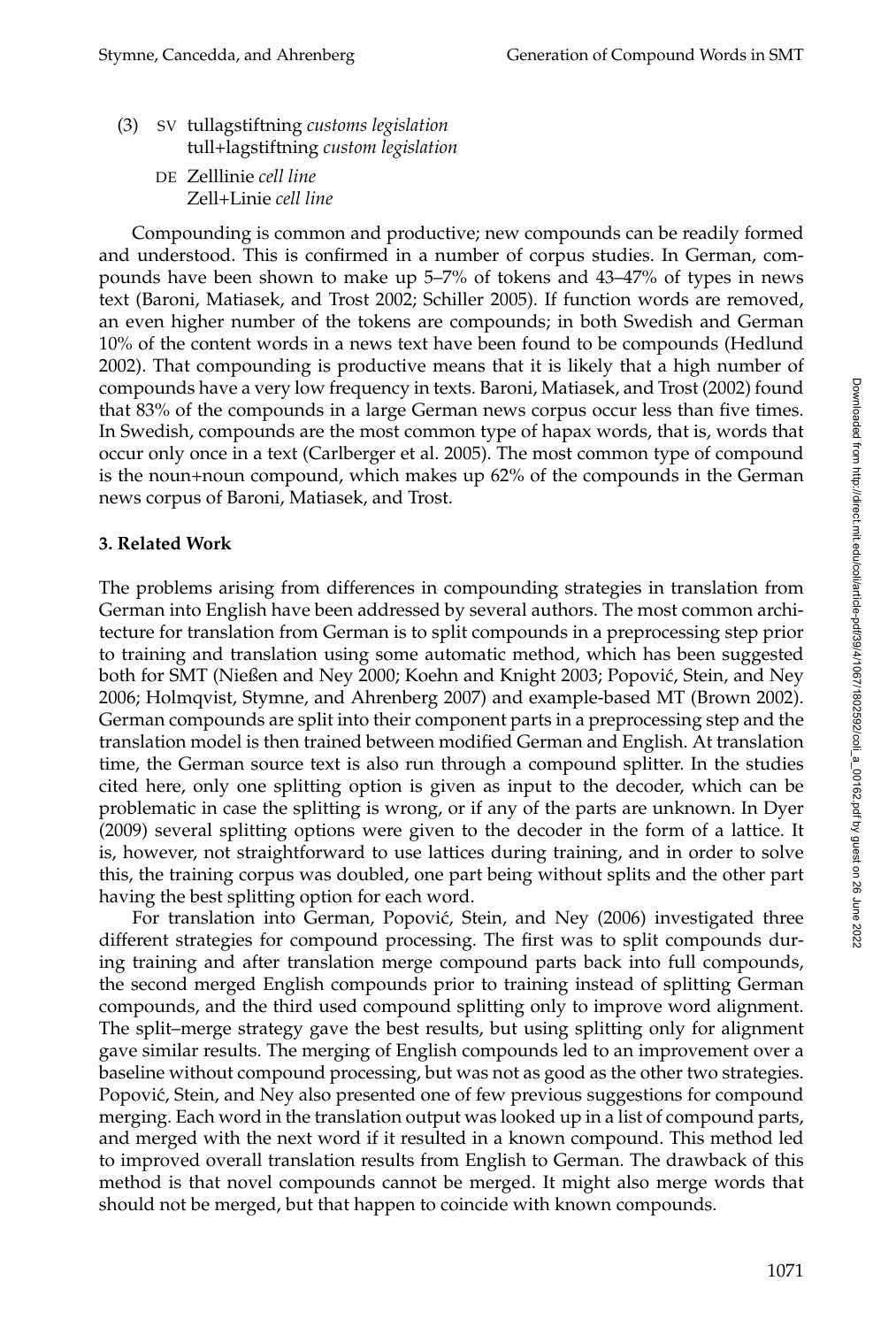Fraser (2009) merged split German compounds after translation from English, by applying a second phrase-based SMT (PBSMT) system trained on German with split compounds and normal German. No separate results were presented for this extension alone, but in combination with other morphological processing the strategy led to worse results than the baseline. This method also suffers from the same drawbacks as that of Popović, Stein, and Ney (2006), that novel compounds cannot be merged and words that should not be merged can still be.

Koehn, Arun, and Hoang (2008) discussed the treatment of hyphenated compounds for translation into German. They used a separate mark-up token for hyphened compounds, where the hyphen was split into a separate token, and marked by a symbol. The impact on the translation result was small.

Botha, Dyer, and Blunsom (2012) discussed the approach of using customized language models to target German compounds. They presented hierarchical Pitman-Yor language models, where the compound head is conditioned on the words preceding the full compound, and the compound modifiers are modeled by a reverse compound language model. They used this model as a replacement of a standard language model for SMT and found that although the perplexity of the language model was reduced, there were only minor improvements on Bleu for the SMT task. In this case the SMT pipeline was left unchanged, meaning that novel compounds were not considered.

Compound merging has also been performed for speech recognition. An example of this is Berton, Fetter, and Regel-Brietzmann (1996), who extended the word graphs output by a German speech recognizer with possible compounds by combining edges of words during a lexical search. The final hypotheses were then identified from the graph using dynamic programming techniques. Compound merging for speech recognition is a somewhat different problem than for machine translation, however, because coalescence is not an issue, as compared with SMT, where there is no guarantee that the order of the parts in the translation output is correct.

Another somewhat related problem to compound merging is that of detection of erroneously split compounds in human text, which is faced by grammar checkers. Writing compounds as separate words, with spaces between parts, is a common writing error in compounding languages. Carlberger et al. (2005) described a system for Swedish that used handwritten rules to identify, among other errors, erroneously split compounds. The rules used parts of speech and morphological features. On a classified gold standard of writing errors they had a recall of 46% and a precision of 39% for identifying split compounds, indicating that it is a difficult problem to find split compounds in free, unmarked text.

There is also work on morphological merging, which is needed when the target words have been split into morphs in the training corpus. Virpioja et al. (2007) marked morphs with a symbol and merged all marked words with the next word for translation between Finnish, Swedish, and Danish, without showing any improvements over an unmarked baseline. This strategy does have the advantage of being able to merge novel word forms, but has a drawback in that it can merge parts into non-words if the parts are misplaced in the translation output.

El-Kahlout and Oflazer (2006) used a similar symbol-based merging strategy for translation from English into Turkish, but with the addition of morphographemic rules. They had positive results when performing limited splitting and grouping the split morphs, but not when splitting all morphs. They reported that there were problems with the order of morphs in the output. Badr, Zbib, and Glass (2008) reported results for translation from English to Arabic, where they used a combination merging method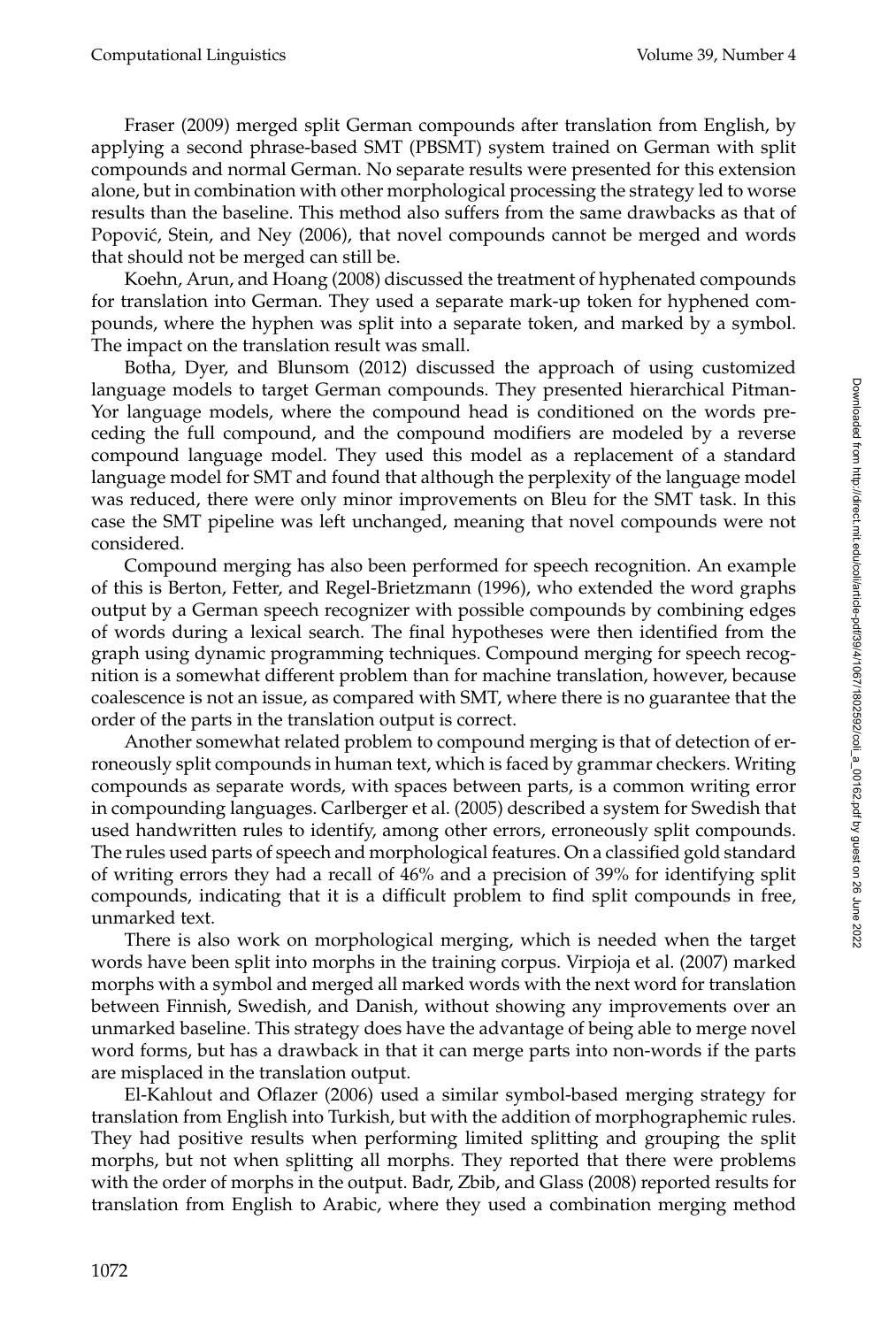where forms were picked from the corpus for known combinations of morphs and words, and generated based on handwritten recombination rules otherwise, which led to improvements over the baseline. They also used the morphs+POS as factors in a factored translation model (Koehn and Hoang 2007) where surface forms were generated from this information; this gave a small improvement on a large corpus, but at the cost of high runtime. El Kholy and Habash (2010) extended the merging scheme of Badr, Zbib, and Glass (2008) by using the conditional probability and a language model score to pick the best known merging option. They showed a small effect of this on an MT task, even though this strategy was the best option in an intrinsic evaluation based on human reference translations.

Compound splitting has been addressed in many articles, as a separate task (Schiller 2005) or targeted for applications such as information retrieval (Holz and Biemann 2008), speech recognition (Larson et al. 2000), grammar checking (Sjobergh and Kann ¨ 2004), lexicon acquisition (Kokkinakis 2001), word prediction (Baroni, Matiasek, and Trost 2002), and machine translation (Koehn and Knight 2003; Dyer 2009; Fritzinger and Fraser 2010; Macherey et al. 2011).

The most successful strategies that address compound processing for MT apply compound splitting as a preprocessing step before training the translation models. Koehn and Knight (2003) presented an empirical splitting algorithm targeted at SMT from German to English. They split words in all possible places, and considered a splitting option valid if all its parts had been seen as words in a monolingual corpus. They allowed the addition of *-s* or *-es* at all splitting points. If there were several valid splitting options they chose one based on the number of splits, the geometric mean of part frequencies, or based on alignment data. They evaluated the splitting algorithms intrinsically on a gold standard of manually split noun phrases and on machine translation of noun phrases. The best results for PBSMT were achieved by using either the geometric mean, or the highest number of splits. There were no correlations between translation results and the intrinsic evaluation.

Several other researchers have also explored compound splitting for translation from German to English. Nießen and Ney (2000) used a morpho-syntactic analyzer for splitting German compounds prior to translation. Popović, Stein, and Ney (2006) used the geometric mean version from Koehn and Knight (2003) as well as the morphosyntactic algorithm from Nießen and Ney (2000) for splitting, with similar positive results for both options. Fritzinger and Fraser (2010) combined linguistic analysis with corpus-driven scoring and showed an improvement compared to using only a corpus-driven approach. Macherey et al. (2011) described a corpus-driven method that learns compounding form transformations of a language in addition to just compound splitting, and showed an improvement for translation from several languages into English compared to a baseline without compound treatment. Dyer (2010) suggested a compound splitting method based on sequence labeling, which gave good results for lattice-based translation from German.

# **4. Compound Translation**

For translation into a compounding language, we adopt the compound processing strategy suggested by Popović, Stein, and Ney (2006). The process is:

1. Split compounds on the target (compounding language) side of the training corpus.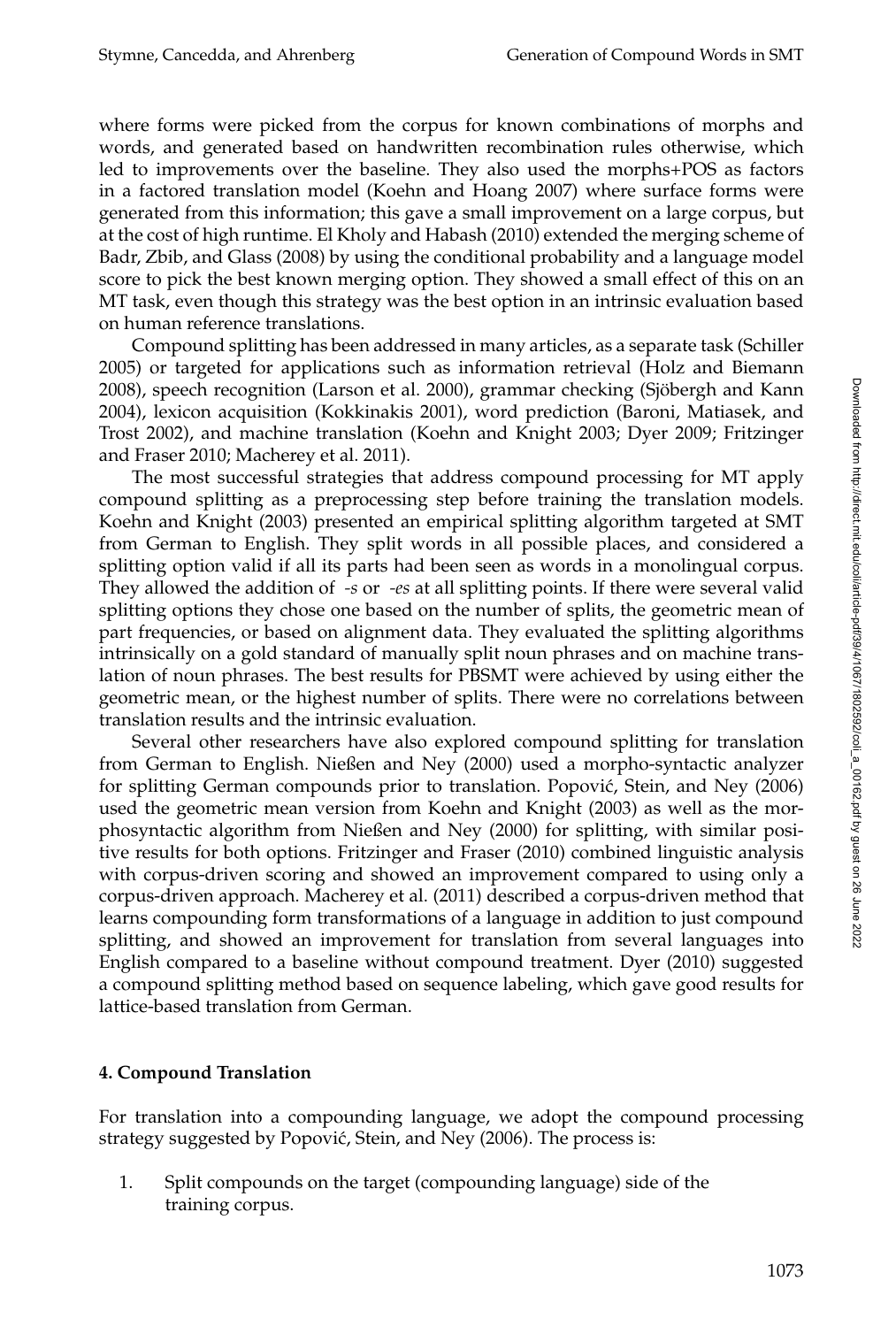- 2. Learn a translation model from source (e.g., English) into decomposed-target (e.g., decomposed-German).
- 3. At translation time, translate using the learned model from source into decomposed-target.
- 4. Apply a postprocessing **merge** step to reconstruct compounds.

The merging step must solve two problems: Identify which words should be merged into compounds, and choose the correct compounding form for the compound modifiers. The first problem can become hopelessly difficult if the translation did not put components nicely side by side and in the correct order. Preliminary to merging, then, the problem of coalescence needs to be addressed, that is, translations where compound elements are correctly positioned should be promoted.

Figure 1 gives an overview of the translation process with compound processing. Compounds are split before training the translation system, and merged after translation. We use factored decoding (Koehn and Hoang 2007), where features other than just surface words can be used by the system. In our case we tag the data with parts of speech and use a factored model with POS-tags on the target side, which allows us to have a POS-sequence model, beside the standard language model. This configuration has a very small overhead compared with decoding without factors. As we show, using part-of-speech tags on the target side helps to improve the coalescence of compound parts, and can be used to guide the merging process.

For the tuning step there are two options: either we can split the development set and tune with a translation with split compounds compared with a reference with split



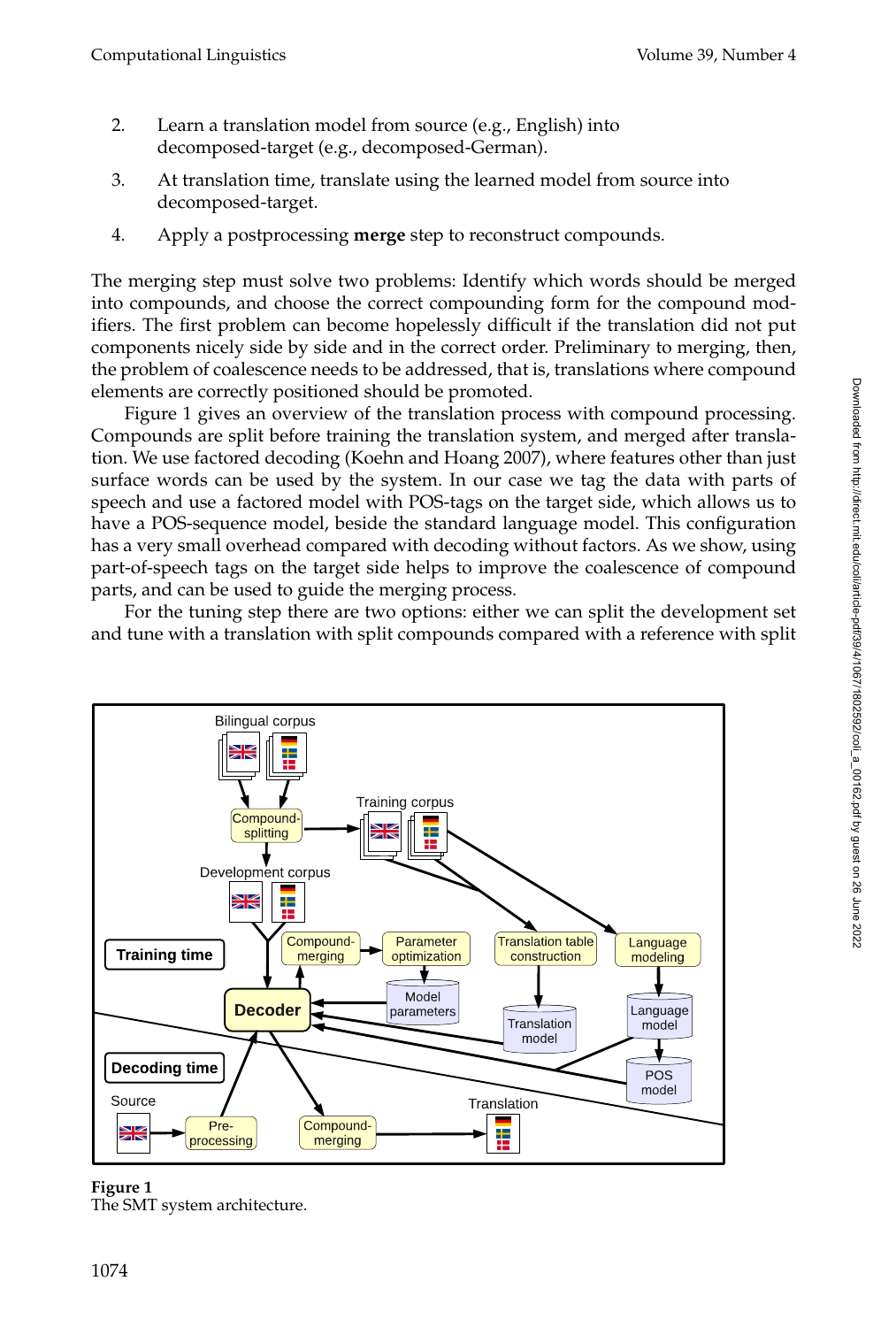compounds, or we can merge compounds in the translation output, before performing the optimization. We found empirically that we got the best results using the second approach, of performing compound merging during the tuning process. When we tuned on split texts, the results were more unstable, and especially the number of words in the translation output varied substantially. We thus use merging also during the tuning process in all experiments, as shown in Figure 1.

# **5. Compound Splitting**

Our method for compound splitting is based on Koehn and Knight (2003) and Stymne (2008). For each word all possible segmentations are explored, with the restrictions that all parts must have at least three characters, and the last part, the compound head, must have the same part-of-speech tag as the word itself. Hyphens are treated as additions to compound modifiers, just as *+s* or *+e*. Segmentations are scored with the arithmetic mean of frequencies for each part in the training corpus and the segmentation with the highest score is chosen.

We have investigated several variants of the basic method and their effects on compound translation. The variants investigated are:

- Using geometric or arithmetic mean for choosing the highest frequency candidate split
- Restricting the length of each split part, either to three or four characters
- Restricting the highest number of parts per compound to two, or allowing any number of compound parts
- Allowing all known compounding forms (c.f. Table 1), or restricting them to the most common ones
- Restricting the last part of the compound to be known from the corpus with the same part-of-speech tag as the full compound, or allowing all possible parts-of-speech tags

# **6. Promoting Coalescence of Compounds**

In this section we describe our approach to improve the coalescence of compounds, which is based on POS-sequence models. We first present the representation schemes we use for compounds, which form the basis of the sequence model approach, and then describe the sequence modeling approach in more detail. Finally, we discuss how POStags can be used for count features.

# **6.1 Representation of Compound Parts**

As a result of compound splitting the segmentation of words is changed, and we know from Table 1 that compounding forms often do not coincide with any forms that can be used as standalone words. This raises several design decisions:

1. Should alternative forms of the same compound modifier be normalized to a canonical form?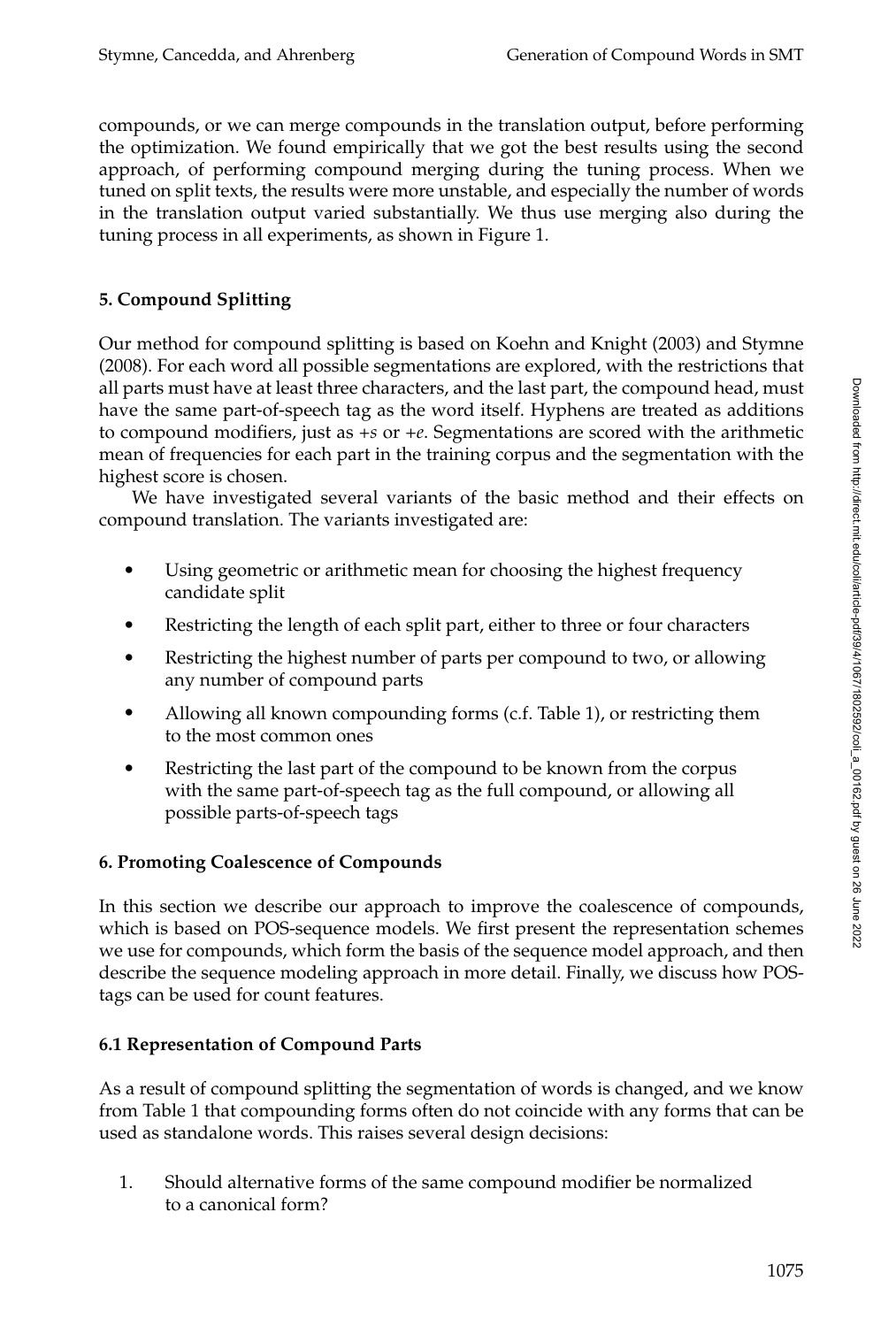- 2. Should compound modifiers be marked with a special symbol? Or should the separation between compound parts be marked?
- 3. How should compound parts be tagged in a factored system?

Although apparently innocuous, these decisions do have some influence on the whole process. In this work we have used three combinations of marking and normalization, and three different tagsets.

In Example (4a), called the **unmarked** scheme, compound modifiers are normalized (*kamps-*>*kamp*) and the words carry no special marking. In Example (4b), called the **marked** scheme, compound modifiers are not normalized, but they are marked with the symbol "#". For these two marking schemes, an extended tagset, **EPOS**, is used. It contains tags for compound modifiers that also indicate the part of speech of the head word, such as "N-modif" if the head is a noun (N) or "ADJ-modif" if the head is an adjective (ADJ).

In Example (4c), called the **sepmarked** scheme, the split itself is marked, by using the special token "@#@" to mark split points, and compound modifiers are normalized. In this case we use a standard POS-tagset with the addition of a COMP-tag for the inserted split-token, and use the POS-tags that were found for the compound modifiers when they were looked up in the monolingual corpus during splitting. We call this tagset the **SPOS**-tagset.

- (4) a. fem+kamps+seger:N (*pentathlon (five battle) victory*) fem:N-modif kamp:N-modif seger:N
	- b. fem+kamps+seger:N (*pentathlon (five battle) victory*) fem#:N-modif kamps#:N-modif seger:N
	- c. fem+kamps+seger:N (*pentathlon (five battle) victory*) fem:NUM @#@:COMP kamp:N @#@:COMP seger:N

As a third alternative tagset we use a modified variant of the EPOS-tagset, where distinctions among parts of speech that are not relevant to the formation of compounds are blurred. This reduces the tagset to only a few tags, as in the case where only nouns are split:

- N-modif all parts of a split compound except the last
- N the last part of the compound (its head) and all other nouns
- X all other tokens

We call this tagset the reduced POS-tagset (**RPOS**). The RPOS-tagset could easily be extended to other types of compounds—for example, by extending it to five tags by also including ADJ and ADJ-modif if we want to split adjectives as well. Using the RPOS-tagset, the POS-based sequence model will only be useful for controlling the order and form of compound parts. With the EPOS-tagset it also aids in controlling the order of other words. All POS-based sequence models are trained on POS-tagged data, where the tags have been modified after applying a compound splitting algorithm. When referring to either of the three tagsets EPOS, RPOS, or SPOS, we will use the designation **\*POS**.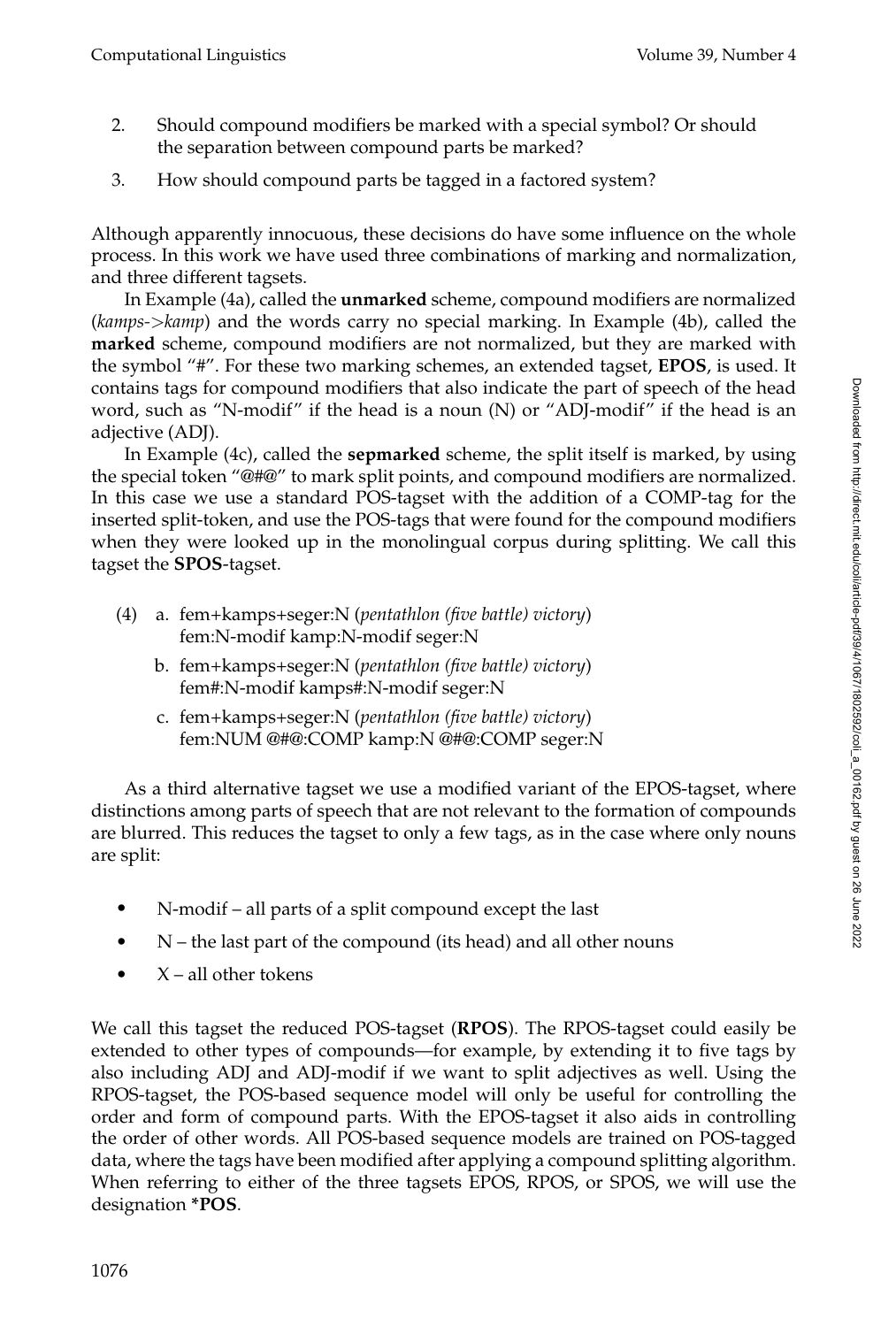## **6.2 Part-of-Speech–Based Sequence Models**

If compounds are split in the training data, then there is no guarantee that translations of components will end up in contiguous positions and in the correct order. This is primarily a language model problem, and we will model it as such by applying sequence models on the customized part-of-speech sets. These sequence models can be either standard language models trained on texts where split compound modifiers are marked with symbols, or they can be POS-sequence models trained on the specially designed tagsets, such as EPOS. Both these types of models can encourage compound parts to occur in the correct order; the former, however, is a more lightweight approach, because it relies on surface words.

A language model solution to compound coalescence could be viewed as a soft constraint in the decoder, which encourages good sequences of compound parts over bad sequences. An alternative to this would have been a hard constraint in the decoder that prohibits compound parts to be placed in an incorrect order. We opted for a soft constraint approach because we found that it gave sufficiently good results, and because previous work on soft versus hard constraints for other areas has shown that soft constraints give more stable and generally better results, for instance, for phrase cohesion (Cherry 2008).

As described in the previous section, we can add special POS tags and symbols to identify compound modifiers. Table 2 shows examples of the different representation schemes. We can then train a \*POS *n*-gram sequence model using any of the \*POStagsets, which naturally steers the decoder towards translations with good relative placement of these components.

A lightweight model that gives some additional information of the order of compound parts compared to a language model on unmarked data is to train language models on texts where compounds are represented either using the marked or sepmarked schemes but without parts-of-speech tags. These models are, however, not as strong as the \*POS-based models, since they cannot generalize from surface words, and mainly can aid in keeping known compounds together.

#### **6.3 Sequence Models as Count Features**

We expect a \*POS-based *n*-gram sequence model to learn to discourage sequences unseen in the training data, such as the sequence of compound parts not followed by a suitable head. Such a generative LM, however, might also have a tendency to bias

#### **Table 2**

Examples of representation schemes for the German phrase *die Fremdsprachenkenntnisse* [*the knowledge of foreign languages* / foreign language knowledge], originally tagged as *DET N(oun)*.

| Original    | die          |         | Fremdsprachenkenntnisse |           |      |            |  |  |  |  |
|-------------|--------------|---------|-------------------------|-----------|------|------------|--|--|--|--|
| Unmarked    | die          | fremd   |                         | sprache   |      | kenntnisse |  |  |  |  |
| Marked      | die          | fremd#  |                         | sprachen# |      | kenntnisse |  |  |  |  |
| Sepmarked   | die          | fremd   | @#@                     | sprache   | @#@  | kenntnisse |  |  |  |  |
| <b>EPOS</b> | <b>DET</b>   | N-Modif |                         | N-Modif   |      |            |  |  |  |  |
| <b>RPOS</b> | $\mathbf{X}$ | N-Modif |                         | N-Modif   |      |            |  |  |  |  |
| <b>SPOS</b> | DET          | ADI     | <b>COMP</b>             | N         | COMP |            |  |  |  |  |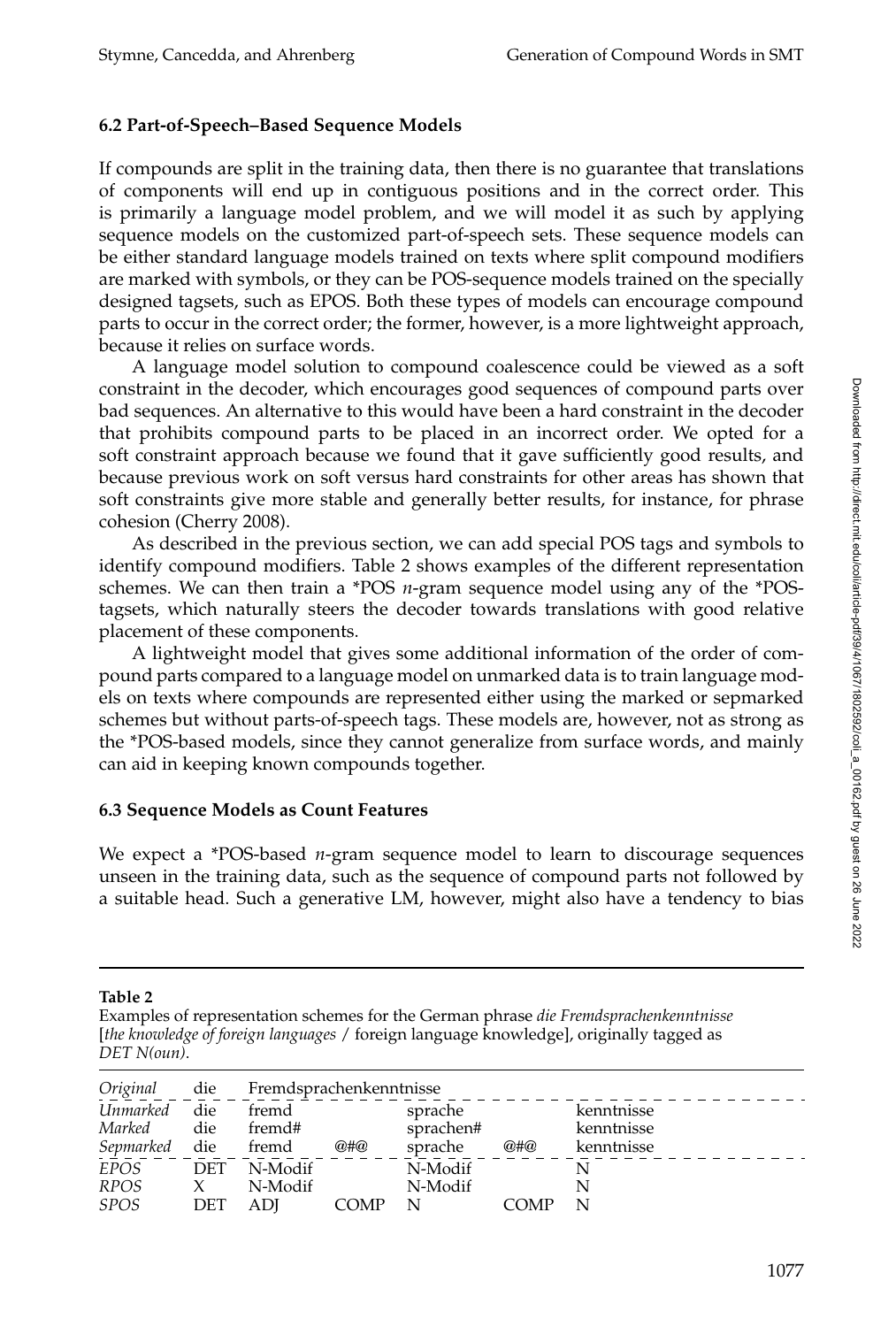| Tag complitations in the translation output. |          |       |          |  |  |  |  |
|----------------------------------------------|----------|-------|----------|--|--|--|--|
| Combination                                  | Judgment | Boost | Punish   |  |  |  |  |
| N-Modif N                                    | Good     |       |          |  |  |  |  |
| N-Modif N-Modif                              | Good     |       | $\theta$ |  |  |  |  |
| N-Modif $\langle$ /s>                        | Bad      | O     |          |  |  |  |  |
| $N$ -Modif X                                 | Bad      | 0     |          |  |  |  |  |
| all other combinations                       | Neutral  |       |          |  |  |  |  |

**Table 3** Tag combinations in the translation output.

lexical selection towards translations with fewer compounds, since the corresponding tag sequences might be more common in text. To compensate for this bias, we experiment with injecting a little dose of a priori knowledge, and add a count feature, which explicitly counts the number of occurrences of RPOS-sequences that we deem good and bad in the translation output. Table 3 gives an overview of the possible bigram combinations, using the three-symbol tagset, plus sentence beginning and end markers, and their judgment as good, bad, or neutral.

We define two new feature functions: the **boost model** counting the number of occurrences of Good sequences, and the **punish model**, counting the occurrences of Bad sequences, as indicated in Table 3. In the punish model we want to punish the two bad combinations, where compound modifiers are placed in isolation without a suitable head. In the boost model, we want to support the formation of compounds by rewarding the two good combinations. We definitely want to boost the combination of a compound part with its head. In addition, we can boost the formation of long compounds by boosting the combination of two compound modifiers as well. The boost and punish models can be used either in isolation or combined, with or without a further \*POS *n*-gram sequence model.

To exemplify the two models, consider the translation hypothesis given in Example (5). The word pairs *skogs bruks* and *bruks plan*, marked in bold in the example, constitute good sequences of a modifier followed by another modifier or a head, and would give the count 2 with a boost model. The word sequence in italics, *skogs av*, constitutes a bad sequence, since the preposition *av* (*of*) cannot be a compound head, and would give the count 1 to a punish model. The other word sequences do not influence either of these models because they do not involve any compound modifiers.

(5) En|X **skogs|N-Modif bruks|N-Modif plan**|**N** ger|X en|X översikt|N *skogs*|*N-Modif av*|X<br>
A forest cultivation plan gives an overview forest of A forest cultivation plan gives an overview forest of

# **7. Compound Merging**

Once a translation is generated using a system trained on split compounds, a postprocessing step is required to merge components back into compounds. All methods we are aware of only consider consecutive tokens for merging: We stick to this assumption, having delegated to the methods described earlier the task to promote a good relative positioning of component translations. For all pairs of consecutive tokens we have to decide whether to combine them or not. Depending on the language and on preprocessing choices, we might also have to decide whether to apply any boundary transformation such as, for example, inserting *-s* between components.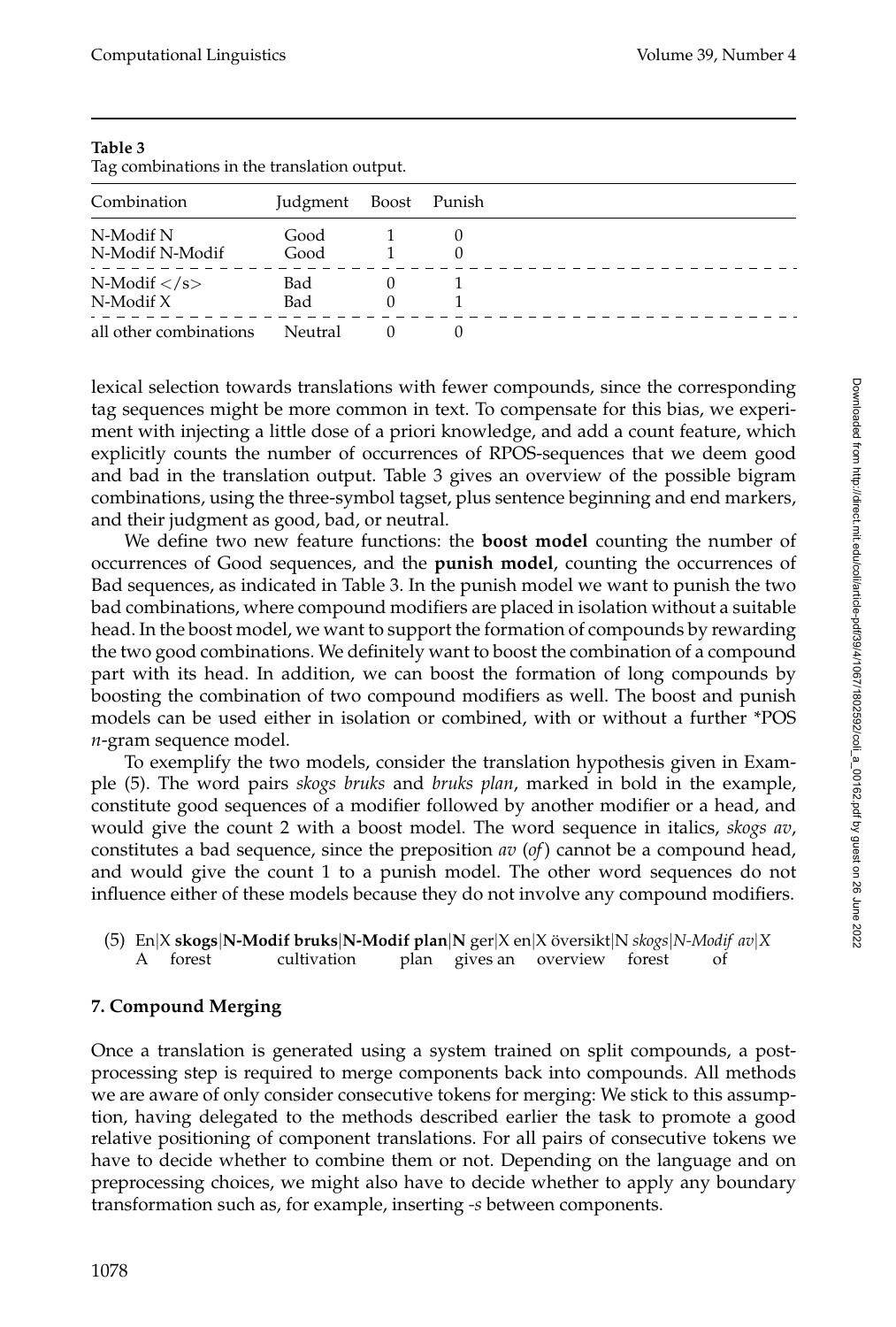

#### **Figure 2**

Overview of the reverse normalization algorithm, exemplified using the compound *Rechtsstaatsprinzip* [*rule-of-law principle* / right-state principle]. The chosen option for each strategy is circled.

In this section we first describe reverse normalization, then we describe our new heuristic merging methods and modifications to existing heuristics. Finally we describe a novel sequence-labeling formulation for compound merging.

# **7.1 Reverse Normalization**

For compound modifiers that were normalized in the training data the reverse process (reverse normalization) is needed at merging time to recreate the correct form for the specific compound. We designed a method for reverse normalization that is based on corpus frequencies of compound modifiers and compounds that can be collected during compound splitting.

The strategy is illustrated and exemplified in Figure 2. $^2$  First we look up all known compounding forms, and their frequencies for all the compound modifiers. In Figure 2, for instance, we found three options for the word *recht* [*right*], with *rechts* being the most common option. Next, we try all combinations of forms to form a full compound, and if any matches are found we pick the most frequent match. If this fails we have two backup strategies. First, we try to find known compounding forms for pairs of parts, starting from left to right, looking up frequencies of the resulting forms from adding two parts. If that fails we use our second back-up strategy, which is to use the most common form of each modifier, and concatenate those. For binary compounds, the second strategy is

<sup>2</sup> Nouns in German are capitalized. This is normally dealt with as further recasing postprocessing, and is an orthogonal problem from the one we deal with here.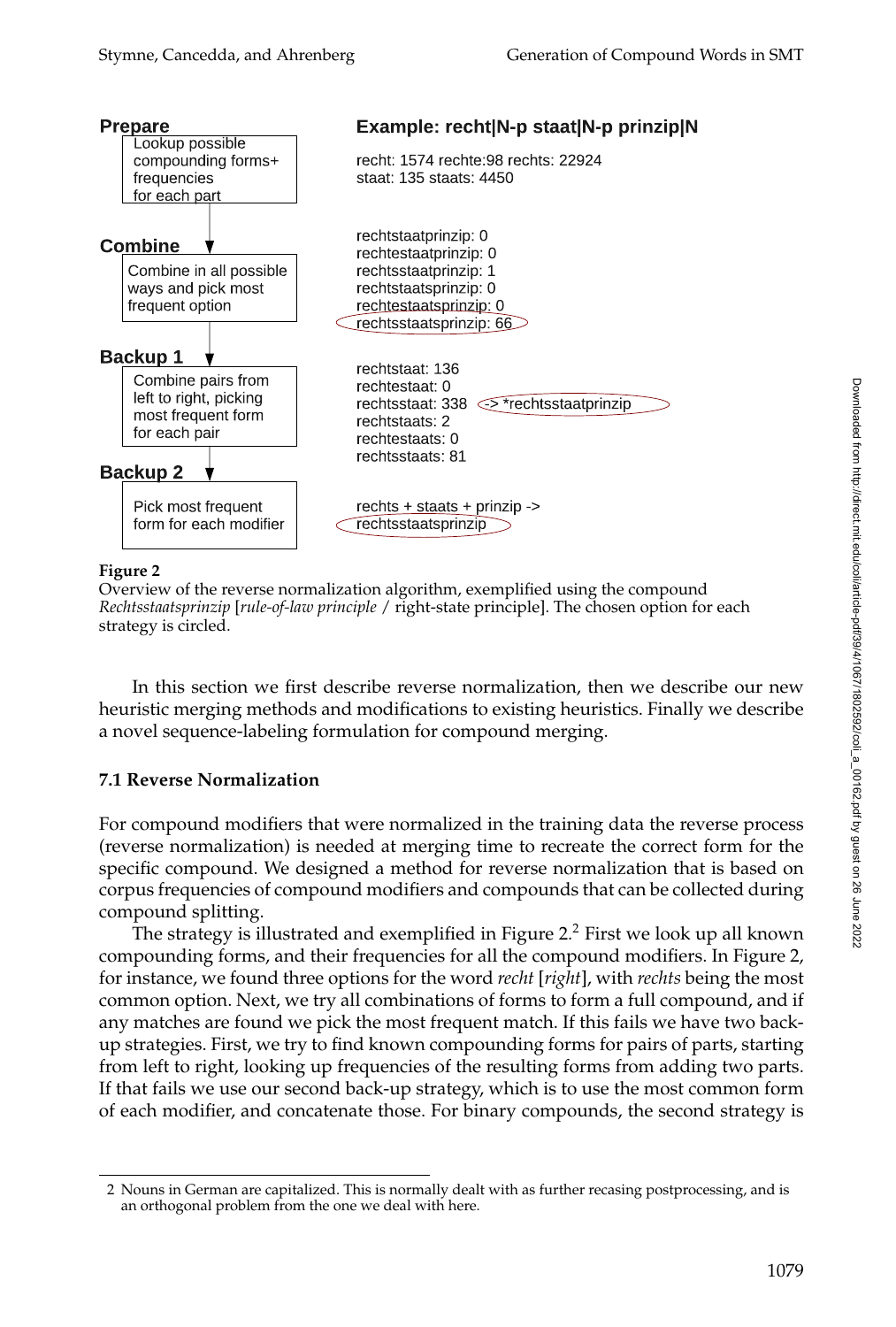superfluous, because there is only one pair of compound parts, and the second strategy is always used.

# **7.2 Heuristic Approaches to Compound Merging**

We have investigated three major approaches to heuristic compound merging. Our major contribution is a novel merging method based on part-of-speech matching. We contrast this method with adaptations of previous merging suggestions based on symbols and word lists. We also suggest improvements to these methods, and combination methods that combine the strengths of word lists and parts of speech.

*7.2.1 POS-Based Merging.* The POS-match algorithm uses the fact that it is possible to have several output factors besides surface form in a factored translation system. It merges words that are marked as compound modifiers in either the EPOS or RPOS tagsets if the next POS-tag matches. As described in Section 6.1, the part of speech of a compound modifier is based on the part of speech of its head word, so a word is considered matching if the next word is a compound modifier of the same type, or a head with a matching part of speech. In addition, if the next word does not match, the modifier could be part of a coordinated compound, which is checked by seeing if the next word is a conjunction, in which case a hyphen is added to the modifier. We investigated versions of the algorithm both with and without treatment of coordinated compounds.

If a compound modifier is followed by anything other than a matching part of speech or a conjunction it has most likely been misplaced in the translation process. These items are left as they are in the translation output, which is often fine, because only compound parts that occur as separate words in a corpus are split. When two matching compound modifiers are merged, the process is iterated to see if the next word is a matching compound modifier, head, or conjunction. This allows compounds with an arbitrary number of parts to be merged.

In summary, the POS-based merging algorithm has the following steps:

- Step through each word+POS pair from left to right<sup>3</sup>
- If a compound-POS, X-MODIF, is found:
	- **–** Remove mark-up of the part if present
	- **–** Store the compound part
	- **–** When the next POS is a matching part, X-MODIF: Remove mark-up of the part if present Store the compound part
	- **–** If the next POS is a matching head, X: Store the compound head
	- **–** If at least two parts have been found (either several modifiers or a head):

Perform reverse normalization on the stored parts if parts are normalized

Merge all parts

For Swedish and Danish: remove a consonant if any of the merges resulted in three identical consecutive consonants

<sup>3</sup> The words that are processed in the inner if-clause are skipped in the outer loop.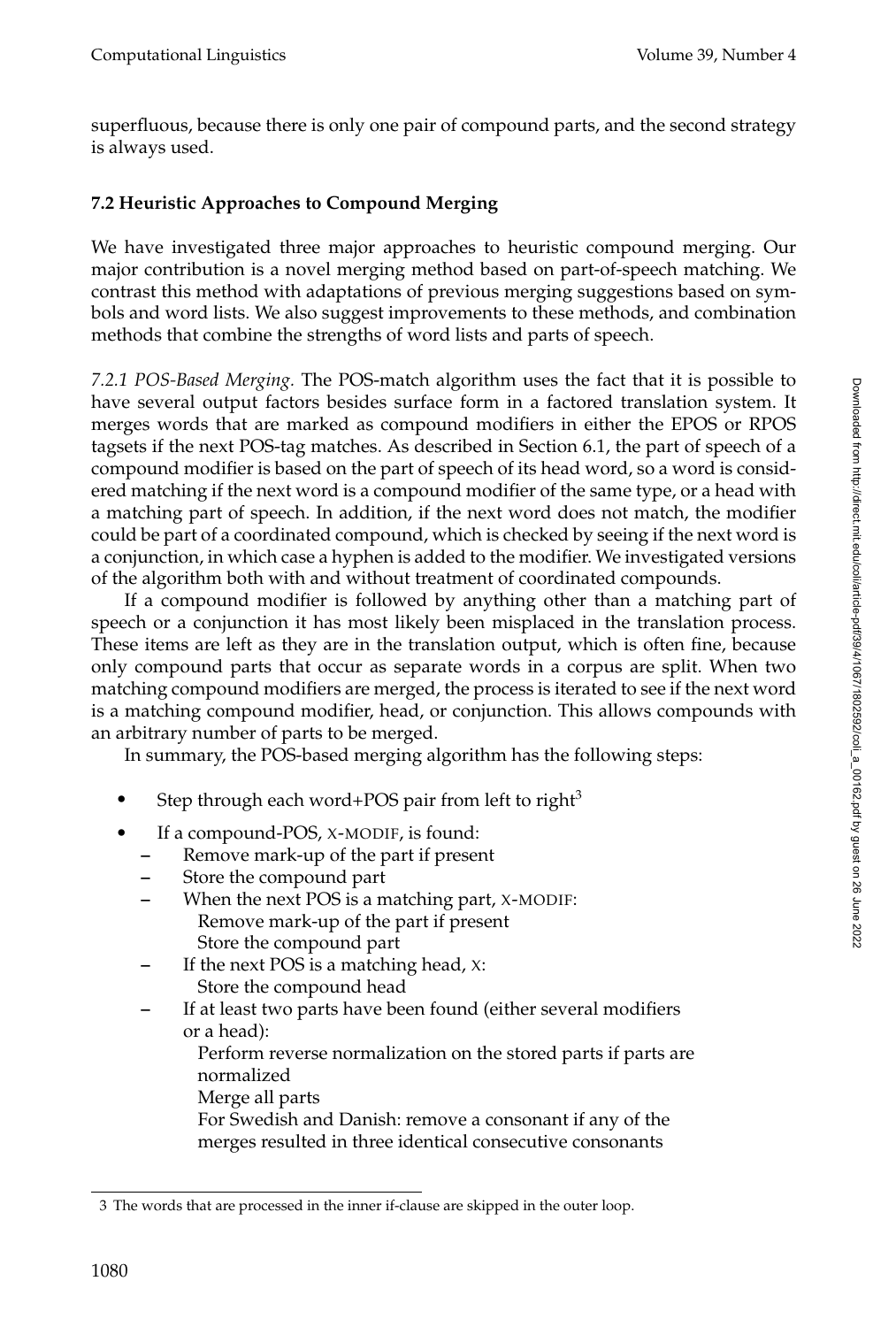**–** If the next POS is a conjunction and no head was found: Add a hyphen at the end of the compound part

This heuristic has the advantage over previous merging algorithms that it can form novel compounds while reducing the risk of erroneous merging through the matching constraint. It is also the only merging method we are aware of that addresses coordinated compounds. However, it requires a factored decoder that can carry part-of-speech tags through the translation process. It also requires tagsets where compound modifiers are marked based on the compound head, such as EPOS or RPOS. In the current form the POS-match strategy cannot be used for the SPOS-tagset that does not use headbased tags for compound modifiers, because we cannot enforce the matching constraint in this way. It would be possible to design a POS-match strategy based on standard tags, which for instance allowed merging of noun+noun, but not of noun+preposition. Such a strategy requires linguistic knowledge and customization for each language, however.

*7.2.2 Other Merging Heuristics.* The symbol-based method is inspired by work on morphology merging (El-Kahlout and Oflazer 2006; Virpioja et al. 2007). It merges words that are marked with a symbol with the next word in the marked scheme. In the sepmarked scheme, when a standard symbol is found, the words on both sides of it are merged. These algorithms have the disadvantage, compared with the POS-match algorithm, that it is more likely that words are merged into non-compounds, since no matching check is carried out.

We have also investigated methods based on word lists, proposed by Popović, Stein, and Ney (2006). These methods use frequency word lists compiled at split time. Three types of lists were used: lists of compound modifiers, of compounds, and of words. If a compound modifier is encountered, it is checked whether merging it with the next word results in either another compound modifier, or a compound or word. Unlike Popović, Stein, and Ney (2006), we perform this process recursively, to allow compounds with several parts. Again, reverse normalization is performed when needed. Still, no novel compounds can be formed, and coordinated compounds are not handled. The method does not merge words into non-words, but there is another risk, that of merging words that should be separate in a specific context, but that happen to form a valid compound or other word when combined, such as the examples in Example (6). It has the advantage over the other proposed methods that it can be used on output from any MT decoder, without the use of customized POS-tags or symbols in the output. We investigate the usage of two types of frequency lists for this strategy, either a list of compounds, which can be created as a byproduct of the splitting algorithm, like Popović, Stein, and Ney (2006), or by using a list of all words in a corpus.

- (6) DE bei der (*at the*) beider (*both*)
	- SV för små (*too small*) försmå (spurn)

We empirically verified that the list-based heuristics tend to misfire quite often, leading to too many compounds, such as merging the words in Example (6). We thus modified them in two ways: (1) by additionally requiring the head word to be a content word and (2) by requiring the generated compound to be more frequent in a corpus than the corresponding bigram of isolated words. The head word restriction can block some erroneous merges such as those in Example  $(6^{DE})$ , whereas the frequency restriction can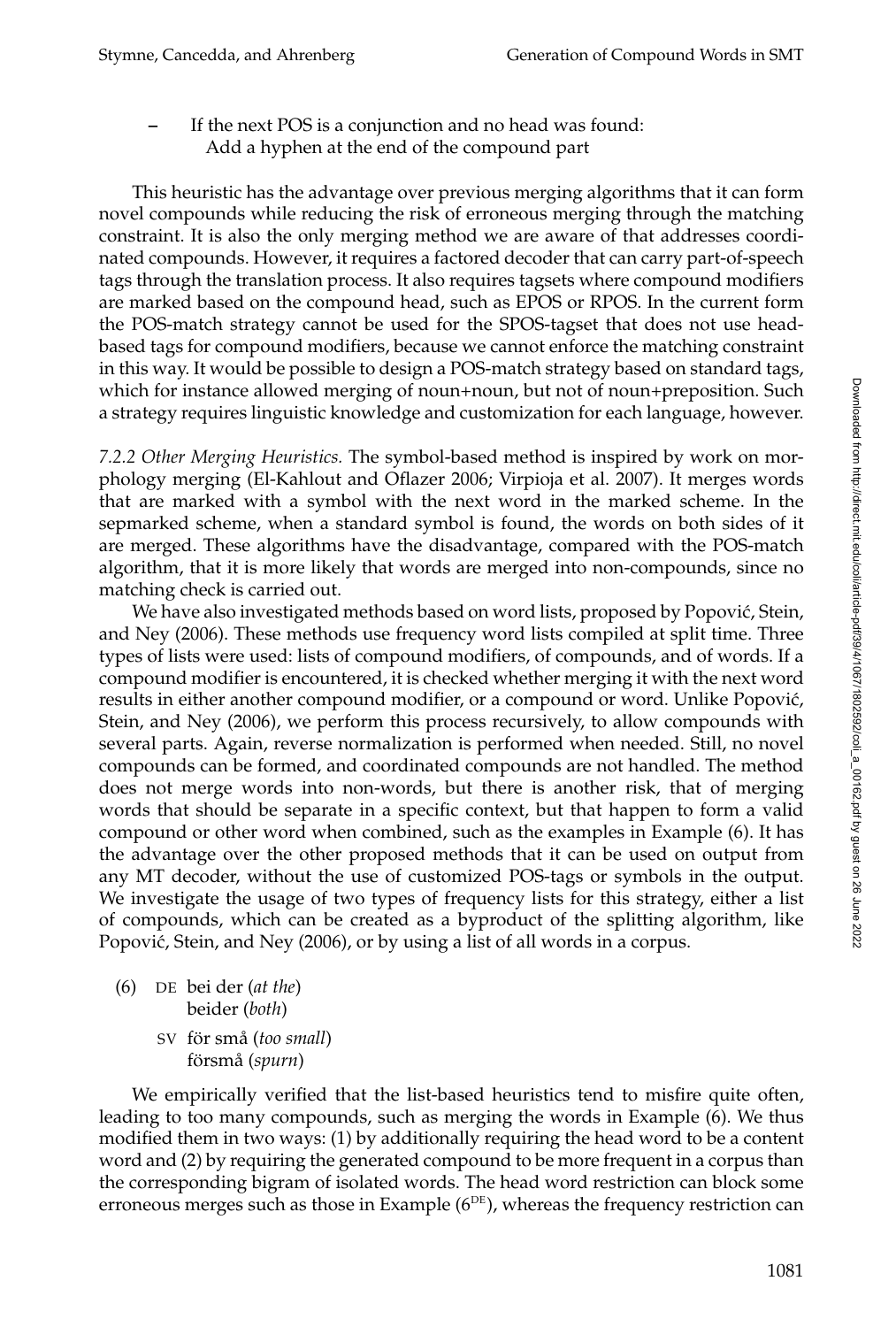potentially block both examples in Example (6). Compound and bigram frequencies can be computed on any available monolingual corpus in the domain of interest. We also investigated combinations of the heuristics by using either the union or intersection of merges from two different strategies.

# **7.3 Compound Merging as Sequence Labeling**

Besides extending and combining existing heuristics, we propose a novel formulation of compound merging as a sequence labeling problem. The opposite problem, compound splitting, has successfully been cast as a sequence labeling problem before (Dyer 2010), but here we apply this formulation in the opposite direction.

Depending on choices made at compound splitting time, this task can be either a binary or multi-class classification task. If compound parts were kept as-is, the merging task is a simple concatenation of two words, and each separation point must receive a binary label encoding whether the two tokens should be merged. If compounds were normalized at splitting time, the compound form has to be restored before concatenating the parts. This can be modeled either as a multi-class classifier that has the possible boundary transformations as its classes or in a two-step process where the form of words are modeled in a separate step after the binary merging decision. In the latter case it is possible to use the reverse normalization process described in Section 7.1. In this work we limited our attention to binary classification.

Consider for instance translating into German the English in Example (7).

(7) Europe should promote the knowledge of foreign languages

Assuming that the training corpus did not contain occurrences of the pair (*knowledge of foreign languages*,'fremdsprachenkenntnisse') but contained occurrences of (*knowledge*,'kenntnisse'), (*foreign*,'fremd'), and (*languages*,'sprachen'), then the translation model from English into decomposed German could be able to produce Example (8).

(8) Europa sollte fremd sprachen kenntnisse fördern

We cast the problem of merging compounds as one of making a series of correlated binary decisions, one for each pair of consecutive words, each deciding whether the whitespace between the two words should be suppressed (label 1) or not (label 0). In the example case, the correct labeling for the sentence would be  $\{0,0,1,1,0\}$ , reconstructing the correct German as shown in Example (9).

(9) Europa sollte fremdsprachenkenntnisse fördern

Although in principle one could address each atomic merging decision independently, it seems intuitive that a decision taken at one point should influence merging decisions in neighboring separation points, especially because compounds can be made up of more than two parts. For this reason, instead of a simple (binary or *n*-ary) classification problem, we prefer a sequence labeling formulation.

Depending on the choice of the features, this approach has the potential to be truly productive, that is, to form new compounds in an unrestricted way. As discussed, in fact, the list-based heuristics can only form compounds that were observed in the training data or in some suitable monolingual corpus, and are thus not productive. The POS-match heuristic is more flexible, but is still limited in that it can only form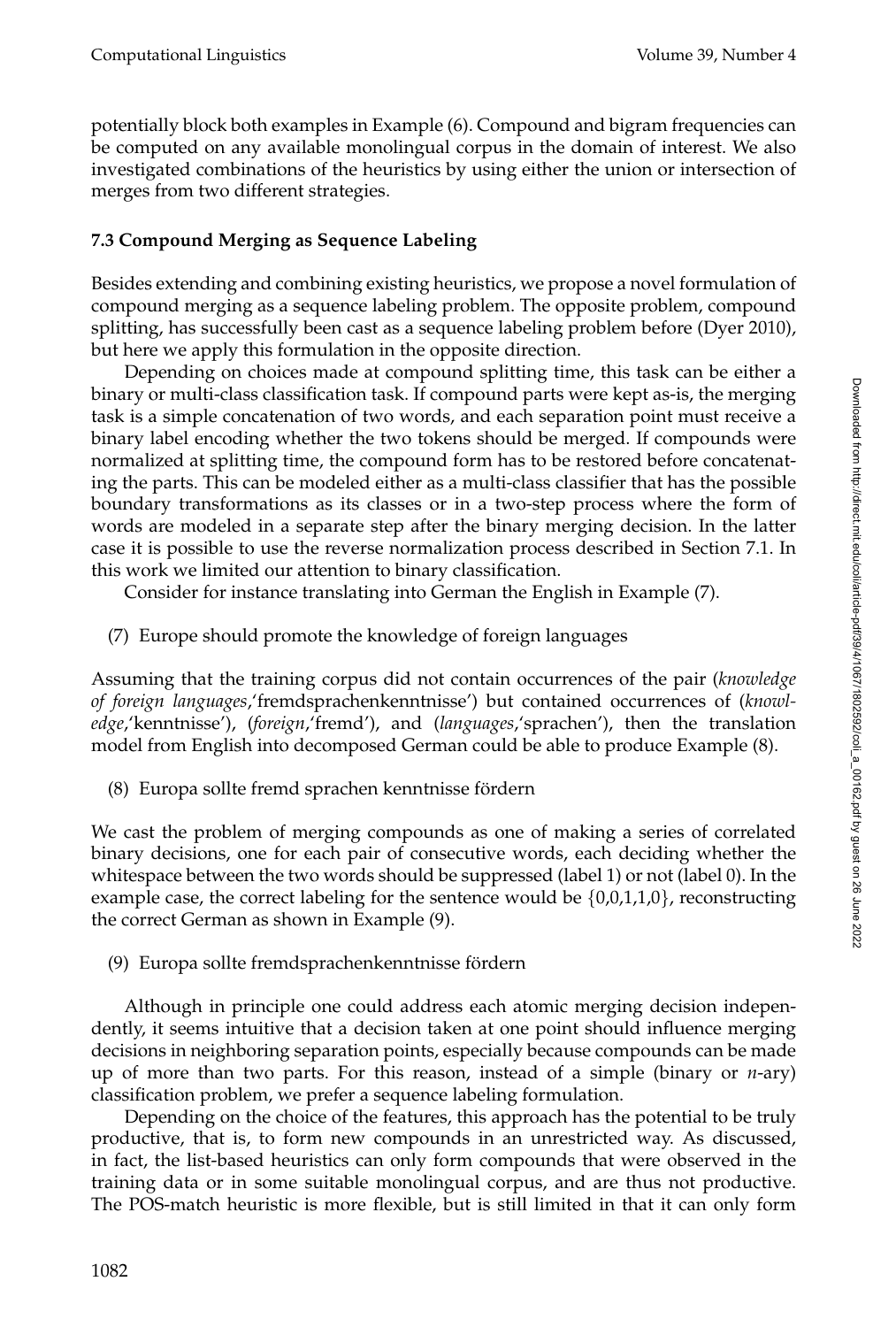a compound if a modifying element (non-head) has been observed and tagged as such in the training data.

The array of sequence labeling algorithms potentially suitable to our problem is fairly broad, including hidden Markov models (Rabiner 1989), conditional random fields (CRFs) (Lafferty, McCallum, and Pereira 2001), Semi-CRFs (Sarawagi and Cohen 2004), structured perceptrons (Collins 2002), structured support vector machines (Tsochantaridis et al. 2005), Max-Margin Markov networks (Taskar, Guestrin, and Koller 2003), and more. Because the focus of this work is on the application rather than on a comparison among alternative structured learning approaches, we limited ourselves to a single implementation. Considering its good scaling capabilities, capability to handle strongly redundant and overlapping features, and widespread recognition in the NLP community, we chose to use CRFs.

*7.3.1 Features.* Each sequence item (i.e., each separation point between words) is represented by means of a vector of features. Our aim was to include features representing the knowledge available to the heuristics, such as part-of-speech tags, frequencies for compounds and bigrams, as well as comparisons between them. Features were also inspired by previous work on compound splitting, with the intuition that features that are useful for splitting compounds could also be useful for merging. Character *n*-grams have successfully been used for splitting Swedish compounds, as the only knowledge source by Brodda (1979), and as one of several knowledge sources by Sjöbergh and Kann (2004). Friberg (2007) tried to normalize letters, besides using the original letters. Although she was not successful, we still believe in the potential of this feature. Larson et al. (2000) used frequencies of prefixes and suffixes from a corpus as a basis of their method for splitting German compounds. We used the following features where -N refers to the nth position before the merge point, and +N to the nth position after the merge point:

- Previous tag
- Surface words: word-2, word-1, word+1, bigram word-1–word+1
- Parts of speech: POS-2, POS-1, POS+1, bigram POS-1–POS+1
- Character *n*-grams around the merge point
	- **–** three-character suffix of word-1
	- **–** three-character prefix of word+1
	- **–** Combinations crossing the merge points: 1+3, 3+1, 3+3 characters
- Normalized character *n*-grams around the merge point, where characters are replaced by phonetic approximations and grouped according to phonetic distribution, see Figure 3 (only for Swedish)
- Frequencies from the training corpus, binned by the following method:

$$
\bar{f} = \begin{cases} 10\lfloor \log_{10}(f) \rfloor & \text{if } f > 1\\ f & \text{otherwise} \end{cases}
$$

for the following items:

- **–** Bigram: word-1,word+1
- **–** Compound resulting from merging word-1,word+1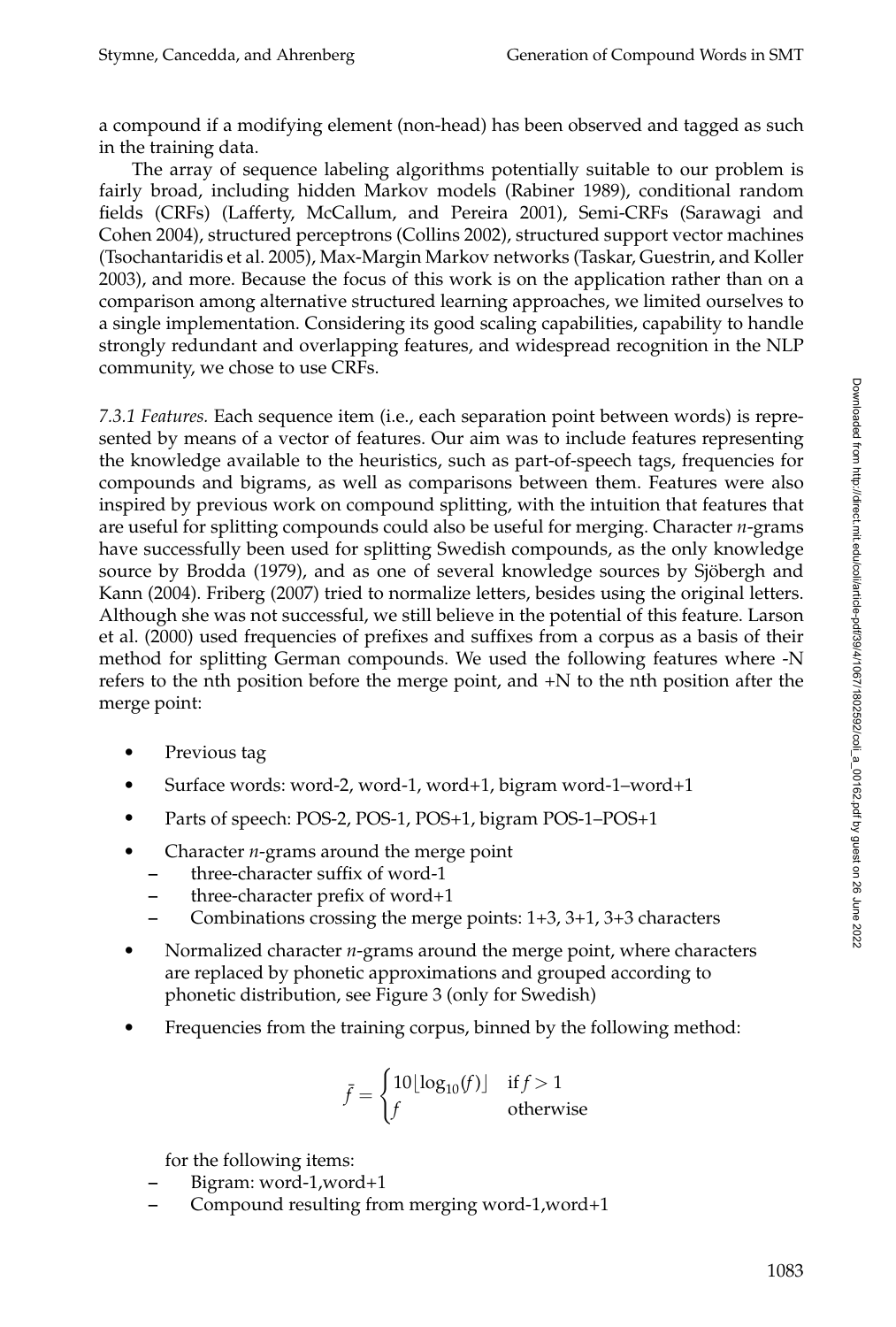```
# vowels (soft versus hard)
s/[aou\land 1/a/g;s/[eiyäöé]/e/g;
# consonant combinations and
# spelling alternations
s/ng/N/g;
s/gn/G/g;
s/ck/K/g;
s/^[lhgd]j/J/g;
s/^ge/Je/g;
s/^ske/Se/g;
s/^s[kt]?j/S/g;
s/^s?ch/S/g;
s/tj/T/g;
s/^ke/Te/g;
#consonants grouping
s/[ptk]/p/g;
s/[bdg]/b/g;s/[lvw]/l/g;
s/[cqxz]/q/g;
```
## **Figure 3**

Transformations performed for normalizing Swedish characters (Perl notation).

- **–** Word-1 as a true prefix of words in the corpus
- **–** Word+1 as a true suffix of words in the corpus
- Frequency comparisons of two different frequencies in the training corpus, classified into four categories: freq $1 = \text{freq2} = 0$ , freq $1 < \text{freq2}$ ,  $freq1 = freq2$ , freq $1 > freq2$ 
	- **–** word-1,word+1 as bigram vs. compound
	- **–** word-1 as true prefix vs. single word
	- **–** word+1 as true suffix vs. single word

*7.3.2 Training Data for the Sequence Labeler.* Because features are strongly lexicalized, a suitably large training data set is required to prevent overfitting, ruling out the possibility of manual labeling.

We created our training data automatically, using a subset of the compound merging heuristics described in Section 7.2.2, plus an additional heuristic enabled by the availability, when estimating parameters for the CRF, of a reference translation: Merge if two tokens are observed combined in the reference translation (possibly as a subsequence of a longer word). We compared multiple alternative combinations of heuristics on a validation data set. The validation and test data were created by applying all heuristics, and then manually having the positive instances checked.

A first possibility to automatically generate a training data set consists in applying the compound splitting preprocessing of choice to the target side of the parallel training corpus for the SMT system: Separation points where merges should occur are thus trivially identified. In practice, however, merging decisions will need to be taken on the noisy output of the SMT system, and not on the clean training data. To acquire training data that is similar to the test data, we could have held out from SMT training a large fraction of the training data, used the trained SMT to translate the source side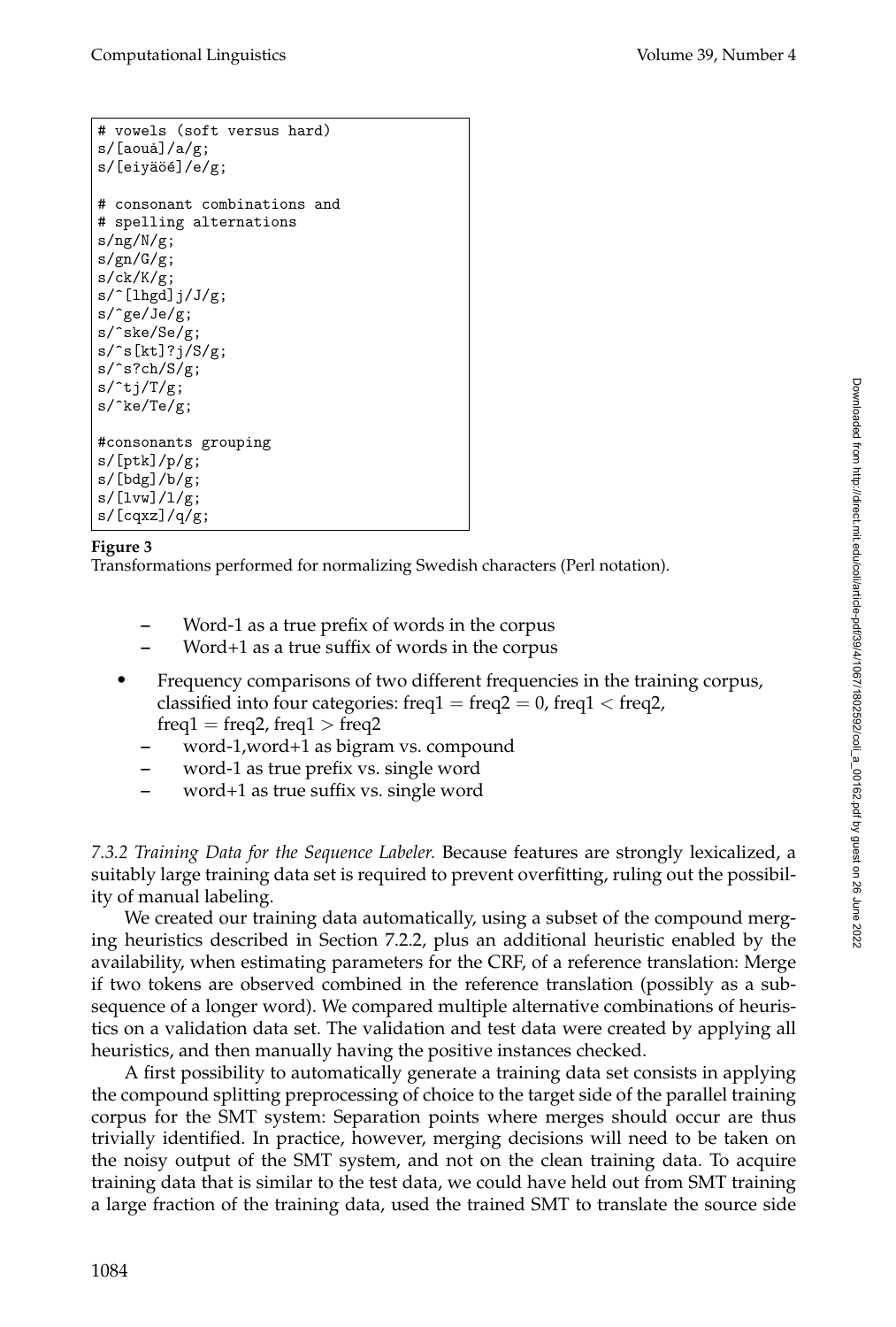of it, and then label decision points according to the heuristics. This would, however, imply making a large fraction of the data unavailable to the training of the SMT system. $4$ We thus settled for a compromise: We trained the SMT system on the whole training data, translated the whole source side, and then labeled decision points according to the heuristics. The translations we obtain are thus biased, of higher quality than those we should expect to obtain on unseen data. Nevertheless they are substantially more similar to real SMT output than the reference translations with automatic splits.

# **8. Experiments**

In this section we report experimental results for the strategies proposed in this article. We first describe, in Section 8.1, the overall experimental set-up. We then report on the experiments, as follows:

- In Section 8.2 we report on general effects of compound processing.
- Section 8.3 reports effects on coalescence of different representation schemes. Here we do not vary merging or splitting.
- Section 8.4 reports on compound splitting and the way different parameter settings affect translation quality. Here we do not vary representation scheme or merging.
- Section 8.5 reports results from varying the merging process. In particular we compare the novel sequence labeling method with the heuristic methods. Here we do not vary representation scheme or splitting.
- In Section 8.6 we apply the overall best strategies to corpora of different sizes and to out-of-domain data.

# **8.1 Experimental Set-up**

We performed experiments on translation from English into German, Swedish, and Danish, all of which have closed compounds. We tested all experimental conditions on Europarl (Koehn 2005) for translation from English to German. We also give contrasting results on English–Swedish Europarl and for an automotive corpus for translation from English to Swedish and Danish. The automotive corpus was gathered from translation memory data. The two corpora are quite different. The automotive corpus is from a limited domain, and of a homogeneous nature, whereas Europarl is more diverse, and tends to have a more complex language than the automotive corpus. Table 4 summarizes the sizes for the corpora that we used in Sections 8.2–8.5. The German test set is the *test2007* set from the WMT 2008 workshop.<sup>5</sup> We have chosen to use a smaller part of Europarl, to reduce runtimes and allow more experiments. In Section 8.6 we report results from scaling experiments and on out-of-domain data.

<sup>4</sup> This option can also be extended so that the training data is split into chunks where each chunk is translated by a system that is trained on the remaining chunks, a strategy that has been successfully used for parse reranking (Collins and Koo 2005). Because we found that using fresh data did not give any significant improvements on the merging task except with little training data (see Section 8.5.2, Table 22), we choose not to use this approach since it would be very time consuming and thus impractical.

<sup>5</sup> http://www.statmt.org/wmt08.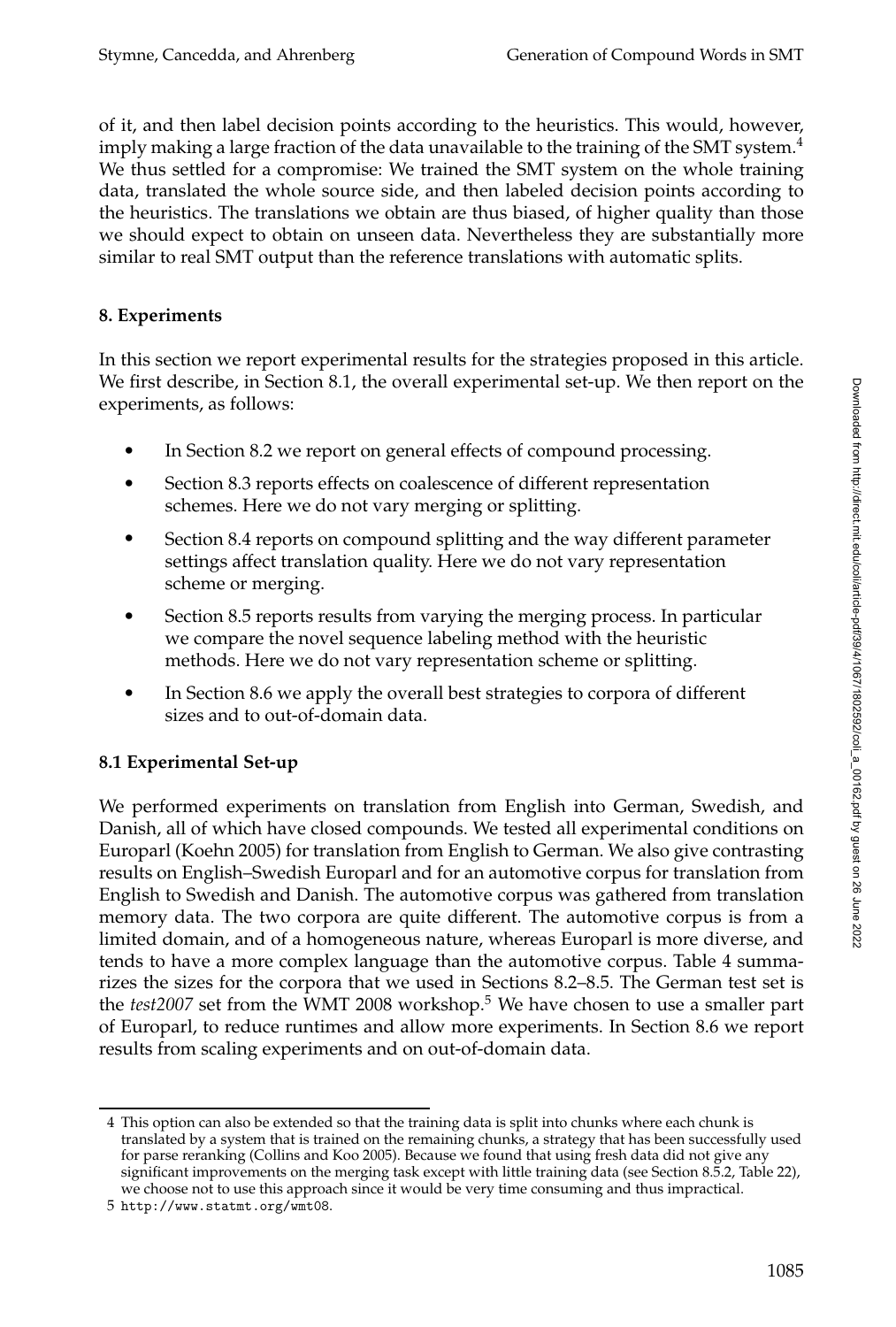| ٠<br>M.<br>۰.<br>- -<br>×<br>o e<br>٧ |  |
|---------------------------------------|--|
|---------------------------------------|--|

Overview of the experimental settings for the experiments in Sections 8.2–8.5.

| Name                        |                     | Europarl German Europarl Swedish Auto Swedish Auto Danish |                     |                     |
|-----------------------------|---------------------|-----------------------------------------------------------|---------------------|---------------------|
| Corpus                      | Europarl            | Europarl                                                  | Automotive          | Automotive          |
| Languages                   | $En \rightarrow De$ | $En \rightarrow Sv$                                       | $En \rightarrow Sv$ | $En \rightarrow Da$ |
| Training sentences          | 701,157             | 701,157                                                   | 329,090             | 168,047             |
| Avg. target sentence length | 20.5                | 19.4                                                      | 9.3                 | 9.2                 |
| Dev sentences               | 500                 | 500                                                       | 2,000               | 1,000               |
| Test sentences              | 2,000               | 2,000                                                     | 1,000               | 1,000               |

We used factored translation (Koehn and Hoang 2007) in our experiments, with both surface words and part-of-speech tags on the target side, with a sequence model on parts-of-speech. For part-of-speech tagging we used TreeTagger (Schmid 1994) for German, an in-house hidden Markov model tagger based on Cutting et al. (1992) for Danish and Swedish, and for Swedish also the Granska tagger (Carlberger and Kann 1999). For the majority of experiments we used the Moses decoder (Koehn et al. 2007), which is a standard phrase-based statistical decoder, which allows factored decoding. For word alignment, Giza++ (Och and Ney 2003) was used and for language modeling we used SRILM (Stolcke 2002). For parameter optimization we used minimum error rate training (Och 2003). For each experiment we ran minimum error rate training three times in order to reduce the effect of optimizer instability, and report the average result and standard deviation. In the merging experiments based on sequence labeling we used the CRF++ toolkit.<sup>6</sup> For the merging experiment with sequence labeling, we used the Matrax decoder (Simard et al. 2005) on the automotive corpus. Matrax is a phrasebased decoder that allows discontiguous phrases, and parameter optimization based on gradient descent for smoothed NIST. We extended the original Matrax decoder with factored decoding on the target side.

Compounds were split before training using the corpus-based method described in Section 5. Except for the experiments comparing different compound merging methods, we used the POS-match merging algorithm developed by us.

We report results on three metrics: Bleu (Papineni et al. 2002), NIST (Doddington 2002), and Meteor. For Meteor we use the version tuned on adequacy and fluency (Lavie and Agarwal 2007) for German, and the original version with default weights (Banerjee and Lavie 2005) for Swedish and Danish, since there is no tuned version for those languages. For Bleu and Meteor we use the %-notation. Significance testing was performed using approximate randomization (Riezler and Maxwell 2005), with 10,000 iterations, on output based on three optimizer runs, as recommended by Clark et al. (2011).

# **8.2 General Effects of the Compound Processing Strategy**

One effect of compound splitting is that the number of word types is reduced. Tables 5 and 6 show the number of types (number of unique words) and tokens (total number of words) and the type/token ratio for Europarl in the different representation schemes. The type count and the type/token ratio in the baseline system are much higher in

<sup>6</sup> http://crfpp.sourceforge.net/.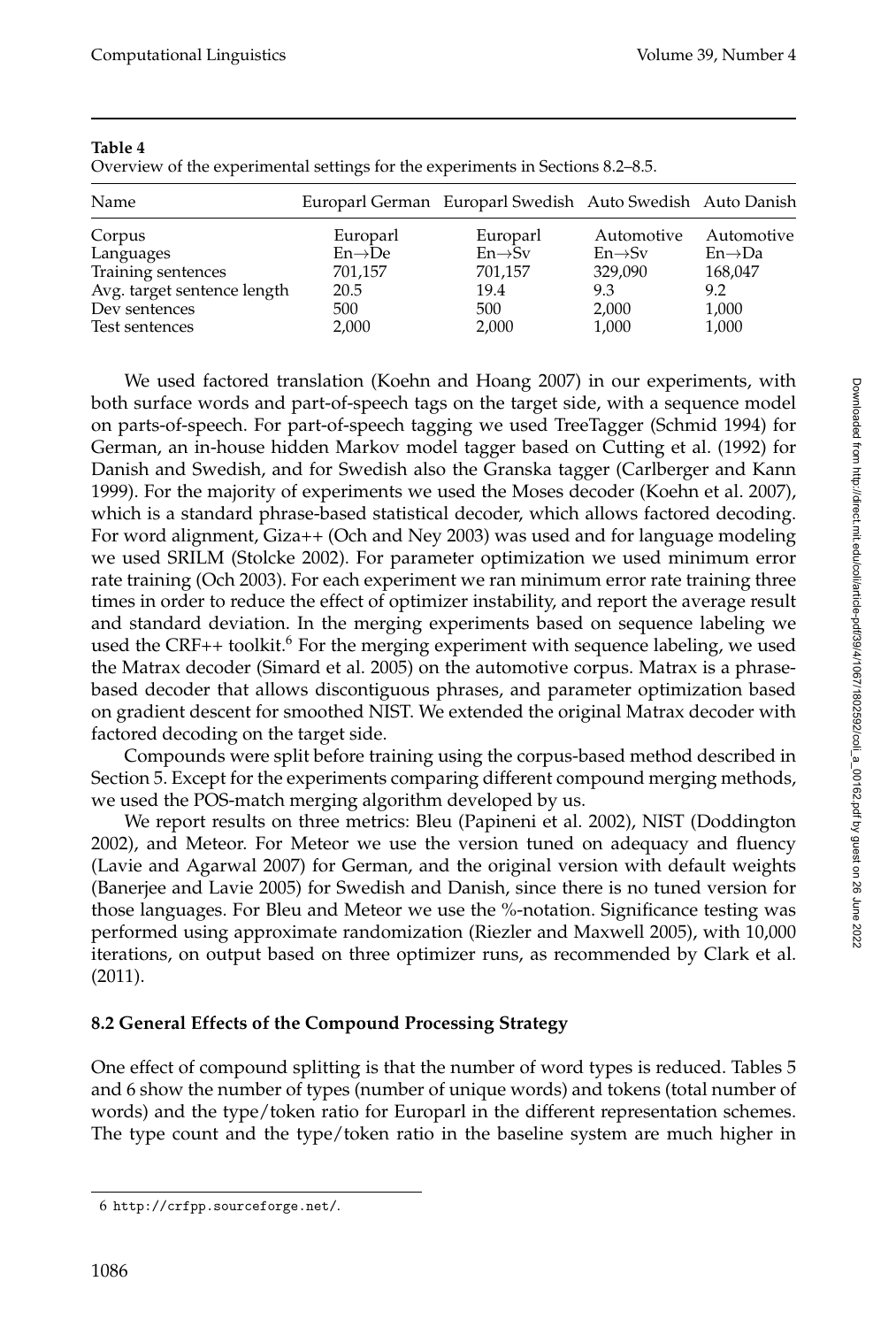|         | System                | Tokens                   | <b>Types</b>      | Ratio             |
|---------|-----------------------|--------------------------|-------------------|-------------------|
| German  | baseline<br>marked    | 14,356,051<br>15,674,728 | 184,215<br>93.746 | 1.28%<br>$0.60\%$ |
|         | unmarked<br>sepmarked | 15,674,728<br>17,007,929 | 81,806<br>81,808  | $0.52\%$<br>0.48% |
| English |                       | 15,158,429               | 63.692            | $0.42\%$          |

#### **Table 5**

Type and token counts and ratio for the German Europarl corpus.

#### **Table 6**

Type and token counts and ratio for the Swedish Europarl corpus.

|         | System   | Tokens                                                                       | <b>Types</b> | Ratio             |
|---------|----------|------------------------------------------------------------------------------|--------------|-------------------|
| Swedish | baseline | 13,603,062<br>marked 14,401,784 107,047<br>unmarked 14,401,784 100,492 0.70% | 182.000      | 1.34%<br>$0.74\%$ |
| English |          | 15.043.321                                                                   | 67.044       | $0.45\%$          |

German and Swedish than in English, and is drastically reduced after compound splitting in all markup schemes, even though it is still higher than in English. One reason for the type count still being higher in German and Swedish than in English is morphological complexity, which is low in English and higher in German and Swedish. The type count is higher in the marked representation scheme than in the other schemes due to the fact that compound modifiers are marked, and do not coincide with other words as they do in the other schemes.

We believe that the fact that compound splitting leads to both type and token counts that are more similar to English is a positive thing, because it likely contributes to making the two languages structurally more similar, which makes the SMT process easier. This is supported by Birch, Osborne, and Koehn (2008), who showed that morphological complexity of a target language correlates negatively with Bleu scores. A lower type/token ratio translates into fewer out of vocabulary (OOV) words, and can give more accurate probability estimates for the SMT translation and language models.

These changes in the number of types and tokens could potentially influence the translation process. In Tables 7 and 8 we show the effect of splitting on average phrase length and average phrase length ratio in the phrase table and during translation in the baseline and in the unmarked system. For the unmarked system we also compensated for the split compounds by counting phrase length as if compounds were merged using the POS-match heuristic. For both languages the lengths and ratios are similar between the baseline and the unmarked system when we compensate for split compounds. This indicates that the type of phrases used are not much affected by the higher number of tokens in the split system. We can also see that the phrases used for translations are on average longer on the source side and shorter on the target side, with a very different ratio than the phrases in the phrase table.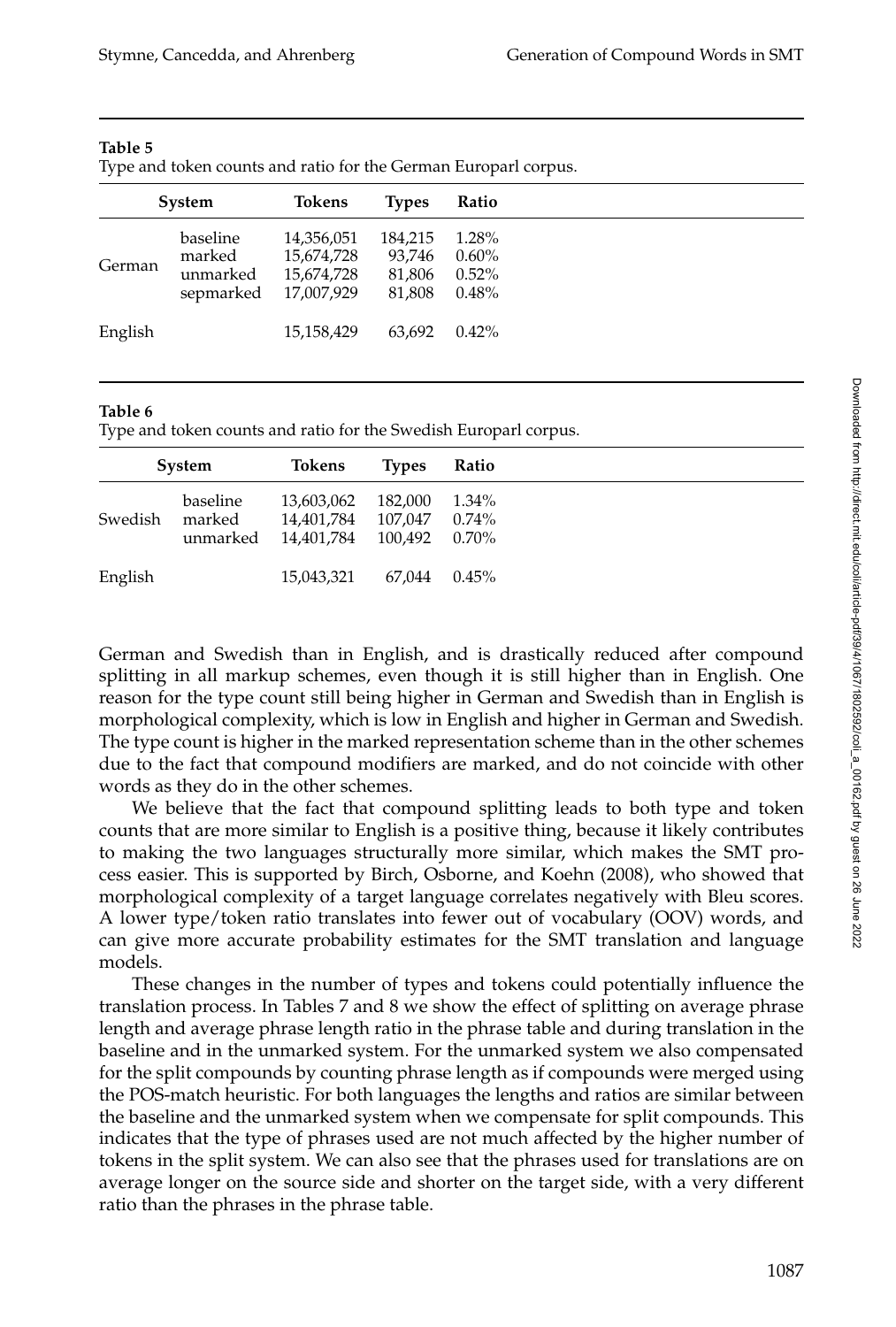# **Table 7**

Average phrase lengths and English/German length ratios in the phrase table and during translation for German Europarl. German-m is German with merged compounds, where we calculated the phrase length as if compounds were merged using the POS-match method.

|                             |                                                                | Baseline     |                              | Unmarked     |                              |                              |  |
|-----------------------------|----------------------------------------------------------------|--------------|------------------------------|--------------|------------------------------|------------------------------|--|
|                             |                                                                | English      | German                       | English      | German                       | German-m                     |  |
| Phrase table<br>Translation | Phrase length<br>Phrase ratio<br>Phrase length<br>Phrase ratio | 1.95<br>2.46 | 2.76<br>0.86<br>2.29<br>1.19 | 1.91<br>2.48 | 2.88<br>0.81<br>2.51<br>1.10 | 2.68<br>0.86<br>2.33<br>1.17 |  |

#### **Table 8**

Average phrase lengths and English/Swedish length ratios in the phrase table and during translation for Swedish Europarl. Swedish-m is Swedish with merged compounds, where we calculated the phrase length as if compounds were merged using the POS-match method.

|              |                               | Baseline |              | Unmarked |              |              |  |
|--------------|-------------------------------|----------|--------------|----------|--------------|--------------|--|
|              |                               | English  | Swedish      | English  | Swedish      | Swedish-m    |  |
| Phrase table | Phrase length<br>Phrase ratio | 1.95     | 2.76<br>0.86 | 1.96     | 2.81<br>0.85 | 2.70<br>0.88 |  |
| Translation  | Phrase length<br>Phrase ratio | 2.51     | 2.22<br>1.21 | 2.61     | 2.38<br>1.75 | 2.29<br>1.22 |  |

# **8.3 Promoting Compound Coalescence**

In this section we describe three sets of experiments that investigate the use of the \*POStagsets in sequence models and as count features. In the first experiment we explore the effect of different representation schemes for translation into German, and in the second experiment we do the same, on a smaller scale, for Swedish. In the third experiment we investigate the effect of the RPOS-tagset and the boost and punish models. In all experiments merging was performed using the POS-match heuristic (see Section 7.2.1), except for the sepmarked scheme that used the SPOS-tagset that does not allow this type of POS-match, and for which the symbol merging algorithm (see Section 7.2.2) was used.

*8.3.1 Experiment 1.* In the first experiment we investigated different compound representation schemes for German Europarl. Table 9 shows the results using different representation schemes, comparing them with two baselines, with and without a POSsequence model. There is generally a small significant improvement when a POS-based sequence model is used compared with the same model without a POS-based sequence model. Especially for the systems with compound splitting, it was clearly worse not to use \*POS-models, and all such systems perform significantly worse than both baselines on most metrics. The representation scheme with sepmarked words and SPOS-tags did not perform well, which can both be due to less power of the mark-up system, and to the fact that it cannot use the POS-match merging heuristic. The two systems with EPOS-models do perform well though, and are on par with the factored baseline, and mostly better than the unfactored baseline. The marked and unmarked systems with EPOS perform similarly, with no significant differences between them. It is thus hard to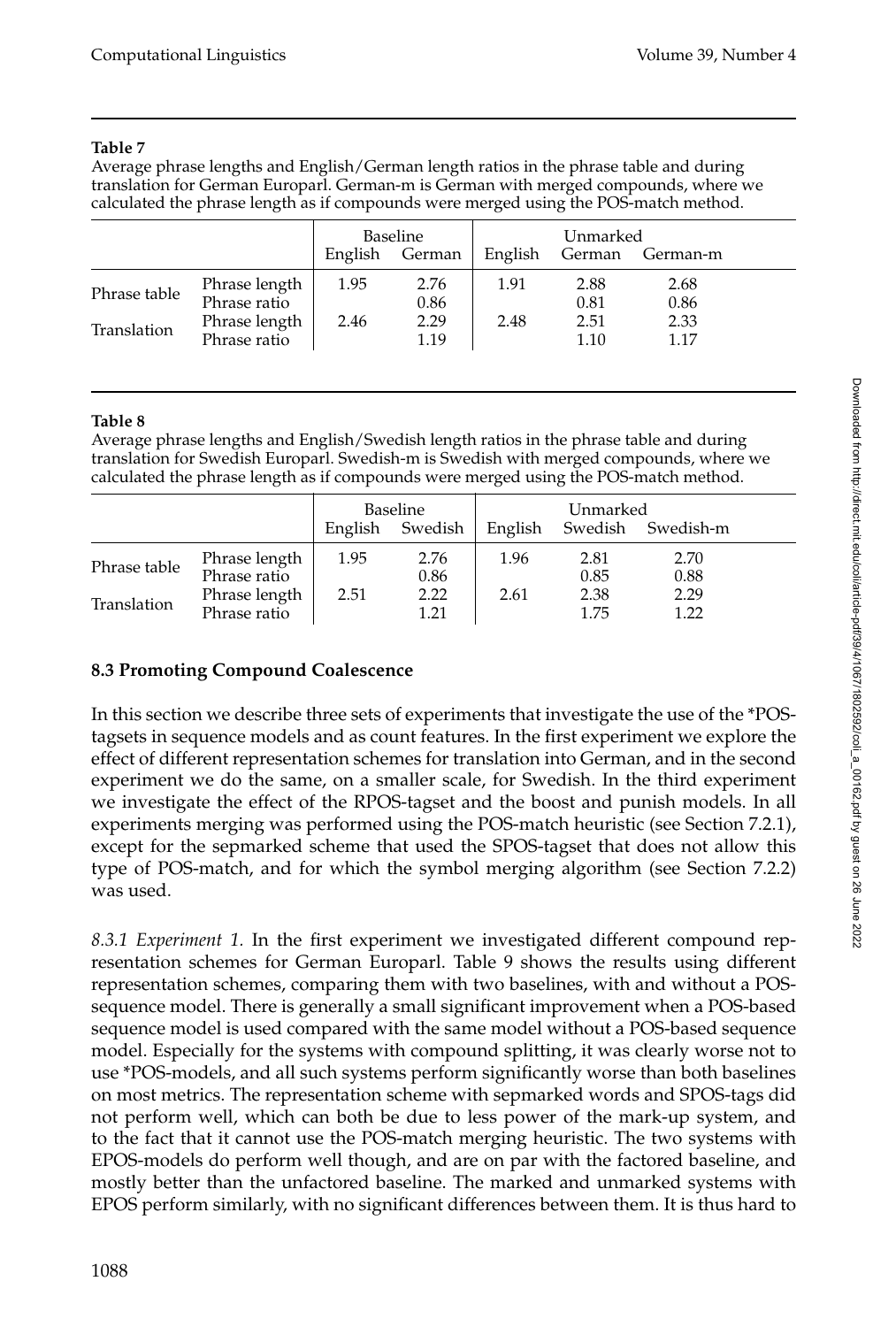Translation results for different representation schemes on German Europarl. Significant differences (positive or negative) from the baseline are marked \*(5% level) and \*\*(1% level), and differences from baseline+POS are marked similarly with #.

|                | Bleu             | <b>NIST</b>       | Meteor              |
|----------------|------------------|-------------------|---------------------|
| Baseline       | 20.0(0.3)        | 5.94(0.04)        | 27.5(0.2)           |
| Baseline+POS   | $20.2(0.1)$ **   | 5.93(0.02)        | 27.6(0.2)           |
| Unmarked       | $19.7(0.2)$ **## | $5.90(0.04)$ **#  | $27.4(0.2)$ ##      |
| Marked         | $19.7(0.2)$ **## | $5.91(0.02)$ **   | 27.5(0.1)           |
| Sepmarked      | $19.0(0.1)$ **## | $5.81(0.02)$ **## | $27.0(0.0)**{#}{#}$ |
| EPOS-unmarked  | $20.1(0.0)$ **   | $5.97(0.03)^{*}$  | $27.8(0.1)$ **      |
| EPOS-marked    | 19.9(0.1)        | $5.96(0.02)^{*}$  | $27.7(0.1)^*$       |
| SPOS-sepmarked | $19.4(0.3)$ **## | $5.83(0.01)$ **## | $27.3(0.2)*{#}{#}$  |

say which of these classification systems are preferable, but at least it is clear that the use of EPOS-tags are useful.

A more detailed analysis was performed of the compound parts in the output. The outcomes of the merging process were classified into four groups: known compounds; novel compounds; parts of coordinated compounds; and unmerged, single parts. They were further classified into good or bad outcomes. Compounds were judged as bad if they formed non-words or had the wrong form, and compound parts were judged as bad if they should have been merged with the next word, or did not work as a standalone word.

Table 10 shows the results of this analysis. The majority of the merged compounds are known from the training corpus for all representation schemes. There is, again, a marked difference between the systems that use POS-match merging and the sepmarked systems that do not have that information. The sepmarked system found the highest number of novel compounds, but also had the highest error rate, which shows that it is useful to match POS-tags. The EPOS systems have a higher number of novel compounds than the marked and unmarked options without an EPOS model. All these systems had a low error rate of the novel compounds, however. Very few errors were due to reverse normalization; In the EPOS-unmarked system there were only three such errors.

#### **Table 10**

Analysis of merged compounds from different representation schemes. The sepmarked systems do not do any matching, and can thus not leave any single parts.

|             |             | EPOS-<br>unmarked | EPOS-<br>marked | SPOS-<br>sepmarked | unmarked  | marked   | sepmarked |
|-------------|-------------|-------------------|-----------------|--------------------|-----------|----------|-----------|
| Known       |             | 3,339             | 3,375           | 3,594              | 3,747     | 3,587    | 3,762     |
| Novel       | Good<br>Bad | 168<br>20         | 105             | 176<br>97          | 104<br>10 | 93       | 245<br>64 |
| Coordinated | Good<br>Bad | 43<br>9           | 42              | 43<br>9            | 42<br>22  | 44<br>5  | 37        |
| Single part | Good<br>Bad | 6                 | 5<br>16         |                    | 136<br>52 | 33<br>46 |           |
| Total       |             | 3.596             | 3,554           | 3.919              | 4,113     | 3,815    | 4,115     |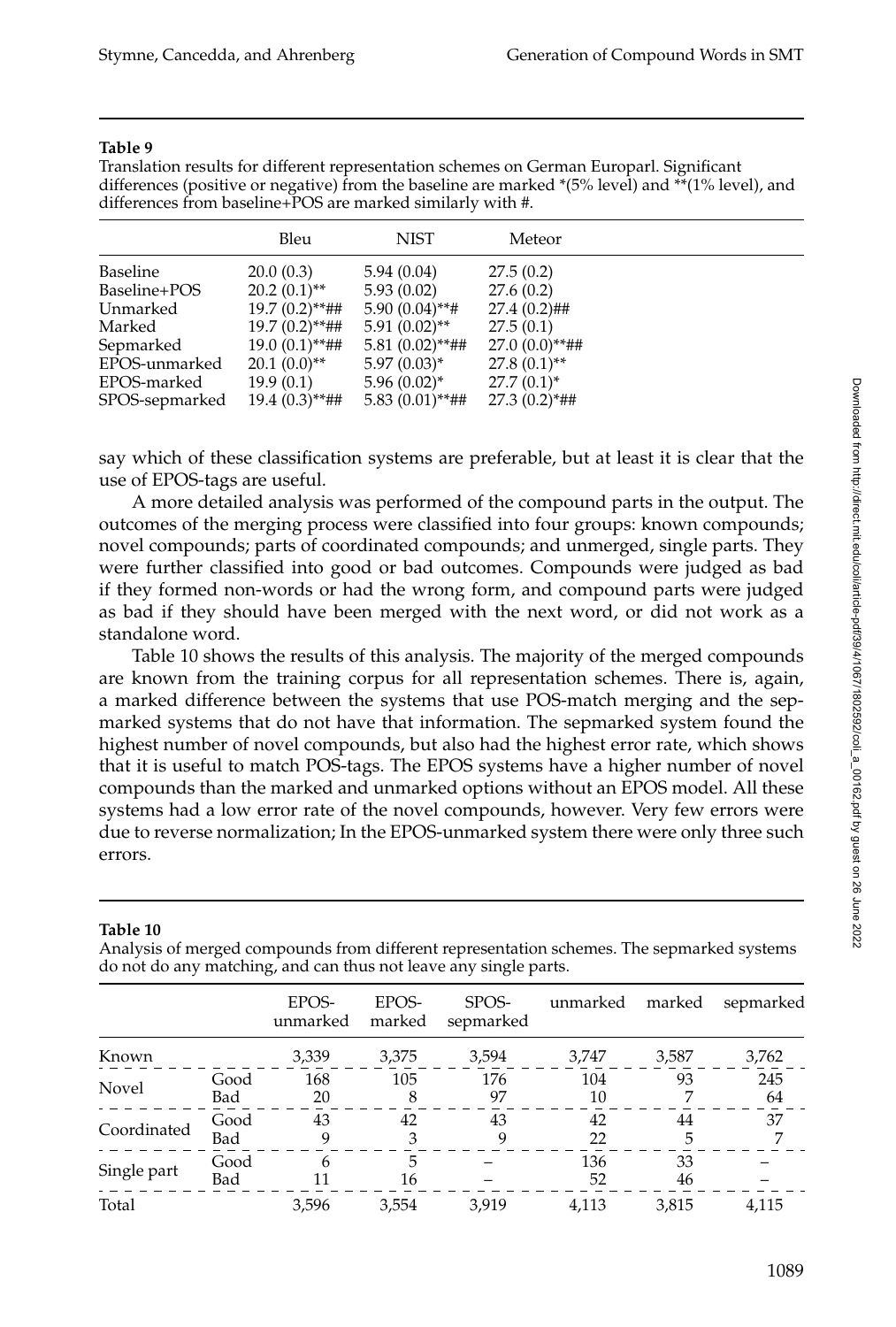Generally, the percentage of bad parts or compounds is lower for the systems with a \*POS-sequence model, which shows that the sequence model is useful for the ordering of compound parts. The number of single compound parts is also much higher for the systems without a POS sequence model.

The number of compounds found by the splitting algorithm in the German reference text was 4,472. All systems produce fewer compounds than this number. The numbers in Table 10 cannot be directly compared to the baseline system, however, because we do not know which words in its output are compounds.

An indication of how many compounds there are in a text is the number of long words. In the reference text there are 231 word types with at least 20 characters and 1,178 word types with at least 15 characters, which we used as the limits for long words. Other length limits give similar results. Table 11 gives data on absolute numbers of these long word types and recall, precision, and F-score compared with long words found in the reference for the different systems. The distribution of long words in the systems with compound processing generally follows the distribution of compounds from Table 10, which indicates that this is a good indicator of the number of compounds. Both baseline systems have fewer long words than all compound processing systems, indicating that the split-merge strategy does indeed help in increasing the number of compounds in the translation output. The SPOS systems had the highest number of long words; for up to 15 characters there are even more long words than in the reference. The EPOS systems have the same number for up to 15 characters, but a bit lower for up to 20 characters. The EPOS systems also have the highest recall of all systems for both character lengths. The F-scores are similar for the baseline systems and the EPOS systems, with the baseline higher on precision, and the EPOS systems higher on recall. Although the baseline has a higher precision, the absolute number of overlapping words is still higher in many of the systems with compound processing—for instance, for words of up to 20 characters there are 431 in EPOS-unmarked compared with 388 in baseline+POS. It is important to notice, however, that the reference is not a trustworthy gold standard, because there are many possible alternative good translations, and the real quality of long words are likely underestimated. Thus, as can be seen in Table 10, the clear majority of produced compounds in the EPOS systems are judged acceptable, even though the precision of overlap for long words with the reference is at most 47% for the EPOS models.

| when tong word types in the reference. |              |     |     |     |             |     |     |     |  |  |
|----------------------------------------|--------------|-----|-----|-----|-------------|-----|-----|-----|--|--|
|                                        | $>$ 20 chars |     |     |     | $>15$ chars |     |     |     |  |  |
|                                        | Number       | R   | P   | F   | Number      | R   | P   | F   |  |  |
| Reference                              | 231          |     |     |     | 1,178       |     |     |     |  |  |
| Baseline                               | 157          | .27 | .49 | .35 | 743         | .33 | .53 | .41 |  |  |
| Baseline+POS                           | 151          | .26 | .49 | .34 | 733         | .33 | .53 | .41 |  |  |
| Unmarked                               | 192          | .27 | .40 | .32 | 826         | .34 | .49 | .40 |  |  |
| Marked                                 | 217          | .29 | .38 | .33 | 862         | .35 | .48 | .40 |  |  |
| Sepmarked                              | 279          | .28 | .28 | .28 | 1,031       | .33 | .38 | .35 |  |  |
| EPOS-unmarked                          | 231          | .30 | .37 | .33 | 936         | .36 | .46 | .40 |  |  |
| EPOS-marked                            | 233          | .30 | .37 | .34 | 895         | .36 | .47 | .41 |  |  |
| SPOS-sepmarked                         | 290          | .30 | .30 | .30 | 1,043       | .34 | .39 | .36 |  |  |

**Table 11**

Number of long word types in the translations, and R(ecall), P(recision), and F(-score) compared with long word types in the reference.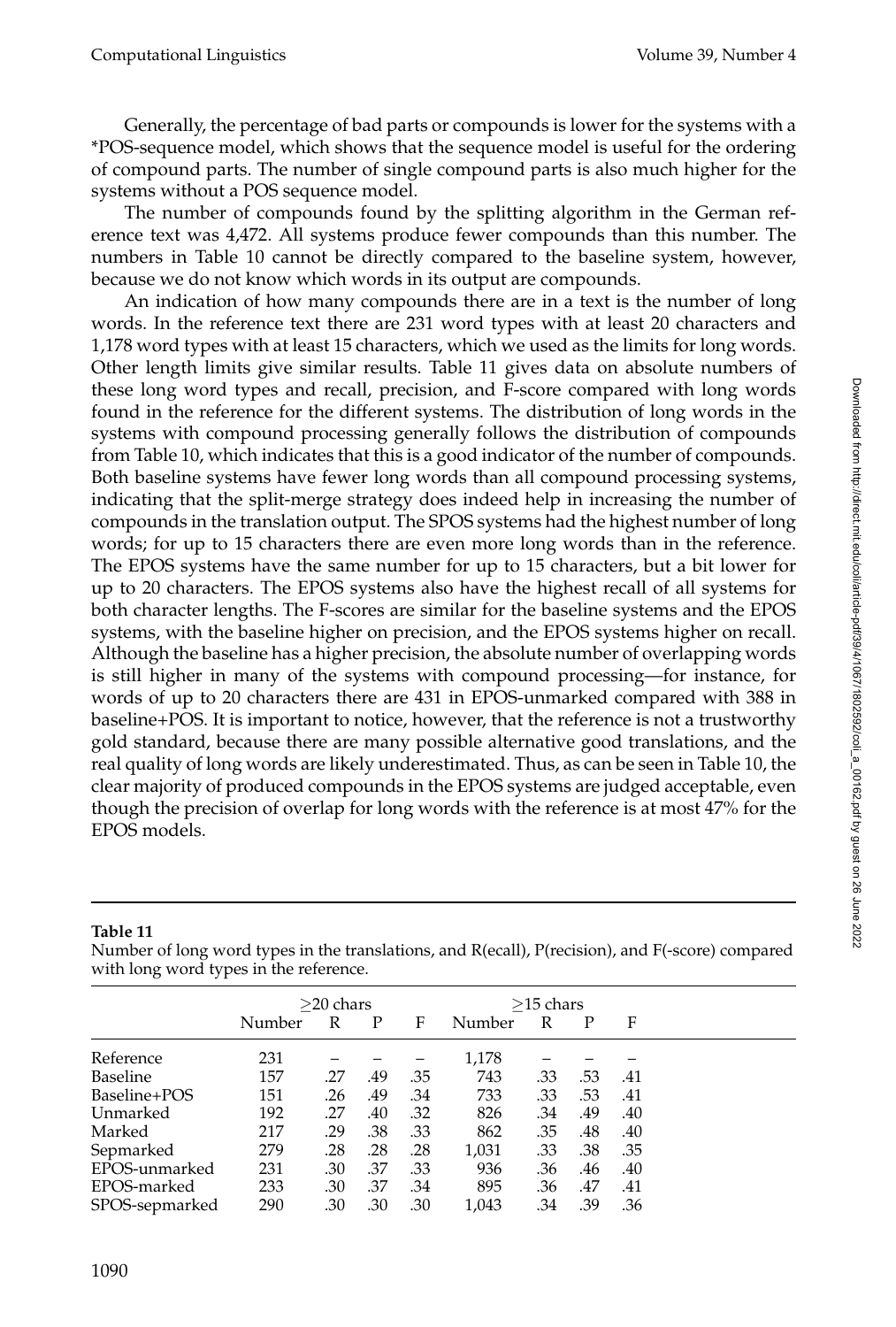#### **Table 12**

**Table 13**

Results for Swedish Europarl. Significant improvements over baseline+POS are marked \*\*(1% level).

| System                        | Bleu                        | <b>NIST</b>              | Meteor                      |
|-------------------------------|-----------------------------|--------------------------|-----------------------------|
| Baseline+POS<br>EPOS-unmarked | 21.6(0.0)<br>$22.0(0.1)$ ** | 6.11(0.00)<br>6.14(0.01) | 57.8(0.1)<br>$58.3(0.1)$ ** |
| EPOS-marked                   | 21.9(0.0)                   | $6.21(0.00)$ **          | $58.3(0.0)$ **              |

*8.3.2 Experiment 2.* To further test whether a compound processing strategy using a customized tagset is useful, we performed experiments on an additional language pair, English–Swedish. In this case we always used the successful EPOS-tagset, in combination with either the marked or unmarked representation of compounds.

Table 12 shows the results for translation into Swedish. Both systems with compound processing have higher scores on all metrics. The difference is significant on Meteor, and on either Bleu or NIST for the two systems with compound processing. The only significant differences between using marked and unmarked representations is that the marked system is better on NIST.

To investigate compound translation specifically, we manually classified the system translations corresponding to the first 100 compounds in the reference text that had a clear counterpart in the English source text. As good translations we considered identical translations to the reference, and alternative translations with the same meaning, which we also distinguished between other compounds, single words, or other constructions. We also had a category for word groups that were translated as separate words, but should have been compounded, split compounds.

The result of this evaluation can be seen in Table 13. There are more translations that are identical to the reference in the two systems with splitting, but the total number of identical and alternative translations is approximately the same in the three systems. The number of split compounds is higher in the baseline system. The unmarked system produces more split compounds and partial translations than the marked system. This can be seen as an indication of marking having an effect, which, however, is not clear in the automatic evaluation.

We also investigated the quality of the merged compounds, especially with regard to the reverse normalization that is needed in the unmarked systems, where compounding forms were normalized. There were no merging errors in the marked system. In the

|                 |    | . .                                    |    |  |
|-----------------|----|----------------------------------------|----|--|
|                 |    | Baseline+POS EPOS-Unmarked EPOS-Marked |    |  |
| Identical comp. | 48 | 53                                     | 57 |  |
| Alt. compound   | 14 |                                        | 10 |  |
| Alt. word       | 16 | 16                                     |    |  |
| Alt. other      |    |                                        |    |  |
| Split compound  |    |                                        |    |  |
| Partly transl.  |    |                                        |    |  |
| No equivalent   |    |                                        |    |  |
| OO\             |    |                                        |    |  |
|                 |    |                                        |    |  |

Analysis of the translations of 100 source items yielding compounds in a Swedish reference text.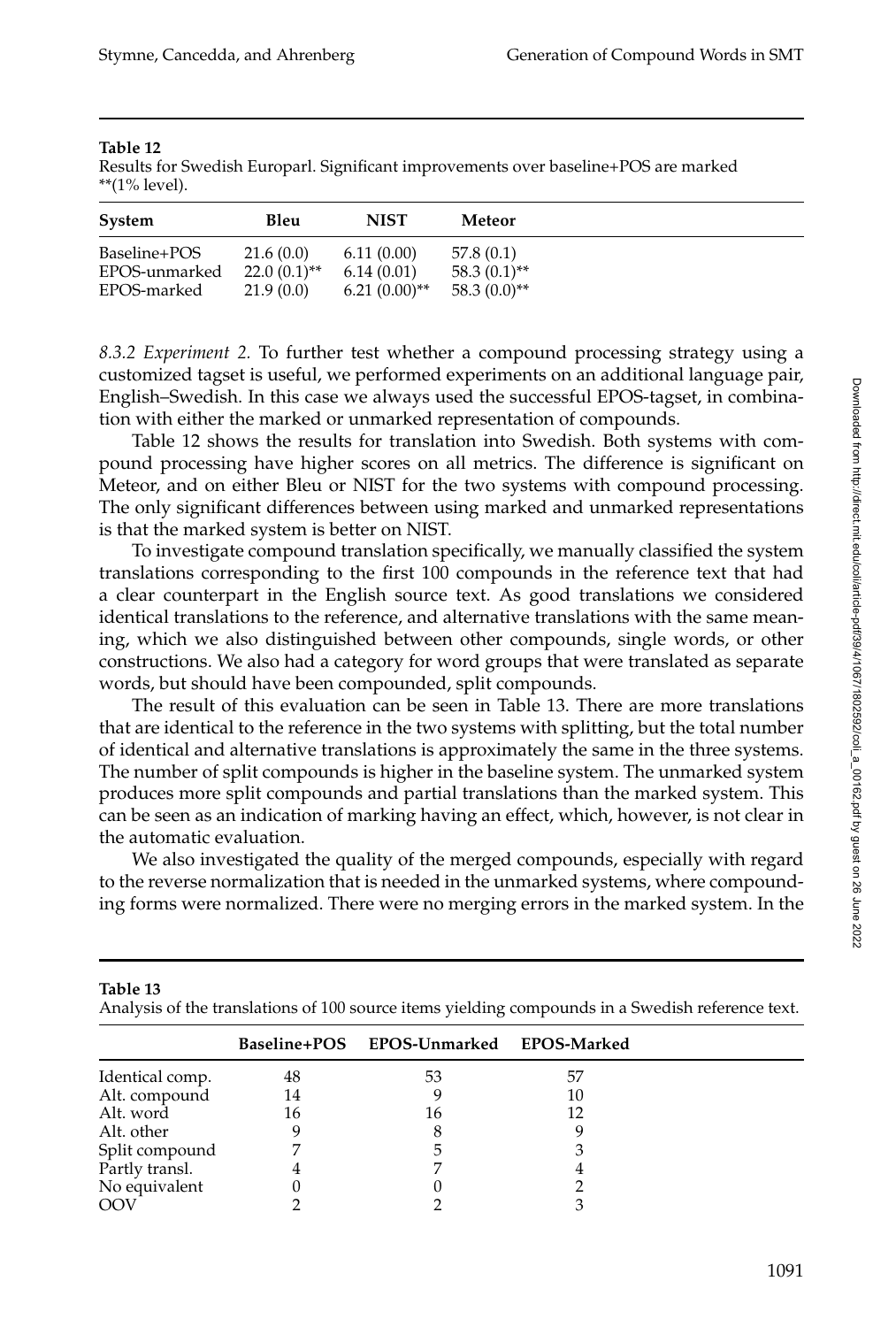| ı<br>٠<br>٠<br>٧<br>- 1<br>- - |  |
|--------------------------------|--|
|--------------------------------|--|

Results of coalescence experiment on the automotive corpus. Scores that are significantly different from the baseline are marked \*(5% level), and differences from Baseline+POS are marked with #.

|                 | Bleu          | Auto Danish<br><b>NIST</b> | Meteor     | Bleu            | Auto Swedish<br><b>NIST</b> | Meteor        |
|-----------------|---------------|----------------------------|------------|-----------------|-----------------------------|---------------|
| <b>Baseline</b> | 81.3(0.0)     | 9.74(0.01)                 | 89.5(0.1)  | 67.7(0.3)       | 9.96(0.02)                  | 85.4 (0.1)    |
| Baseline+POS    | 81.4(0.1)     | 9.73(0.02)                 | 89.5(0.1)  | 67.8(0.1)       | 9.94(0.03)                  | 85.1(0.1)     |
| <b>EPOS</b>     | $80.6(0.2)^*$ | 9.67(0.02)                 | 89.1 (0.2) | 68.5(0.2)       | $10.06(0.01)^*$             | 85.5(0.2)     |
| RPOS            | 80.9(0.2)     | 9.69(0.03)                 | 89.4 (0.2) | $68.5(0.2)^{*}$ | $10.07(0.02)*$ #            | $85.8(0.1)$ # |
| boost           | 81.0 (0.3)    | 9.72(0.03)                 | 89.7 (0.2) | 68.3(0.1)       | $10.05(0.01)^{*}$           | $85.7(0.0)$ # |
| punish          | 80.7(0.1)     | 9.70(0.01)                 | 89.4 (0.1) | 68.3(0.2)       | $10.04(0.01)^{*}$           | $85.7(0.1)$ # |
| RPOS+boost      | 81.0(0.1)     | 9.73(0.01)                 | 89.7 (0.2) | 68.2(0.2)       | 10.04(0.02)                 | 85.7 (0.2)    |
| RPOS+punish     | 81.0(0.1)     | 9.71(0.03)                 | 89.6 (0.2) | 68.2(0.2)       | $10.04(0.03)$ *             | $85.6(0.2)$ # |

unmarked system there were only two minor errors due to failed reverse normalization. The first error is a missing insertion of an +s for *medlem*/+s/länder (*member countries*) and in the second case, *\*samhäll/-e+s/politiska* (*socio-political*), a combination change *-e/+s* is wrong.

*8.3.3 Experiment 3.* In the third set of experiments with factored translation models we investigated the RPOS tagsets and the use of count features for the Danish and Swedish automotive corpus and German Europarl. Compound parts were merged using the POS-match heuristic.

Results on the two automotive corpora are shown in Table 14. The scores are very high, which is due to the fact that it is an easy domain with many repetitive sentence types. In this case there are no significant differences between the two baselines when using a POS-model. For Swedish, the results are overall higher for the systems with compound splitting, a difference that is significant for some systems and metrics. Overall, the RPOS system performs best for Swedish, with results significantly better than at least one baseline on all metrics. For Danish, on the other hand, the only significant difference between any baseline and system with splitting is for the EPOS system, which is slightly worse than the baseline with POS. For the other systems there are no significant differences to the baseline.

Table 15 shows results using RPOS for German Europarl. For this corpus neither the RPOS model nor the boost and punish models works well. They all give significantly worse results than the baseline. As we have seen before, however, the EPOS model gives competitive results to the baseline for this corpus.

**Table 15**

Results of coalescence experiment on German Europarl. Scores that are significantly different from the Baseline+POS are marked with \*\*(1% level).

| System       | Bleu           | <b>NIST</b>     | Meteor         |
|--------------|----------------|-----------------|----------------|
| Baseline+POS | 20.2(0.1)      | 5.93(0.02)      | 27.6(0.2)      |
| EPOS         | 20.1(0.1)      | 5.97(0.03)      | 27.7(0.1)      |
| RPOS         | $16.5(0.1)$ ** | $5.32(0.03)$ ** | $25.0(0.2)$ ** |
| boost        | $16.3(0.2)$ ** | $5.29(0.03)$ ** | $24.8(0.3)$ ** |
| punish       | $16.6(0.1)$ ** | $5.33(0.03)$ ** | $25.1(0.2)$ ** |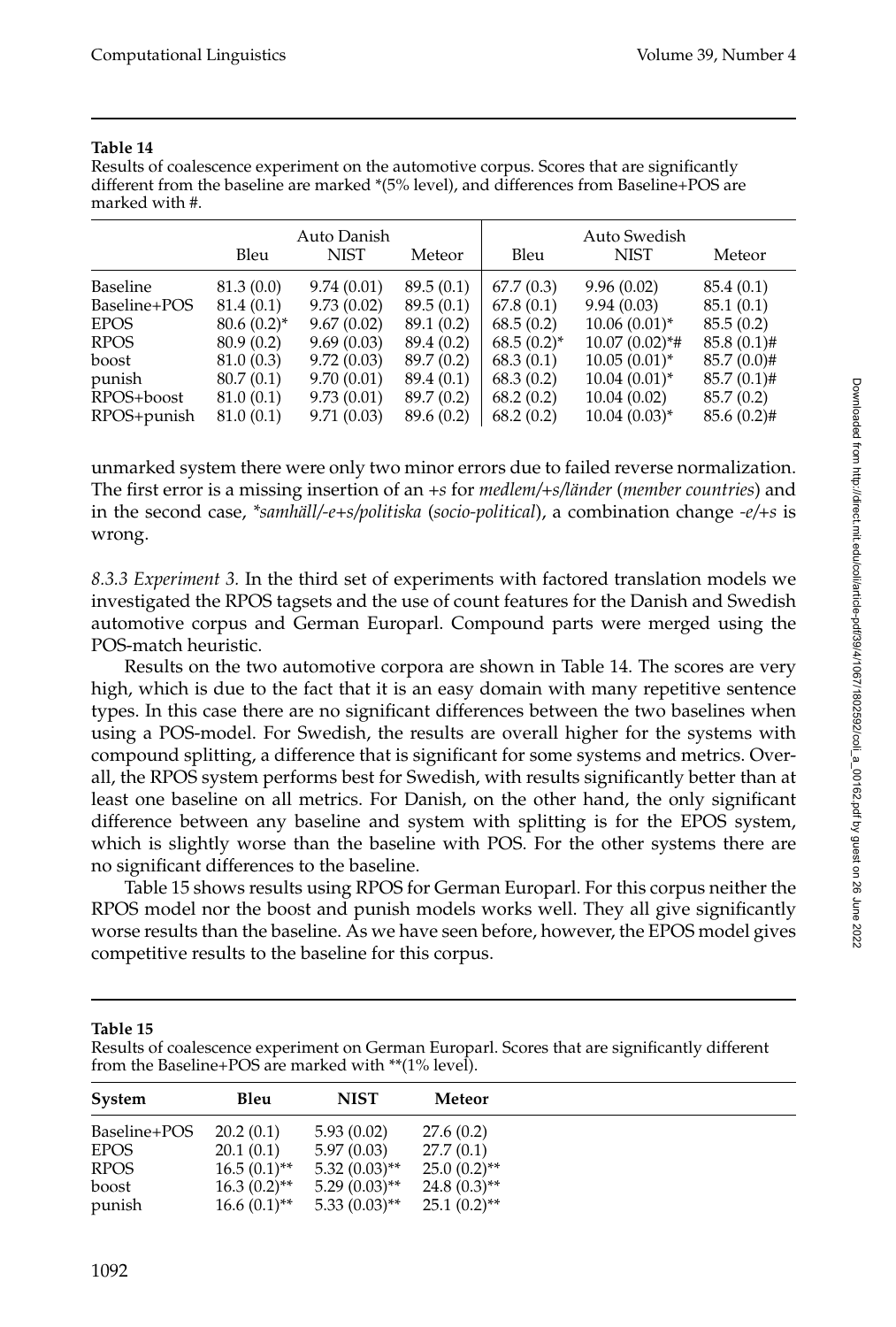Overall, we found that it was successful to use \*POS-sequence models in a factored translation model in order to handle compound coalescence. Our best models with compound splitting perform at least on par with the baseline, and sometimes better. We also showed that there are other advantages to using compound processing, especially that the number of long words are similar to the baseline, which is not the case for our baseline systems, which have too few long words. We also showed that \*POSsequence models are essential for the compound processing approach to be successful. On Europarl the EPOS-tagset was the most successful, whereas the RPOS-tagset and count features could help for the automotive domain.

# **8.4 Influence of Splitting Strategies**

In the following experiments we investigated how compound splitting strategies of different quality influenced the suggested compound processing method. In order to do this we performed an intrinsic evaluation of several splitting methods, and compared it to translation results using the same splitting strategies. In this experiment we used German Europarl.

We used a modified version of the splitting strategy of Koehn and Knight (2003) as a basis for the comparison, and applied it to all nouns, adjectives, adverbs, and verbs of minimum length six characters into parts of minimum three characters, by allowing all splits where the parts were found in a corpus, and were tagged as content words. Parts were allowed to be modified by all compound suffixes from Langer (1998). The best splitting option, which can be no split, was chosen based on the arithmetic mean of the corpus frequencies of the parts. We also imposed the restriction on the compound head that its part-of-speech tag needs to be the same as for the full word. We call this system **arith**. In other variants of splitting strategies, one feature at the time was changed, based on the arith system:

**geom** – using the geometric mean instead of the arithmetic mean

**eager** – choosing the split with the highest number of parts, instead of using the arithmetic mean

**part4** – limiting the length of compound parts to four characters

**max2** – limiting the maximum number of parts per compound to two

**common** – only allowing the common compound suffixes *-s, -es, -n, -nen*

**anypos** – not using part-of-speech tags

The corpus frequencies were gathered from the target side of the training corpus. We compared the systems with compound splitting with a factored baseline system without any compound processing.

To measure the success of the different compound splitting algorithms we performed an intrinsic evaluation. We used the gold standard from Stymne (2008), created by manually annotating the first 5,000 words of the test text for one-to-one correspondence with the English reference text, similar to Koehn and Knight (2003). A one-toone correspondence occurs when the words in a German compound are translated as separate words in English. In addition there can be inserted function words. As an example, *Medienfreiheit* is in one-to-one correspondence with *freedom of the media*, since the two German parts *Medien* and *Freiheit* corresponds to two separate words, *media* and *freedom*. The two function words *of, the* are ignored. Out of the 5,000 words 174 were compounds in one-to-one correspondence with English. The result of the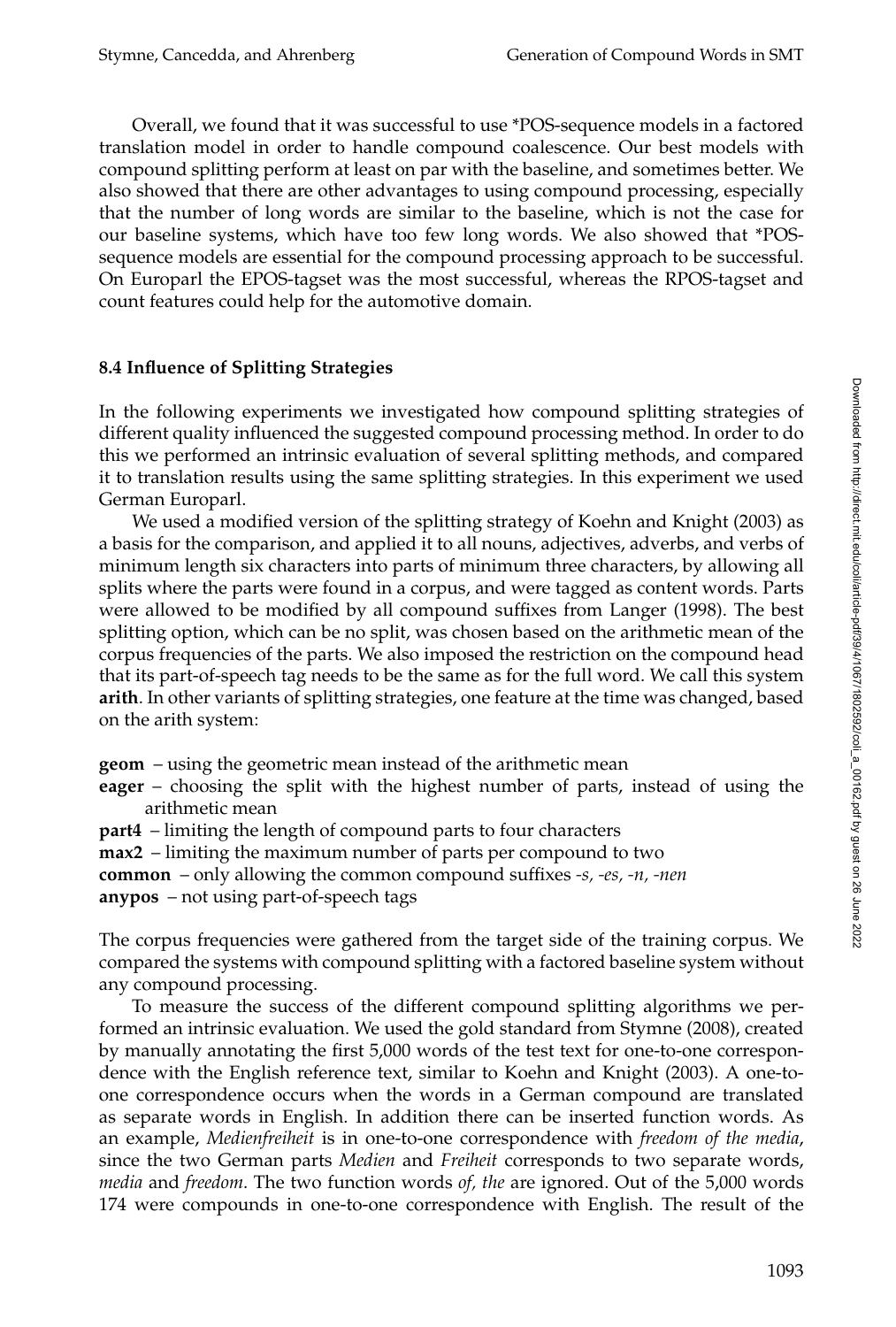one-to-one evaluation is shown in Table 16. The same metrics and categories as in Koehn and Knight (2003) were used:

**correct split:** words that were correctly split **correct not:** words that should not be split and were not **wrong not:** words that should be split but were not **wrong faulty:** words that were split but in an incorrect way **wrong split:** words that should not be split but were **precision:** (correct split) / (correct split + wrong faulty + wrong split) **recall:** (correct split) / (correct split + wrong faulty + wrong not) **accuracy:** (correct) / (correct + wrong)

The splitting options have their strengths on different metrics, with three different methods having the best results for the three metrics used. Compared to the arith method it can be seen that both imposing length restrictions and using the geometric mean increases the results on all three metrics. Limiting the number of parts gives the highest recall. Using only common compound suffixes gives higher precision, and not using part-of-speech gives lower precision. The baseline system without splitting actually has the highest accuracy. To a large extent this is due to the fact that the test set is taken from running text, with a high number of non-compounds.

Overall, the results for all splitting variations are quite low. However, most of the strategies tend to split too much rather than too little, which is preferable, because the phrase-based translation system has the possibility of recovering from over-splitting by handling compounds that are split into too many parts in consistent phrase pairs. Evaluation towards a one-to-one gold standard is rather harsh because the splitting algorithm has no knowledge of the corresponding English structure. If we instead use a gold standard of linguistically motivated compounds, which are many more (545 for the 5,000 word set), precision is much higher for all systems, with mostly a lower recall. For the arith system, for instance, the precision is more than doubled at .597 with a slightly lower recall of .522.

The results for the translation task from English into German are shown in Table 17. In this experiment we used a different selection of 701K training sentences from Europarl than in Section 8.3, which resulted in overall lower scores both for the baseline and for the systems with compound processing. Overall, there are very small differences between both the baseline system and the systems with different types of splitting, and most of the small differences between the systems are not significant. The

**Table 16**

One-to-one correspondence of split compounds compared with a manually annotated gold standard for the different splitting methods.

|          |          | Correct | Wrong |          |          |           |        |          |
|----------|----------|---------|-------|----------|----------|-----------|--------|----------|
|          | split    | not     | not   | faulty   | split    | Precision | Recall | Accuracy |
| baseline | $\theta$ | 4,826   | 174   | $\theta$ | $\theta$ |           |        | .966     |
| arith    | 99       | 4,504   | 22    | 52       | 323      | .209      | .572   | .921     |
| geom     | 109      | 4,614   | 33    | 31       | 213      | .309      | .630   | .945     |
| eager    | 43       | 4,243   | 18    | 112      | 584      | .058      | .249   | .857     |
| part4    | 120      | 4,692   | 36    | 17       | 135      | .441      | .693   | .962     |
| max2     | 133      | 4,546   | 29    | 11       | 281      | .313      | .769   | .936     |
| common   | 99       | 4,714   | 58    | 16       | 113      | .434      | .572   | .963     |
| anypos   | 100      | 4,216   | 8     | 65       | 611      | .128      | .578   | .863     |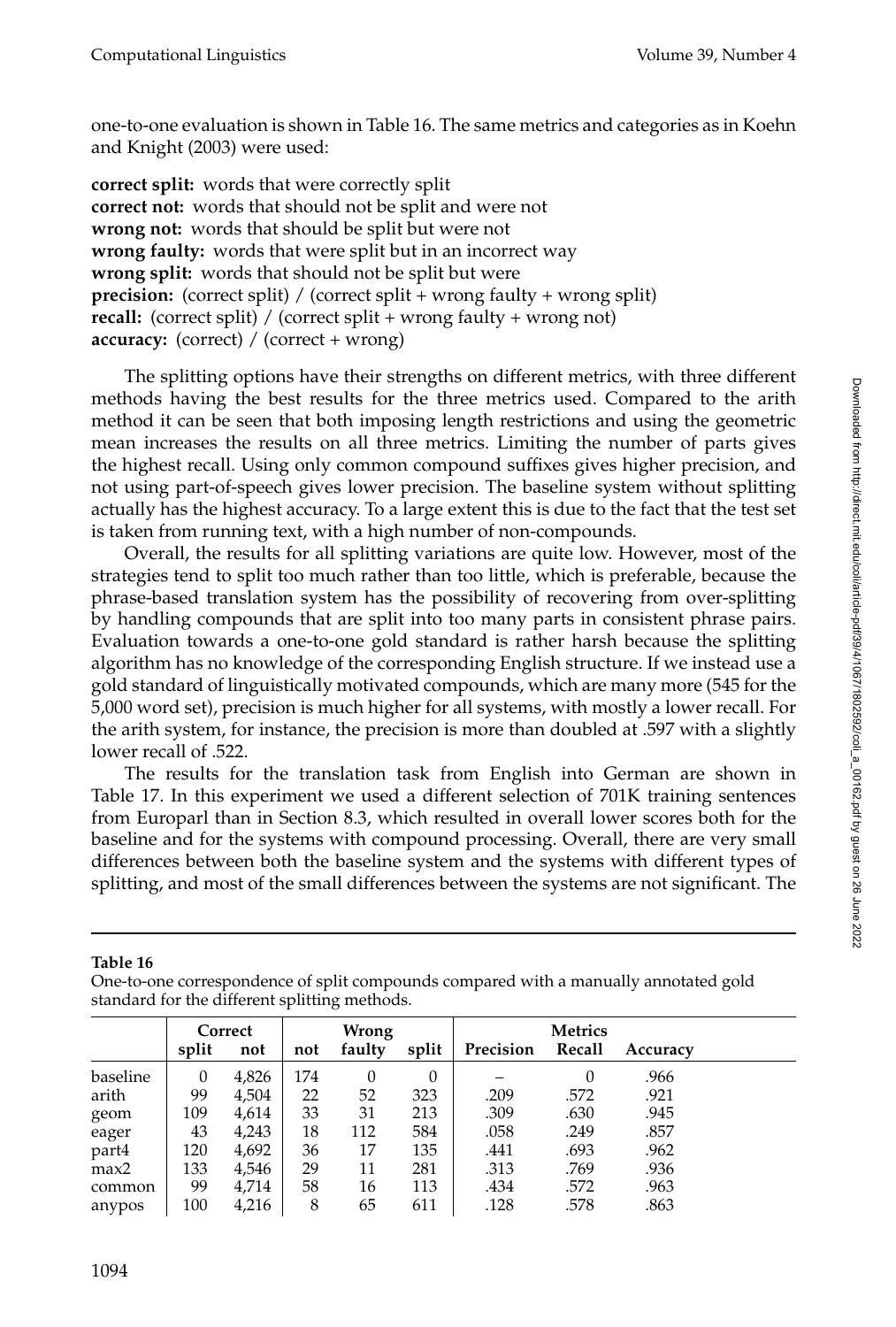| ш<br>п<br>г<br>n |  |
|------------------|--|
|------------------|--|

Translation results using different splitting methods for German Europarl. Significant changes from the baseline are marked \*(5% level) and \*\*(1% level).

|              | Bleu            | <b>NIST</b>     | Meteor          |
|--------------|-----------------|-----------------|-----------------|
| baseline+POS | 19.1(0.1)       | 5.79(0.02)      | 26.8(0.0)       |
| arith        | 19.0(0.0)       | 5.79(0.01)      | 26.6(0.1)       |
| geom         | $18.9(0.1)^{*}$ | 5.78(0.02)      | $26.5(0.2)$ **  |
| eager        | $18.8(0.1)$ **  | 5.80(0.01)      | 26.6(0.1)       |
| part4        | $18.8(0.1)$ **  | 5.79(0.01)      | $26.5(0.1)^{*}$ |
| max2         | 18.8(0.1)       | 5.80(0.01)      | 26.6(0.1)       |
| common       | 18.9(0.1)       | 5.78(0.01)      | 26.6(0.1)       |
| anypos       | 18.9(0.1)       | $5.75(0.01)$ ** | 26.6(0.1)       |

arith, max2, and common systems are on par with the baseline on all metrics, with no significant differences, whereas the other systems are worse than the baseline on at least one metric.

On the intrinsic evaluation there were quite large differences between the systems, which are not found on the translation task. This is similar to previous work by Koehn and Knight (2003) for translation in the other direction, where systems similar to the eager and geom system performed similarly on a translation task, while the eager system was much worse on their intrinsic evaluation. In our evaluation only the eager system is significantly worse than any other system on Bleu, where it is worse than the baseline and the arith system. The arith system overall is competitive with both the baseline and the other split systems, despite the relatively low results on the intrinsic evaluation.

Overall, it seems that the translation task is not very sensitive to the quality of the splitting strategy. As in previous research (Koehn and Knight 2003; Stymne 2008) there are no clear relations between the intrinsic evaluation and the MT evaluation. Both systems with low intrinsic accuracy (such as anypos) and with high accuracy (such as geom) tend to be worse than other systems on at least some MT metrics, even though the differences are small. We thus think that for the task of translation into compounding languages, the MT performance cannot be predicted based on intrinsic evaluations.

In a previous similar study using a smaller corpus (Stymne 2008), we found somewhat bigger differences between the systems, and in that study most of the systems with splitting were better than the baseline. In that study, too, the arith system was among the best performing on the MT task, even though many of the differences to the other systems with splitting were not significant. Because the arith strategy consistently has given good results for the MT task, we chose to use it in our other experiment. There would, however, have been other reasonable choices of splitting, such as using the max2 system.

# **8.5 Compound Merging**

In the following studies we investigated the impact of the compound merging strategy used. We compared previously suggested strategies to the new strategies we have developed. We first present results for heuristic merging strategies, and then go on to compare the best heuristic methods to a sequence labeling merging strategy. For the heuristic merging we used German Europarl, and for the comparison with sequence labeling we used German Europarl and the automotive corpus for Swedish and Danish. In these experiments we used the arith compound splitting method from Section 8.4.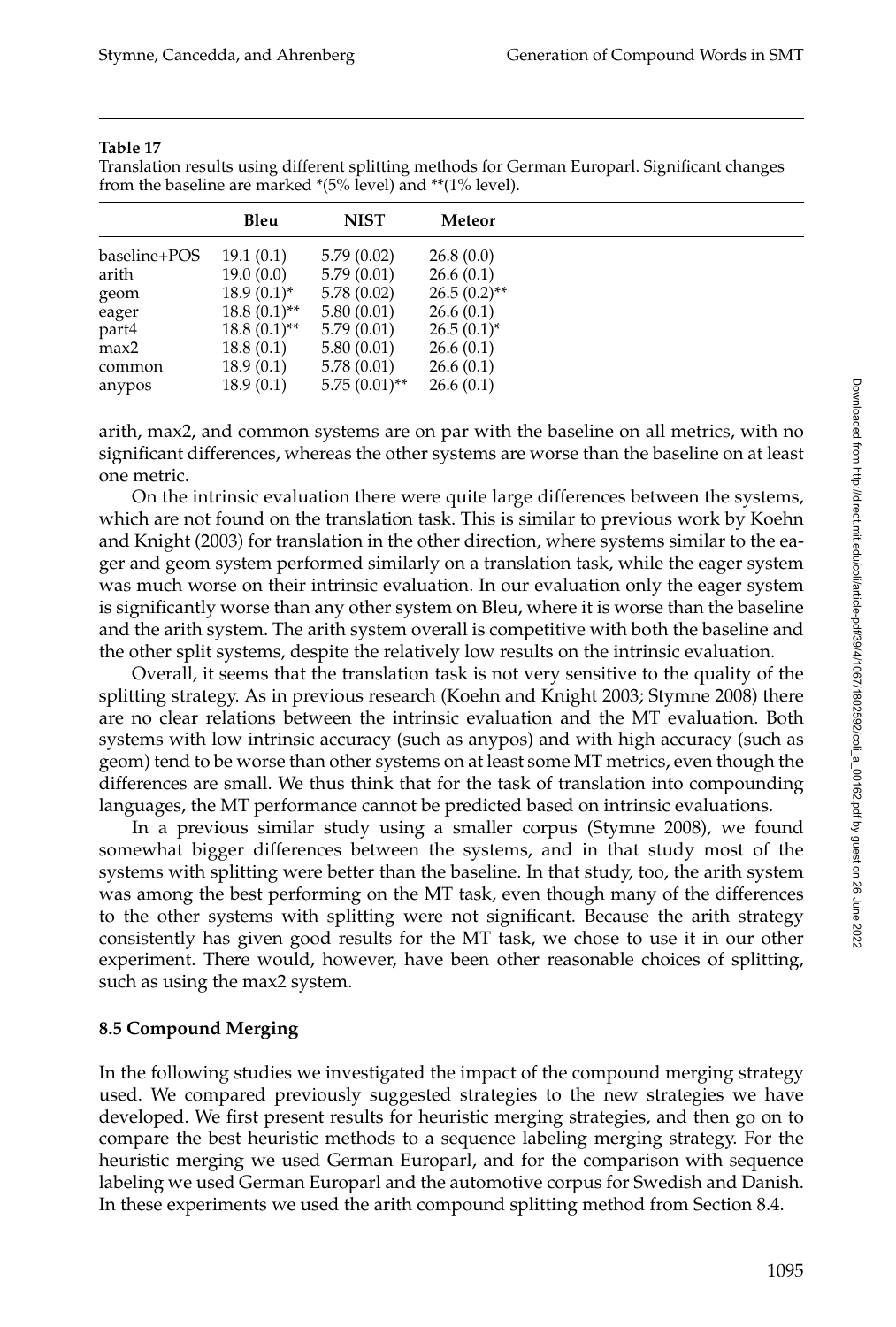*8.5.1 Heuristic Merging.* Three main types of merging algorithms were investigated in this study. The first group, inspired by Popovic, Stein, and Ney (2006), is based on ´ frequency lists of words or compounds, and of parts, compiled at split-time. The second group uses symbols to guide merging, inspired by work on morphology merging (Virpioja et al. 2007). The third group takes \*POS-tags for compounds into account, so that merging takes place if and only if the part-of-speech tags match. In addition, we examined combined merging methods, using either the union or intersection of merges proposed by different methods. We also extended the list- and symbol-based methods by a restriction that the head of the compound should have a compounding part of speech, that is, a noun, adjective, or verb. By using these additions and also combinations of the main algorithms, a total of eleven algorithms were explored, as summarized in Table 18. For all algorithms, compounds can have an arbitrary number of parts.

In these experiments we used the unmarked representation scheme, which means that compound modifiers were normalized, but not marked with any symbol, and we used the EPOS-tagset. To handle normalization, we used the reverse normalization process in combination with all merging strategies. If there were any compound modifiers that could not be combined with the next word, in any of the algorithms, that part was left as a single word. For frequency calculations for the list-based strategies we used the German part of the SMT training corpus.

Table 19 shows the translation results using the different merging algorithms. The merging methods based on lists all give significantly worse results than the baseline on all metrics, except when combined with the symbol method. The compound-list+ method is the best method of the systems that only uses list information; it is significantly better than word-list and compound-list on all metrics, but still significantly worse than the baseline, symbol, and POS-match systems. When using the head-pos restriction, the results get even better, but here POS-tag information is used in addition

| Merging algorithms.               |                                                                                                                                                    |
|-----------------------------------|----------------------------------------------------------------------------------------------------------------------------------------------------|
| Name                              | Description                                                                                                                                        |
| word-list                         | Merges each token that has been seen as a compound part<br>with the next part if it results in a known word                                        |
| word-list $+$ head-pos            | As word-list, but only words where the last part is a noun,<br>adjective, or verb are merged                                                       |
| compound-list                     | As word-list, but for known compounds from split-time,<br>not for all known words                                                                  |
| compound-list+                    | As compound-list, but also includes a check that the<br>frequency of the resulting compound is higher than the<br>frequency of the unmerged bigram |
| symbol                            | Merges all tokens that are marked as compound modifiers<br>with the next token                                                                     |
| symbol + head-pos                 | As symbol, but only merges words where the head is a noun,<br>adjective, or verb                                                                   |
| symbol ∧ word-list                | Merges marked modifier parts if the result is a known word                                                                                         |
| POS-match                         | Merges tokens with a compound part-of-speech tag with the<br>next token, if their tags match                                                       |
| POS-match + coord                 | As POS-match, but also adds a hyphen if a compound<br>modifier is followed by the conjunction <i>und</i> [ <i>and</i> ]                            |
| POS-match $\wedge$ compound-list+ | Merges tokens if they are selected by both of these methods                                                                                        |
| POS-match $\vee$ compound-list+   | Merges tokens if they are selected by either of these methods                                                                                      |

**Table 18** Merging algorithms. Downloaded from http://direct.mit.edu/coli/article-pdf/39/4/1067/1802592/coli\_a\_00162.pdf by guest on 26 June 2022 Downloaded from http://direct.mit.edu/coli/article-pdf/39/4/1067/1802592/coli\_a\_00162.pdf by guest on 26 June 2022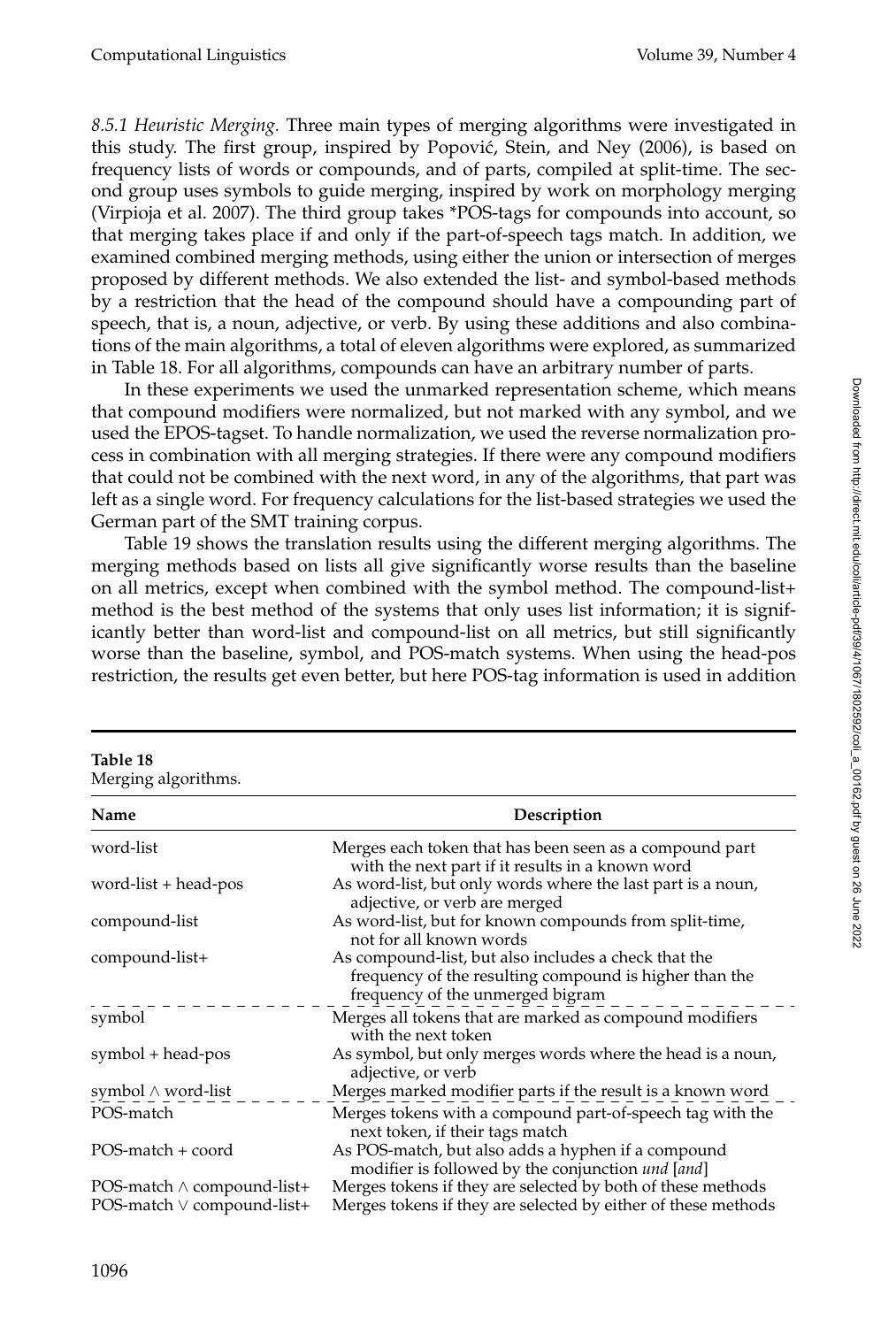#### **Table 19**

Translation results for German Europarl using an EPOS-model and the unmarked representation scheme. Significant differences (positive or negative) from the baseline are marked \*\*(1% level).

| Bleu           | <b>NIST</b>                      | Meteor         |                |
|----------------|----------------------------------|----------------|----------------|
| 20.2(0.1)      | 5.93(0.02)                       | 27.6(0.2)      |                |
| $17.9(0.0)$ ** | $5.70(0.02)$ **                  | $25.8(0.1)$ ** |                |
| $19.3(0.0)$ ** | $5.83(0.03)$ **                  | $27.1(0.1)$ ** |                |
| $18.1(0.0)$ ** | $5.61(0.02)$ **                  | $26.0(0.1)$ ** |                |
| $18.7(0.0)$ ** | $5.66(0.03)$ **                  | $26.6(0.1)$ ** |                |
| 20.0(0.0)      | 5.96(0.03)                       | 27.7(0.1)      |                |
| 20.0(0.0)      | 5.95(0.03)                       | 27.8(0.1)      |                |
|                | 5.95(0.03)                       | 27.8(0.1)      |                |
| 20.1(0.1)      | 5.97(0.03)                       | 27.7(0.1)      |                |
| 20.1(0.0)      | 5.97(0.03)                       | 27.8(0.1)      |                |
|                | $5.70(0.03)$ **                  |                |                |
| $18.8(0.0)$ ** | $5.74(0.03)$ **                  | $26.3(0.1)$ ** |                |
|                | $20.0(0.0)$ **<br>$19.0(0.1)$ ** |                | $26.7(0.1)$ ** |

to only frequency list information. There are no significant differences between the baseline and the systems with symbol or POS-match merging, but the trend on most metrics is that the POS-match systems have a slightly higher score than the other methods. However, as shown in Section 8.3 (Table 10), POS-match does block some erroneous merging. Especially with EPOS the order is so good that the matching constraint is rarely needed. Adding treatment of coordinated compounds to the POS-match algorithm changes scores marginally, but again, as shown in Table 10, it does improve merging for coordinated compounds. The combination of POS-match and compoundlist+ was not successful, neither as a union nor as an intersection of the strategies. Table 19 only shows results with an EPOS-model. The result pattern for systems without an EPOS-model are similar to using an EPOS-model, but lower.

Table 20 shows the number of merges performed by applying the different algorithms. The word-list–based method produces the highest number of merges, including many cases that should not be merged. The number of merges is greatly reduced by the head-pos restriction, or by combining the word-list method with some other merging

#### **Table 20**

| number of compounds found by the splitting algorithm in the reference text, which is 4,472. |           |              |  |  |  |  |  |
|---------------------------------------------------------------------------------------------|-----------|--------------|--|--|--|--|--|
|                                                                                             | with EPOS | without EPOS |  |  |  |  |  |
| word-list                                                                                   | 5,275     | 5,897        |  |  |  |  |  |
| word-list + head-pos                                                                        | 4,161     | 4,752        |  |  |  |  |  |
| compound-list                                                                               | 4,460     | 5,116        |  |  |  |  |  |
| compound-list+                                                                              | 3,843     | 4,427        |  |  |  |  |  |
| symbol                                                                                      | 4,431     | 5,144        |  |  |  |  |  |
| symbol + head-pos                                                                           | 4,323     | 4,832        |  |  |  |  |  |
| symbol∧ word-list                                                                           | 4.178     | 4,753        |  |  |  |  |  |
| POS-match                                                                                   | 4,363     | 4,867        |  |  |  |  |  |
| POS-match + coord                                                                           | 4,361     | 4,865        |  |  |  |  |  |
| POS-match ∧ compound-list+                                                                  | 3,502     | 4,018        |  |  |  |  |  |
| POS-match ∨ compound-list+                                                                  | 4,706     | 5,281        |  |  |  |  |  |

Number of merges for the different merging algorithms. The numbers can be compared with the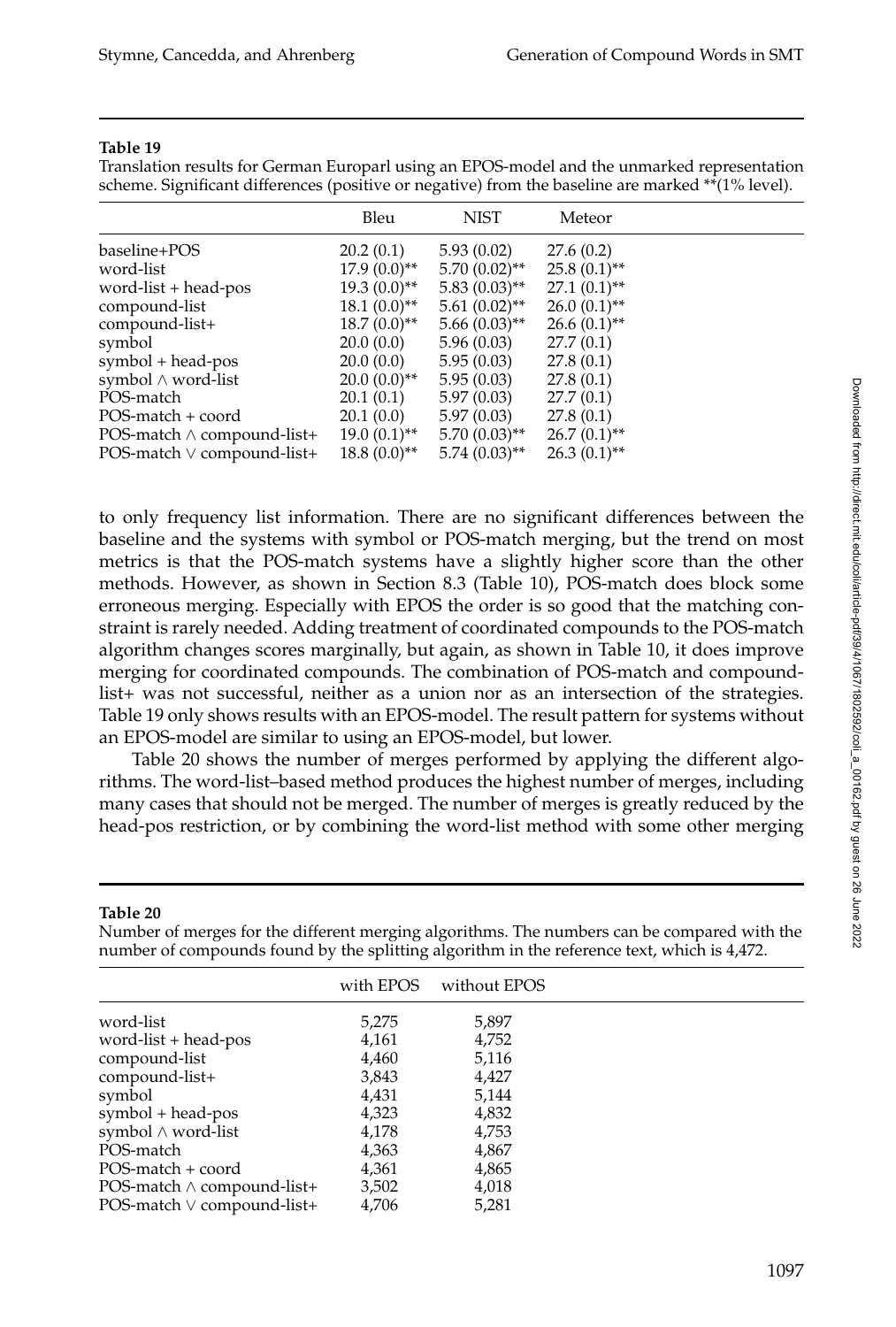strategy. An investigation of the output of the word-list–based method shows that it often merges common words that incidentally form a new word, such as *bei* [*at*] and *der* [*the*] to *beider* [*both*]. Another type of error is due to errors in the corpus, such as merging *umwelt* [*environment*] and *und* [*and*], which exists as a mistyped word in the corpus, but is not a correct German word. These two error types are often prohibited by the head-pos restrictions and by the symbol and POS-match algorithms. The extensions of the simple word-list method avoid these types of errors, resulting in a lower number of merges. The compound-list+ method has the overall lowest number of splits, but it still is the best of the methods based only on frequency lists, without the use of POS or symbols. With the EPOS-model there are very small differences in number of merges between the methods based on symbol and POS-match, although this difference is much larger without the EPOS-model. For instance, the difference is 68 merges between symbol and POS-match with the EPOS-model, whereas without the EPOS-model the difference is 277. This difference shows that the EPOS-model clearly helps in improving coalescence.

The choice of merging method thus has a large impact on the final translation results. For merging to be successful we found that some knowledge source that is passed through the translation process, such as EPOS-tags, is needed. The pure word-list–based method performed the worst of all systems in most cases. On the automatic metrics, the POS-match and symbol methods gave about the same results as the baseline; we believe there are other strengths to this method as compared to the baseline system, however, such as the production of a higher number of compounds. A further advantage of the POS-match strategy is that it can form novel compounds, which is not the case for either the baseline or the word-list–based methods.

*8.5.2 Merging as Sequence Labeling.* Finally, we performed experiments where we compared our suggestion of a sequence labeling merging method to heuristic merging. We chose two heuristic strategies, the POS-match strategy, which gave the overall best results, and compound-list+, which gave the best results of the word-list based merging strategies without any POS or symbol information. We also found that the intersection of these two strategies worked well on some of our corpora, and decided to include that as well. In addition, we used a reference-based heuristic for creating the CRF training data, which identified merges resulting in compounds that are present in the reference data. Such a heuristic cannot be used at translation-time, however, because there is no reference data then. In this section we will refer to these heuristics as **list** for the compound-list+ heuristic, **POS** for the POS-match strategy, and **ref** for the referencebased heuristic.

For these experiments we used three data sets, as summarized in Table 21. For the training data for the sequence labeler we translated all of the training data, except

# **Table 21**

Overview of the experimental settings for comparing heuristic and sequence labeling merging. Training sentences are taken from translated SMT training data, except extra data, which was not used for SMT training.

| Corpus                       | Europarl German Auto Swedish Auto Danish |           |             |
|------------------------------|------------------------------------------|-----------|-------------|
| Compounds split              | N, V, Adj                                | N, V, Adj |             |
| POS tagsets                  | POS                                      | POS.      | <b>RPOS</b> |
| Training sentences CRF       | 249,388                                  | 317,398   | 164,702     |
| Extra training sentences CRF |                                          |           | 163,201     |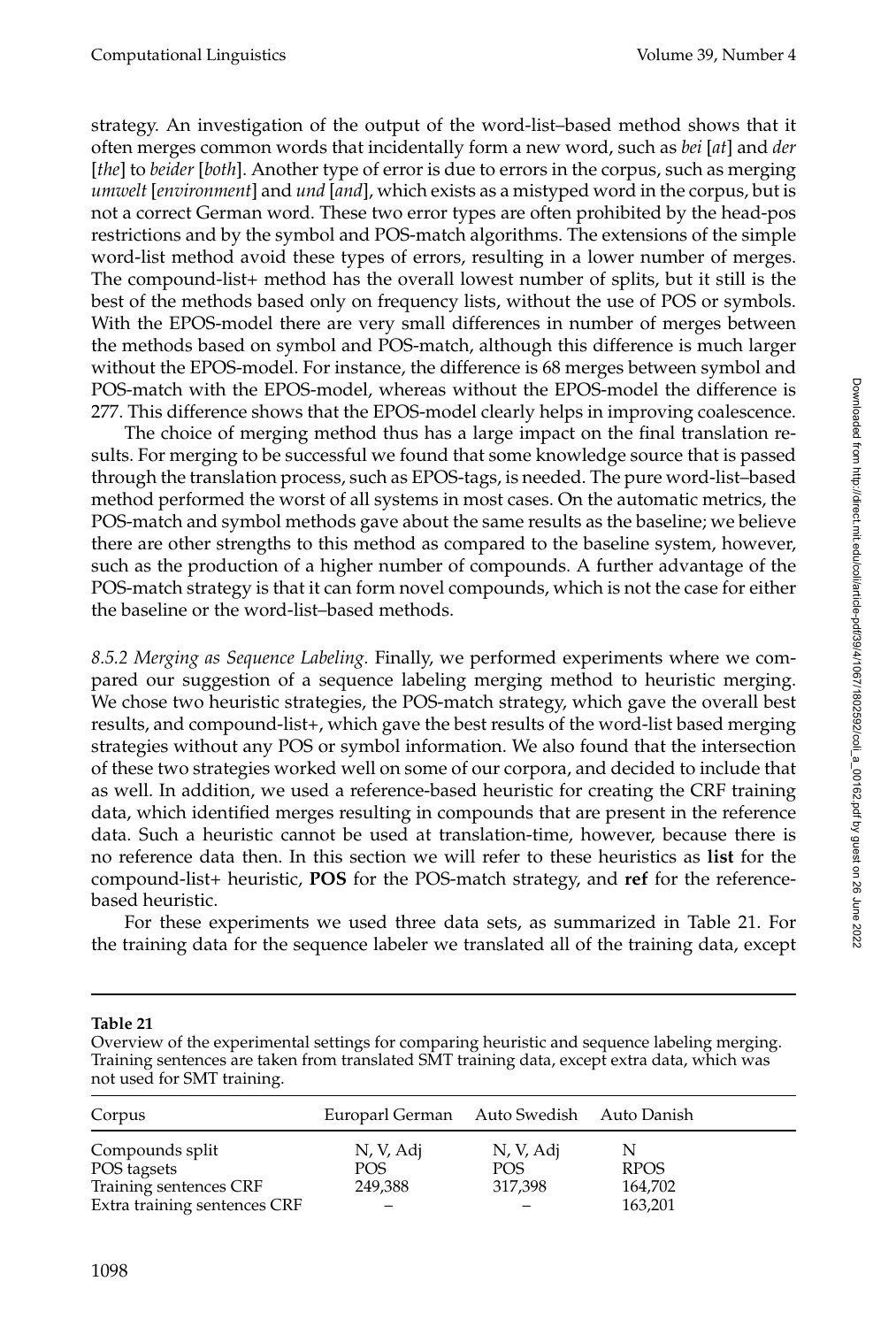one-word sentences, which were filtered out, for the smaller automotive corpora. For the Europarl experiment, we limited the training data to the 250,000 first sentences of the training data, and again filtered out one-word sentences. For the Danish corpora we also had access to additional data, which we used to control for the effect of reusing SMT training data. For the machine learning we wanted to use separate development and test sets. We chose to use the test sets from Table 4 for development testing, where we used the first 1,000 sentences for German Europarl, and picked new unseen 1,000 sentence test sets for the final evaluation. For frequency calculations of compounds and compound parts that were needed for compound splitting and some of the compound merging strategies, we used the target side of the SMT training data.

In these experiments we used the unmarked representation scheme. For German Europarl we used the unmarked scheme as it is with a binary sequence labeler. Reverse normalization can be performed afterwards as for the other strategies. For the automotive corpus we used the unmarked scheme without normalization.

We compared alternative combinations of the heuristics on our three validation data sets (see Figure 4). In order to estimate the amount of false negatives for all three heuristics, we inspected the first 100 sentences of each validation set, looking for words that should be merged, but were not marked by any of the heuristics. In no case could we find any such words, so we thus assumed that between them, the heuristics can find the overwhelming majority of all compounds to be merged. The differences across domains, Europarl and automotive, is quite striking, with a much higher number of compounds found by using the reference-based heuristic for the automotive corpus.

We conducted a round of preliminary experiments to identify the best combination of the heuristics available at training time (compound-list+, POS-match, and referencebased) to use to create automatically the training data for the CRF. The best results on the validation data are obtained by different combinations of heuristics for the three data sets, as could be expected by the different distribution of errors in Figure 4. In the following experiments we trained the CRF using for each data set the combination of heuristics corresponding to leaving out the gray portions of the Venn diagrams. This sort of preliminary optimization requires hand-labeling a certain amount of data. Based on our experiments, skipping this optimization and just using ref∨POS (the optimal configuration for the German–English Europarl corpus) seems to be a reasonable alternative.

The validation data was also used to set a frequency cut-off for feature occurrences (set at 3 in the following experiments) and to tune the regularization parameter in the CRF objective function. Results are largely insensitive to variations in these hyperparameters, especially to the CRF regularization parameter.

For the Danish automotive corpus we had access to training data that had not been used to train the SMT system, so we could test the performance of the CRF when trained on that data as compared with training on the possibly biased data that was used to train the SMT system. Table 22 shows the results with the two types of training data. For the smallest training size, 20,000 sentences, the unseen training data is significantly better on recall and F-score. For the other sizes, there are no significant differences when the same amount of training data is used. When we added the unseen data to the SMT data, we only saw small non-significant improvements. This indicates that it is feasible to use translated SMT training data for the sequence labeler. We still decided to use all available training data for our subsequent experiments on Danish Europarl.

The overall merging results of the heuristics and the best sequence labeler are shown in Table 23. Notice how the list and POS heuristics have complementary sets of false negatives: when merging on the union of the two heuristics, the number of false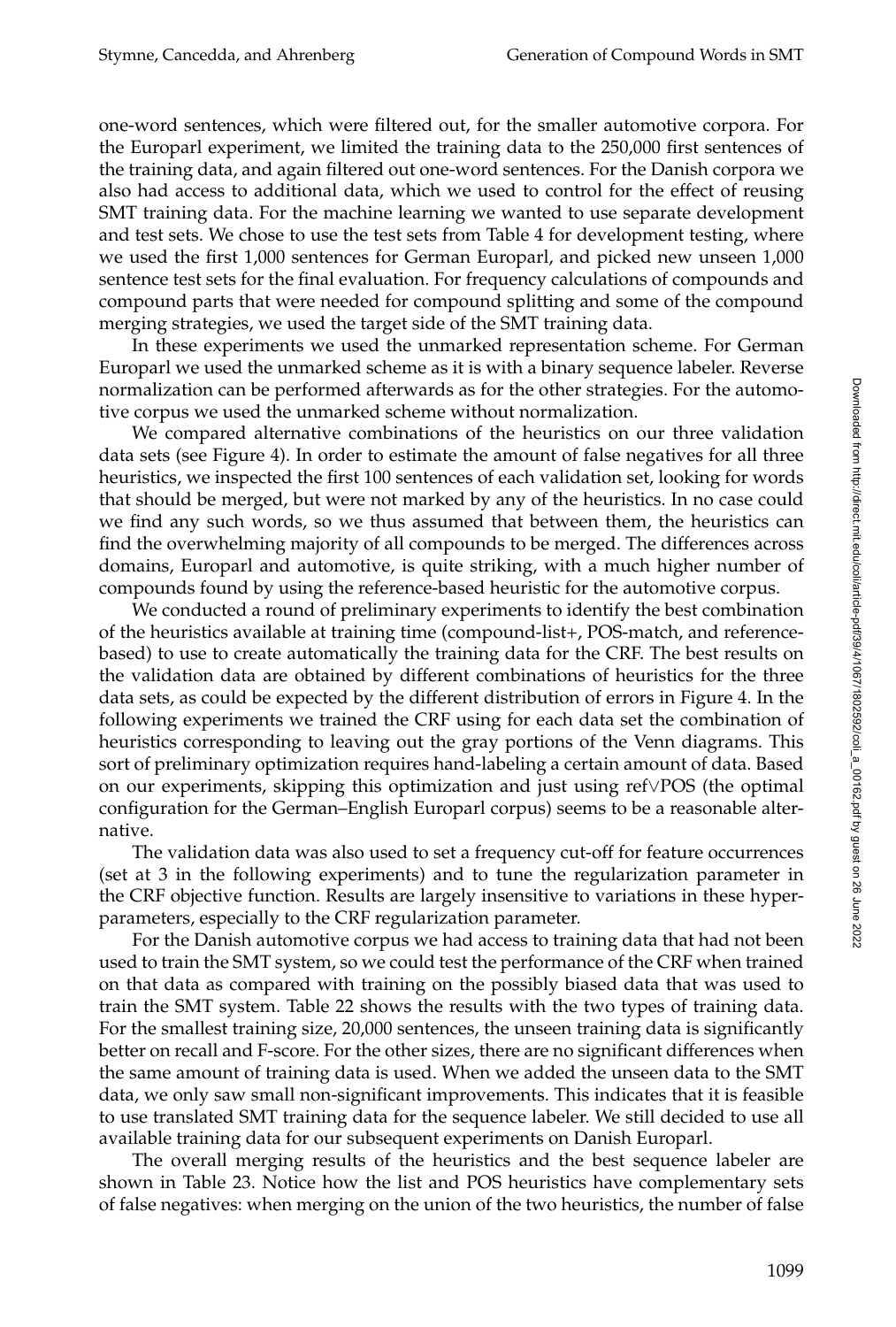

# **Figure 4**

Evaluation of the different heuristics on validation files from the three corpora. The number in each region of the Venn diagrams indicates the number of times a certain combination of heuristics fired (i.e., the number of positives for that combination). The two smaller numbers below indicate the number of true and false positive, respectively. Venn diagram regions corresponding to unreliable combinations of heuristics have corresponding figures on a gray background. OK means that a large fraction of the Venn cell was inspected, and no false positive was found.

negatives decreases drastically, in general compensating for the inevitable increase in false positives.

Among the heuristics, the combination of the improved list heuristic and the POSbased heuristic has a significantly higher recall and F-score than either heuristic alone in all cases on test data, and in several cases on validation data. The list heuristic alone performs reasonably well on the Swedish data set, but has a very low recall on the German and Danish data sets. In all four cases the SMT training data has been used for the list used by the heuristic, so this is unexpected, especially considering the fact that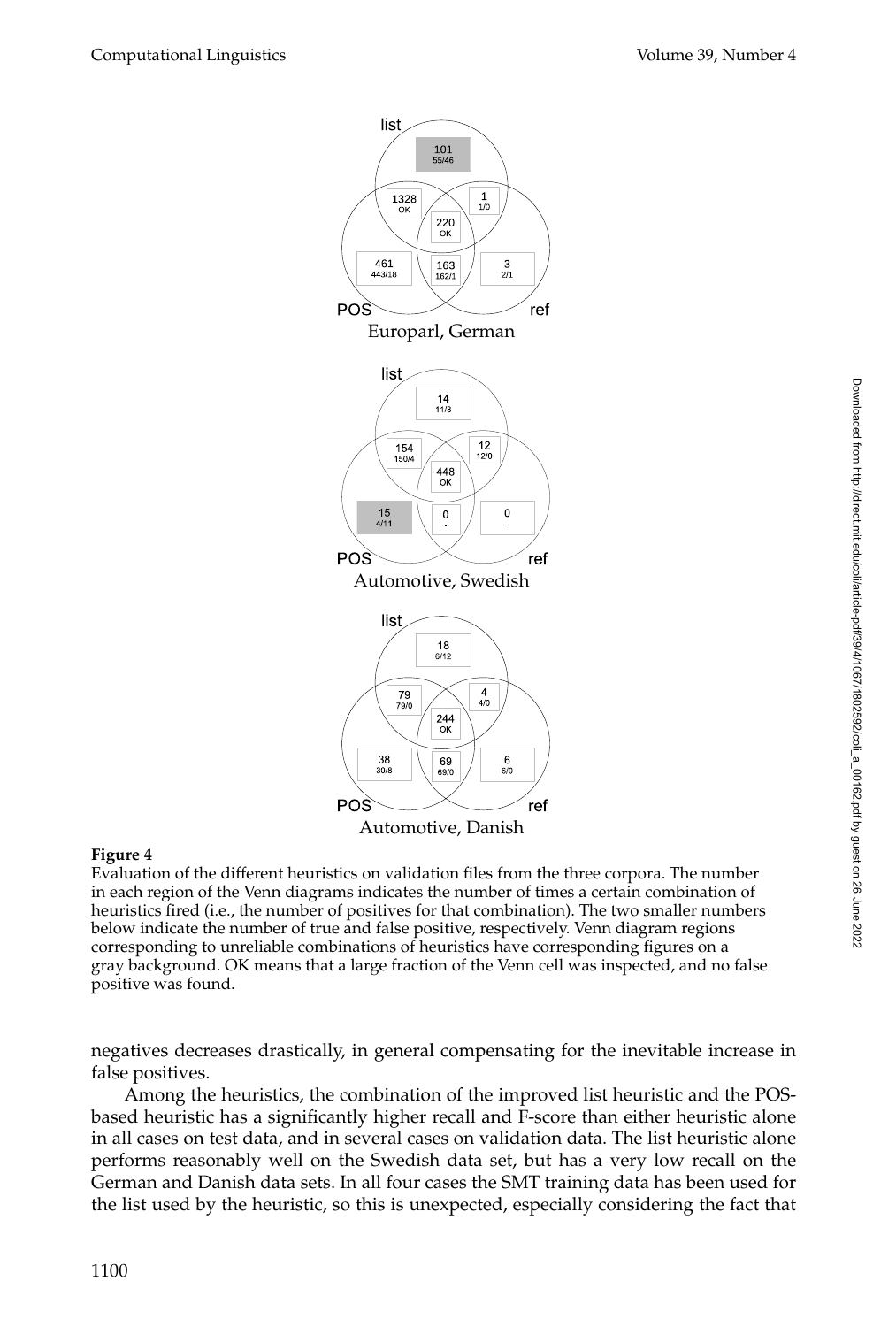#### **Table 22**

Experimental results for CRF on Danish Automotive, with different training data and sizes. SMT is the same data that was used to train the SMT system, and new is additional data.

| Data            | Size          | Precision | Recall | F-score |
|-----------------|---------------|-----------|--------|---------|
| <b>SMT</b>      | 20K           | .977      | .970   | .974    |
| <b>SMT</b>      | 50K           | .979      | .977   | .978    |
| <b>SMT</b>      | 100K          | .977      | .980   | .978    |
| <b>SMT</b>      | 165K          | .977      | .986   | .982    |
| new             | 20K           | .977      | .984   | .981    |
| new             | 50K           | .975      | .986   | .981    |
| new             | 100K          | .978      | .991   | .984    |
| new             | 163K          | .978      | .991   | .984    |
| all $SMT + new$ | $165K + 20K$  | .978      | .991   | .984    |
| all $SMT + new$ | $165K + 50K$  | .982      | .993   | .988    |
| all $SMT + new$ | $165K + 100K$ | .980      | .991   | .985    |
| all $SMT + new$ | $165K + 163K$ | .978      | .993   | .985    |
|                 |               |           |        |         |

#### **Table 23**

Precision, Recall, and F-score for compound merging methods based on heuristics or sequence labeling on validation data and on held-out test data. The superscripts mark the systems that are significantly worse than the system in question (l-list, p-POS, lp-list∨POS, c-best CRF configuration).

|                                    | Validation data   |                   |                   |                    | Test data         |                      |  |
|------------------------------------|-------------------|-------------------|-------------------|--------------------|-------------------|----------------------|--|
|                                    | Precision         | Recall            | F-score           | Precision          | Recall            | F-score              |  |
|                                    | German Europarl   |                   |                   |                    |                   |                      |  |
| list                               | .967              | .724              | .828              | .952               | .717              | .818                 |  |
| <b>POS</b>                         | $.991^{1,1p}$     | .978 <sup>1</sup> | .984 <sup>1</sup> | $.997^{1,1p}$      | .980 <sup>1</sup> | .989 <sup>1</sup>    |  |
| $list \vee POS$                    | .967              | $.999^{1,p,c}$    | .983 <sup>1</sup> | .963 <sup>1</sup>  | $1^{l,p,c}$       | $.981^{1,p}$         |  |
| $CRF$ (ref $\vee$ POS)             | $.982^{1,1p}$     | $.990^{1,p}$      | $.986^{1,p}$      | $.983^{1,1p}$      | $.996^{1,p}$      | .989 <sup>1,1p</sup> |  |
|                                    | Swedish auto      |                   |                   |                    |                   |                      |  |
| list                               | .989P,lp          | .994P             | .991 <sup>p</sup> | .990               | .977              | .984                 |  |
| POS                                | .976              | .963              | .969              | .992 <sup>lp</sup> | .974              | .983                 |  |
| $list \vee POS$                    | .972              | 1 <sup>p</sup>    | .986 <sup>P</sup> | .982               | $.998^{1,p,c}$    | $.990^{1,p}$         |  |
| $CRF$ (ref $\vee$ list)            | .987 <sup>p</sup> | .998P             | $.993P^{lp}$      | .987               | .987              | .987                 |  |
|                                    | Danish auto       |                   |                   |                    |                   |                      |  |
| list                               | .925              | .760              | .835              | $.991^{lp}$        | .764              | .863                 |  |
| <b>POS</b>                         | $.981^{1,1p}$     | .964 <sup>1</sup> | $.972^{1,1p}$     | .978               | .929 <sup>1</sup> | .954 <sup>1</sup>    |  |
| $list \vee POS$                    | .925              | $.986^{1,p}$      | .955 <sup>1</sup> | .976               | $.988^{1,p,c}$    | $.982^{1,p,c}$       |  |
| $CRF$ (ref $\lor$ list $\lor$ POS) | $.978^{\rm l,lp}$ | $.993^{1,p}$      | $.985^{1,p,lp}$   | .978               | $.966^{1,p}$      | $.972^{1,p}$         |  |

the Danish data set is in the same domain as one of the Swedish data sets. The Danish training data is smaller than the Swedish data though, which might be an influencing factor. It is possible that this heuristic could perform better on the other data sets given more data for frequency calculations.

The sequence labeler is competitive with the heuristics; on F-score it is only significantly worse than any of the heuristics once, for Danish auto test data, and in several cases it has a significantly higher F-score than some of the heuristics. The sequence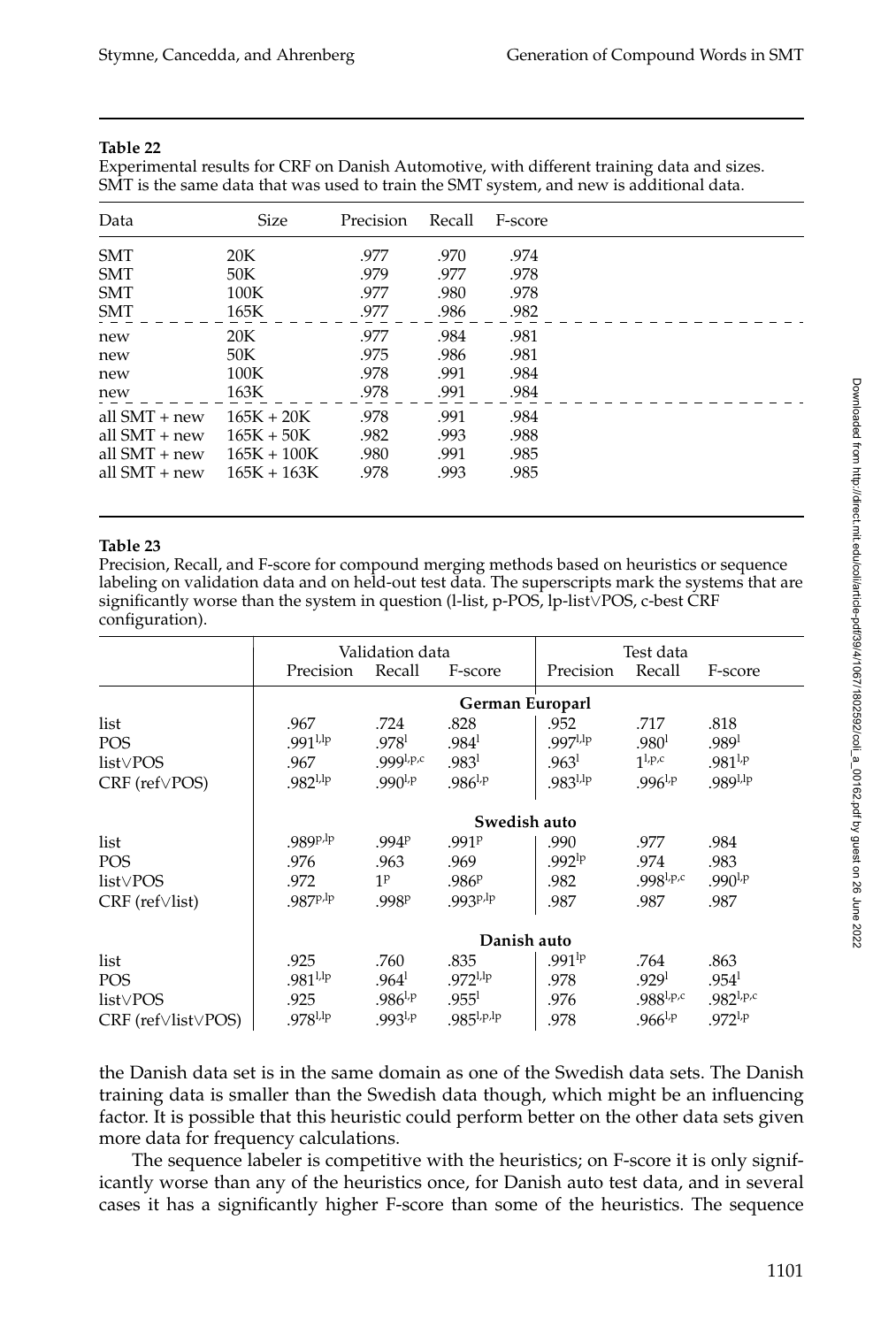labeler has a higher precision, significantly so in four cases, than the best heuristic, the combination heuristic, which is positive (because erroneously merged compounds are usually more disturbing for a reader or post-editor than non-merged compounds).

The differences between the systems on MT metrics are generally small and mostly not significant, as could be expected, since the differences were small on the intrinsic evaluation. For German Europarl only 10–739 out of 29,786 words are actually different between any pair of systems. The only noticeable differences between the systems are that the list system is worse than the other systems for Danish and German. The list strategy is competitive for Swedish automotive, which is much bigger than Danish, and in one of our previous experiments, with a large Swedish Europarl corpus (Stymne and Cancedda 2011), confirming our intuition that the list strategy tends to work better with large corpora. Even though we do not see much effect on MT metrics, we still think the small differences on the intrinsic evaluation are important. Compound merging is a postprocessing process, which operates directly on the actual translation results. This is quite different from compound splitting, as described in Section 8.4, which is performed as part of the preprocessing and where we cannot be sure on the impact of the preprocessing on the translation process.

The sequence labeler has the advantage over the heuristics that it is able to merge completely novel compounds, whereas the list strategy can only merge compounds that it has seen, and the POS-based strategy can create novel compounds, but only with known modifiers. An inspection of the test data showed that there were some novel compounds merged by the sequence labeler that were not identified with either of the heuristics. In the test data we found *knap+start* (*button start*) and *vand+nedsænkning* (*water submersion*) for Danish, and *kvarts sekel* (*quarter century*) and *bostad*(*s*)+ersättning (*housing grant*) for Swedish. This confirms that the sequence labeler, trained from automatically labeled data based on heuristics, can learn to merge new compounds that the heuristics themselves cannot find.

# **8.6 Effects of Corpus Size and Domain**

Most of the previous experiments were performed on relatively small data sets, and it has been shown that effects of preprocessing strategies sometimes are larger on small corpora (e.g., Nießen and Ney 2004; Popovic and Ney 2006). To investigate this issue, ´ we first present a scaling experiment for small data sets from German Europarl, and then report results on two large data sets for translation from English to German on Europarl and news data.

Table 24 shows the result for baseline and EPOS systems trained on 100K and 440K sentences. In the smaller data condition the results are similar for the baseline and the EPOS system. With 440K data the EPOS system is significantly better than the baseline

#### **Table 24**

Results for translation on German Europarl with small training data sets. Significant improvements over the respective baseline+POS are marked \*\*(1% level).

| System            | Bleu           | <b>NIST</b>     | Meteor         |
|-------------------|----------------|-----------------|----------------|
| 100K baseline+POS | 16.8(0.0)      | 5.37(0.02)      | 24.6(0.1)      |
| 100K EPOS         | 16.9(0.1)      | 5.39(0.02)      | 24.8(0.1)      |
| 440K baseline+POS | 19.3(0.1)      | 5.76(0.05)      | 26.7(0.2)      |
| 440K EPOS         | $19.7(0.2)$ ** | $5.83(0.03)$ ** | $27.0(0.2)$ ** |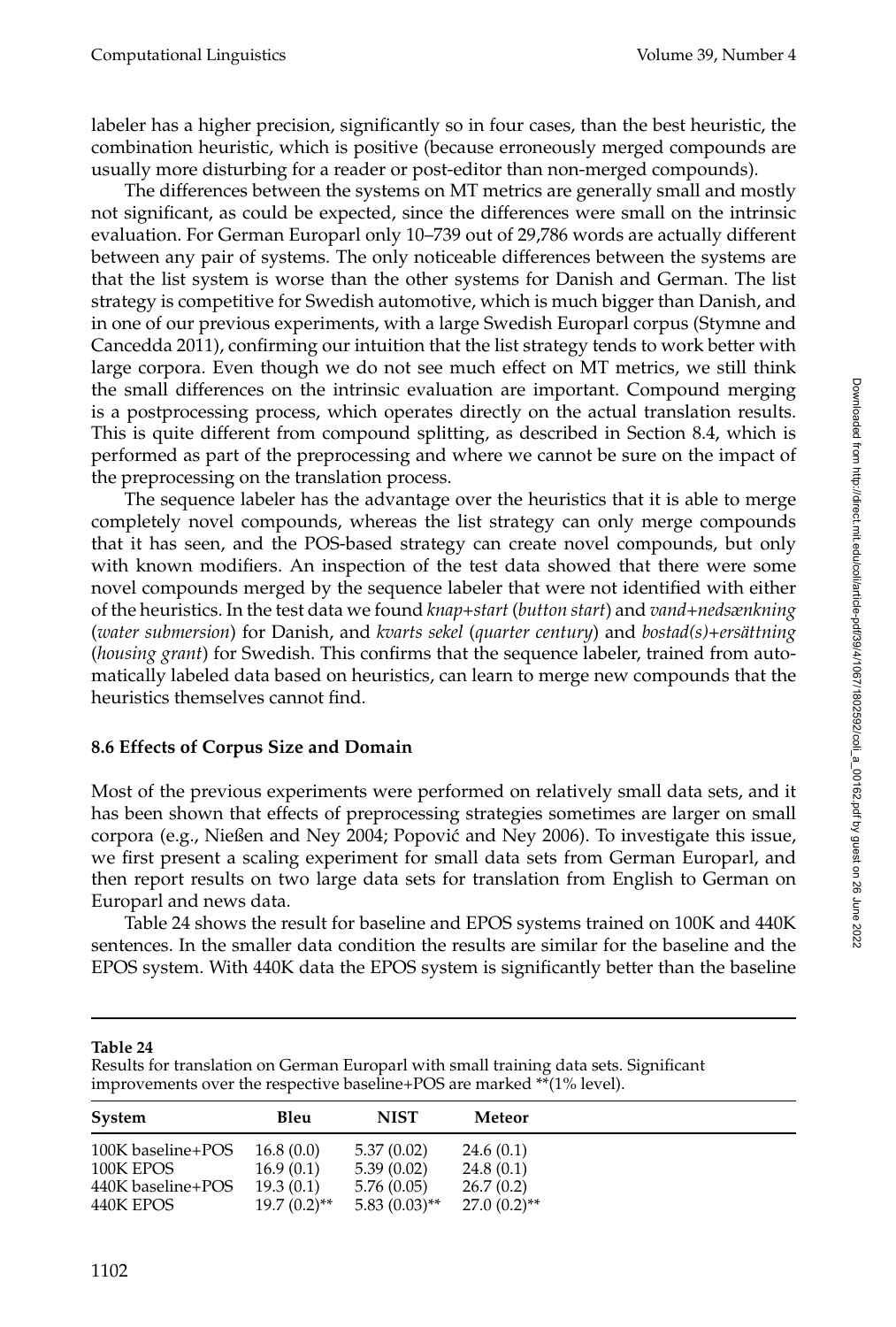#### **Table 25**

Overview of the corpus for large evaluation sets, and the corpus sizes in sentences. The names of the corpora refer to those used for the WMT evaluations. For the tuning data only a subset of the full data was used.

|                                  | WMT08               |              | WMT10             |            |  |
|----------------------------------|---------------------|--------------|-------------------|------------|--|
|                                  | Name/type           | Size         | Name/type         | Size       |  |
| Translation models               | Europarl            | 1,054,688    | Europarl+NewsComm | 1,462,401  |  |
| Language model 1                 | Europarl            | 1,412,546    | Europarl+NewsComm | 1,885,872  |  |
| Language model 2                 |                     |              | <b>News</b>       | 17,449,589 |  |
| Tuning data<br>Test Set Europarl | dev2006<br>test2007 | 600<br>2,000 | news-test2008     | 1,025      |  |
| <b>Test Set News</b>             | nc-test2007         | 2,007        | news-test2009     | 2,525      |  |

#### **Table 26**

Results on WMT08 data on Europarl and News test sets. Significantly different results from the baseline are marked with \*(5% level) and \*\*(1% level), significantly different results from baseline+POS are marked similarly with #.

| System        | Bleu            | Europarl<br><b>NIST</b> | Meteor     | Bleu            | <b>News</b><br><b>NIST</b> | Meteor        |
|---------------|-----------------|-------------------------|------------|-----------------|----------------------------|---------------|
| Baseline      | 19.9(0.1)       | 5.89(0.01)              | 27.6(0.0)  | 14.3(0.3)       | 5.61(0.09)                 | 24.0(0.5)     |
| Baseline+POS  | $20.1(0.1)^{*}$ | 5.90(0.01)              | 27.8(0.2)  | $14.4(0.3)^{*}$ | 5.60(0.09)                 | 23.9(0.4)     |
| EPOS-unmarked | 20.1(0.0)       | $5.95(0.01)*$ #         | 27.6 (0.2) | $14.7(0.4)$ **# | 5.60(0.07)                 | $24.1(0.6)^*$ |

on all three metrics. We thus see that our compound processing method works well on medium-sized data sets as well, and is competitive to the baseline on very small data sets.

In our final experiments we used larger data sets from the workshop of statistical machine transition, year 2008 and 2010, which we will refer to as WMT08 and WMT10.7 The corpora used are presented in Table 25. In these experiments we also investigated the effects of in- and out-of-domain data. For WMT08 we trained and tuned on only Europarl data, and tested both in-domain, on Europarl and out-of-domain, on News. For WMT10 we trained on a mix of data, and tested on News. For these experiments we used morphologically enriched POS-tagsets. For WMT08 we used a commercial dependency parser for the morphology (Tapanainen and Järvinen 1997), and for WMT10 we used RFTagger (Schmid and Laws 2008). For the systems with split compounds we used the EPOS-tagset based on morphological tags. We used the POS-match merging algorithm.

Table 26 shows the results on the WMT08 evaluation. On Europarl the system with compound processing and an EPOS-model is significantly better than both baselines on NIST, and on the News domain it is significantly better than both baselines on Bleu. On the other metrics the EPOS system is on par with the baseline for both domains. The differences between the two baselines are mostly small. Overall, the scores are much lower on the out-of-domain data. Table 27 shows the results for the WMT10 evaluation, where more data was used to train the systems. The EPOS system is significantly better

<sup>7</sup> http://www.statmt.org/wmt08/, http://www.statmt.org/wmt10/.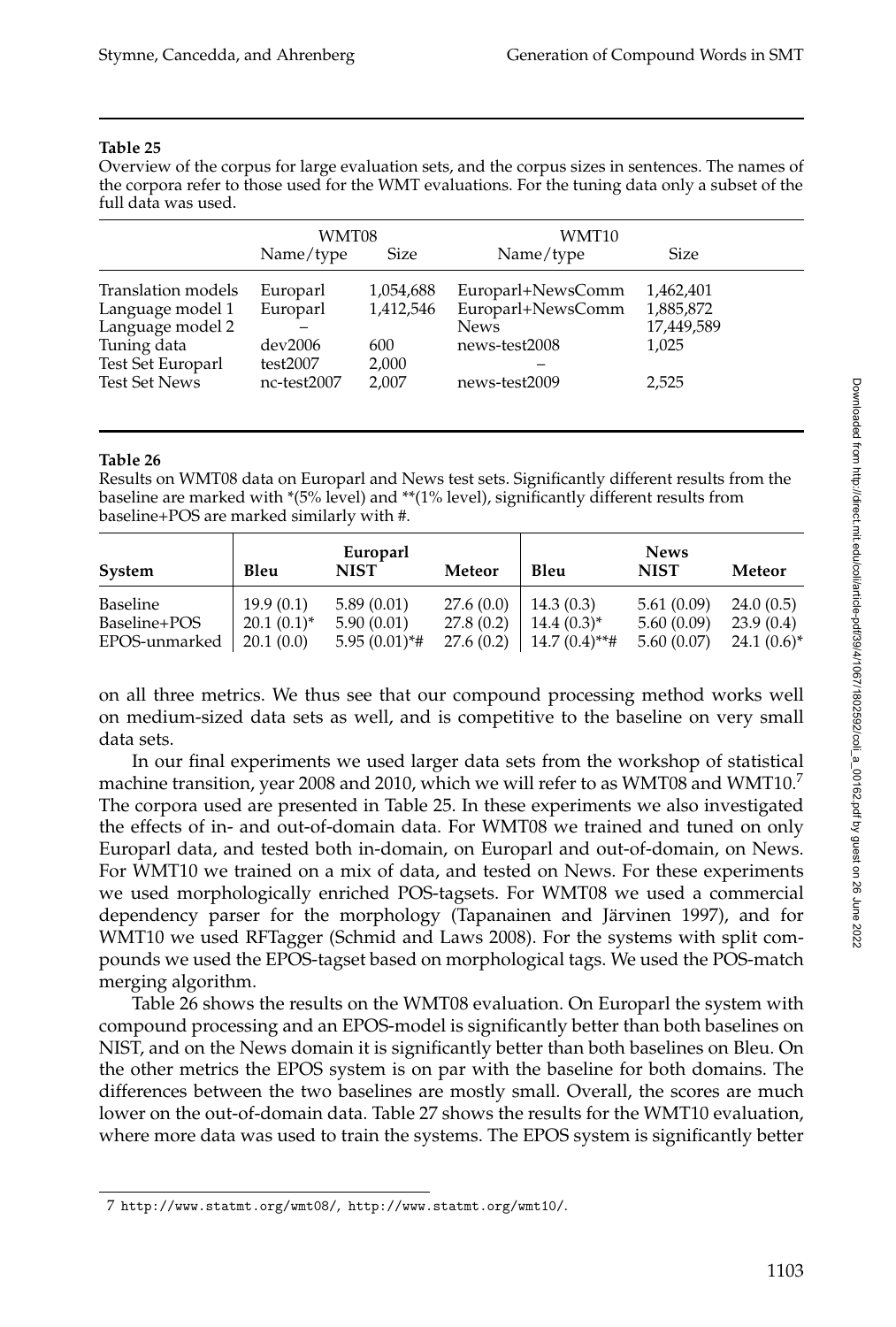| Results on Wint to again on trews icse set. Significance shown as in Table 20. |                  |                 |               |  |  |
|--------------------------------------------------------------------------------|------------------|-----------------|---------------|--|--|
| System                                                                         | Bleu             | <b>NIST</b>     | Meteor        |  |  |
| Baseline                                                                       | 13.5(0.1)        | 5.29(0.04)      | 21.0(0.2)     |  |  |
| Baseline+POS                                                                   | $13.8(0.1)^{*}$  | 5.35(0.01)      | 21.3(0.2)     |  |  |
| EPOS-unmarked                                                                  | $14.1(0.3)$ **## | $5.35(0.07)$ ** | $21.4(0.1)^*$ |  |  |

**Table 27** Results on WMT10 data on News test set. Significance shown as in Table 26.

than the baseline without POS on all metrics, and also significantly better than the baseline with POS on Bleu. This shows that the suggested compound processing is effective also on larger data sets and out-of-domain data.

# **9. Conclusion**

In this article, we have investigated several methods for splitting and merging compounds when translating into languages with closed compounds, with the goal of generating novel compounds. We have described methods for promoting coalescence and for deciding if and how to merge words that are either competitive with, or superior to, any previously published method. A common trait of all these methods is that they promote coalescence and allow formation of novel compounds by using customized \*POS-tagsets. This shows that the integration of light-weight linguistic information through POS-tags is useful for compound processing into compounding languages. We believe that some of the techniques, such as customized POS-sequence models, could be used to target morphological phenomena other than compounding as well. We also believe that the suggested methods are likely to be useful for other compounding languages such as Finnish or Japanese.

For promoting compound coalescence we introduced additional LMs based on customized POS-tagsets, and with dedicated SMT model features counting the number of sequences known a priori to be desirable and undesirable. Experiments showed consistently good results when using the extended tagset EPOS in sequence models. The other tagsets were less successful, but on an automotive corpora a restricted tagset, RPOS worked well both in sequence models and using count features.

For compound splitting, previously proposed strategies for the opposite translation direction could be modified to improve performance when translating into German. We also confirmed previous results that showed no correlations between intrinsic evaluations of compound splitting and translation results in the other translation direction.

For merging we designed a heuristic algorithm based on part-of-speech matching, which gave consistently good results. We also improved existing heuristics based on frequency lists, which worked well on some data sets. We furthermore cast the compound merging problem as a sequence labeling problem, opening it to solutions based on a broad array of models and algorithms. We experimented with one model, conditional random fields, designed a set of easily computed features reaching beyond the information accessed by the heuristics, and showed that it gives very competitive results, even trained on automatically labeled data.

Our goal was to identify methods that can generate novel compounds. Depending on the choice of the features, the sequence labeling approach has the potential to be truly productive, that is, to form new compounds in an unrestricted way. The list-based heuristic is not productive: It can only form a compound if this was already observed as such. The POS-match heuristic yields some productivity. Because it uses special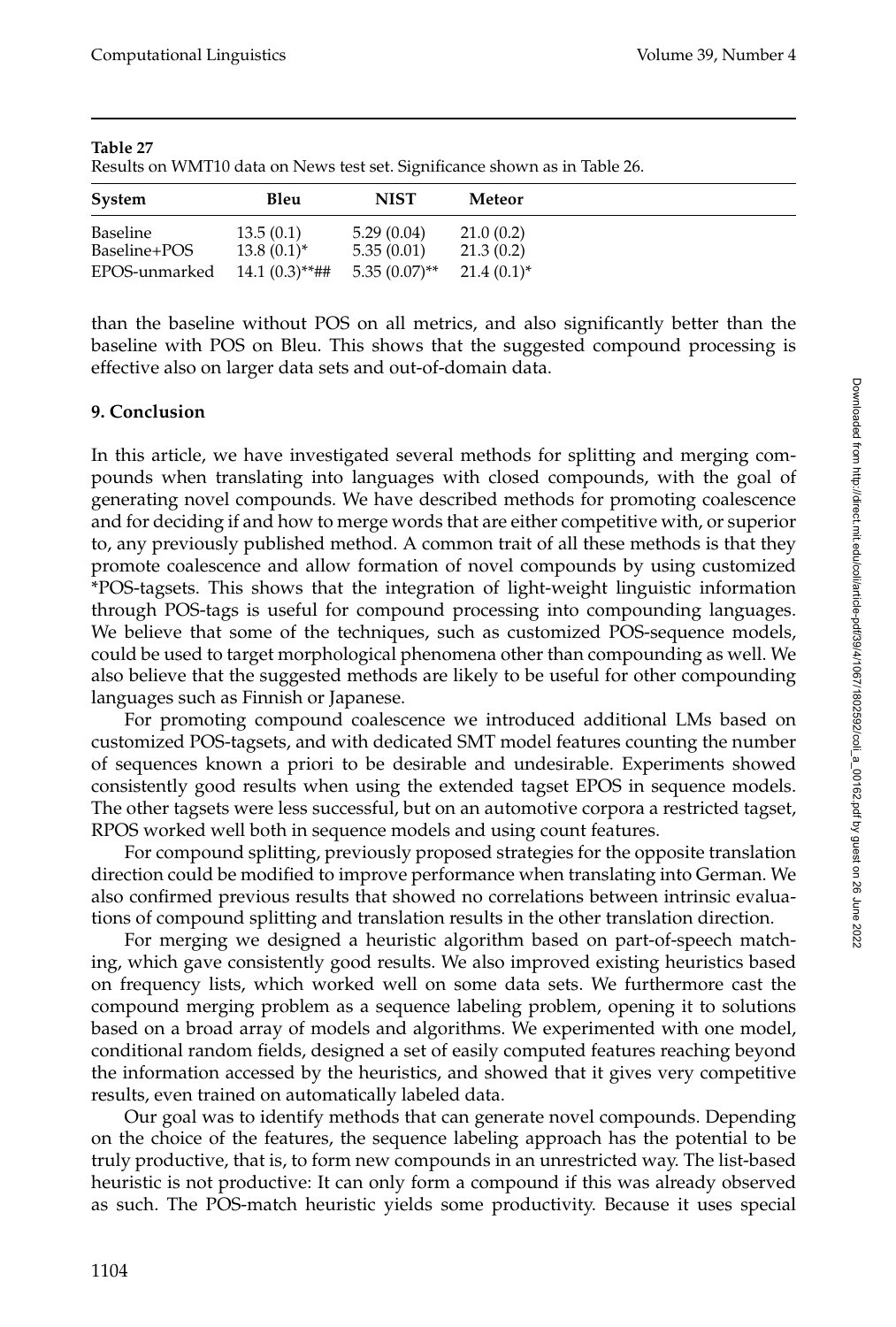POS-tags for compound modifiers, it can form a compound provided its head has been seen either alone or as a head, and its modifier(s) have been seen elsewhere, possibly separately, as modifier(s) of compounds. The sequence labeling approach can decide to merge two consecutive words even if neither was ever seen before in a compound.

In the merging step we only considered the order of words as they appear in the 1-best output. Other options would include also attempting reordering of words in the output in addition to merging, or to use lattice or *n*-best output and perform compound merging and reranking in combination. However, we believe that the use of sequence models for coalescence gives sufficiently good results and minimizes the potential impact of more costly options.

In this work we mainly viewed the translation system as a black box. Our modifications to the PBSMT pipeline were based on pre- and postprocessing and on the use of \*POS-sequence models. It is possible that further improvements can be had by integrating compound processing tighter into the decoder.

The rate of novel compounds is relatively low in the data sets used in our experiments, mainly due to the fact that most experiments are carried out with in-domain test data. However, the best methods tend to vary between the domain-restricted automotive corpora and Europarl. The importance of effective compound splitting and merging can be expected to grow in domain adaptation settings, outside the scope of this work.

Overall we have shown that systems with compound processing give consistently good results when they use POS-based language models and use either the POS-match heuristic or sequence labeling for compound merging. The difference between a baseline using a POS-model but no compound splitting and the split-merge EPOS-models is small in all experiments and does not seem to increase with the size of the training corpus. However, only the latter can produce novel compounds.

#### **Acknowledgments**

We would like to thank Maria Holmqvist and Tamás Gaál for valuable discussions about different aspects of the work in this article. We also thank the anonymous reviewers for their valuable comments on an earlier draft. The work presented in the article was mostly conducted while S. Stymne was at Linköping University and Xerox Research Centre Europe.

# **References**

Badr, Ibrahim, Rabih Zbib, and James Glass. 2008. Segmentation for English-to-Arabic statistical machine translation. In *Proceedings of the 46th Annual Meeting of the ACL: Human Language Technologies, Short papers*, pages 153–156, Columbus, OH.

Banerjee, Satanjeev and Alon Lavie. 2005. METEOR: An automatic metric for MT evaluation with improved correlation with human judgments. In *Proceedings of the Workshop on Intrinsic and Extrinsic Evaluation Measures for MT and/or Summarization at ACL'05*, pages 65–72, Ann Arbor, MI.

- Baroni, Marco, Johannes Matiasek, and Harald Trost. 2002. Predicting the components of German nominal compounds. In *Proceedings of the 15th European Conference on Artificial Intelligence (ECAI)*, pages 470–474, Amsterdam.
- Berton, André, Pablo Fetter, and Peter Regel-Brietzmann. 1996. Compound words in large-vocabulary German speech recognition systems. In *Proceedings of the Fourth International Conference on Spoken Language Processing*, pages 1,165–1,168, Philadelphia, PA.
- Birch, Alexandra, Miles Osborne, and Philipp Koehn. 2008. Predicting success in machine translation. In *Proceedings of the 2008 Conference on Empirical Methods in Natural Language Processing*, pages 745–754, Honolulu, HI.
- Botha, Jan A., Chris Dyer, and Phil Blunsom. 2012. Bayesian language modelling of German compounds. In *Proceedings of the 24th International Conference on Computational Linguistics*, pages 341–356, Mumbai.
- Brodda, Benny. 1979. *N˚agot om de svenska ordens fonotax och morfotax: Iakttagelse med utg˚angspunkt fr˚an experiment*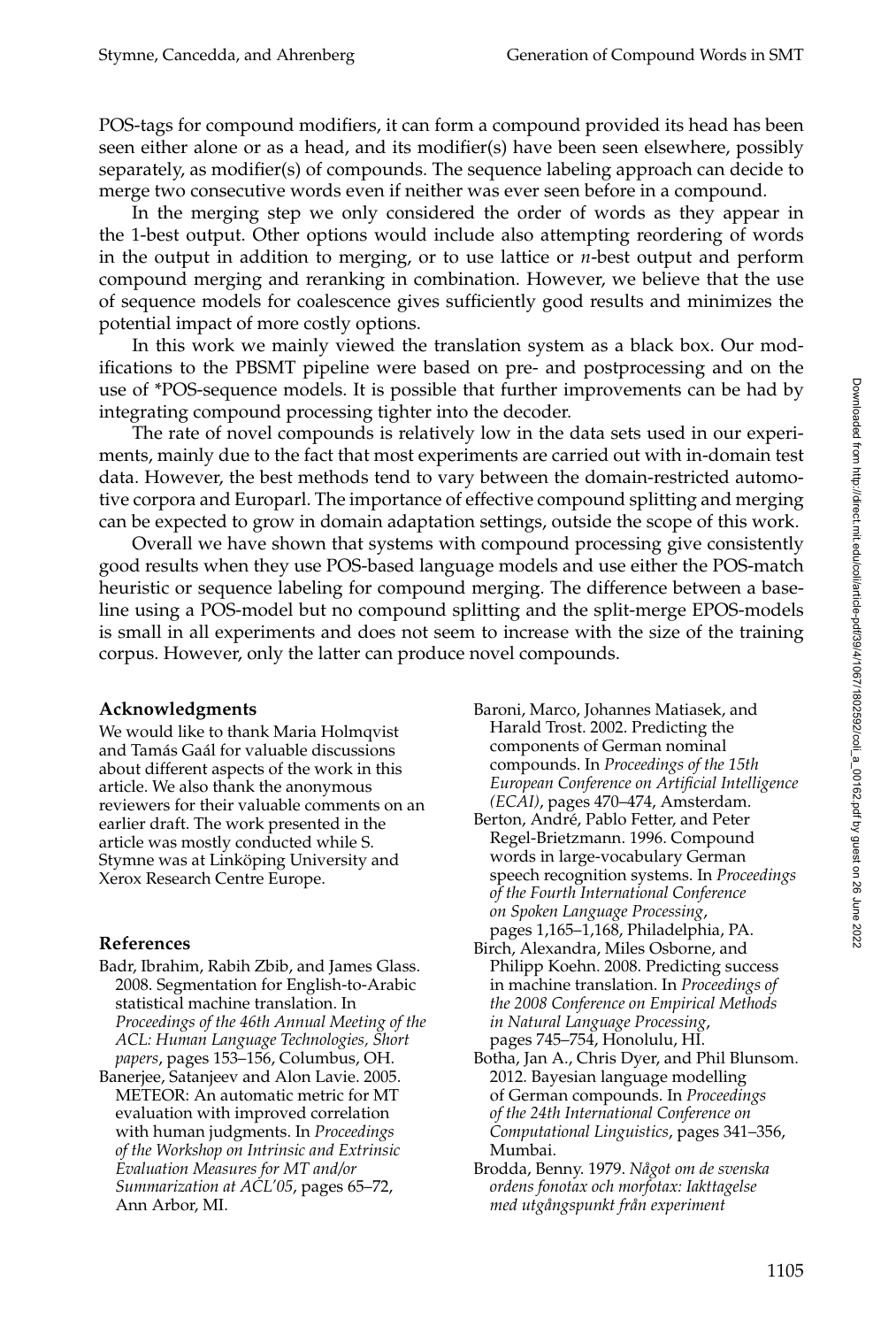*med automatisk morfologisk analys*. In *PILUS nr 38*. Inst. for lingvistik, Stockholms ¨ universitet, Sweden.

- Brown, Ralf D. 2002. Corpus-driven splitting of compound words. In *Proceedings of the 9th International Conference of Theoretical and Methodological Issues in Machine Translation*, pages 12–21, Keihanna.
- Carlberger, Johan, Rickard Domeij, Viggo Kann, and Ola Knutsson. 2005. The development and performance of a grammar checker for Swedish: A language engineering perspective. In Ola Knutsson, editor, *Developing and Evaluating Language Tools for Writers and Learners of Swedish*. Ph.D. thesis, Royal Institute of Technology (KTH), Stockholm, Sweden.
- Carlberger, Johan and Viggo Kann. 1999. Implementing an efficient part-of-speech tagger. *Software Practice and Experience*, 29:815–832.
- Cherry, Colin. 2008. Cohesive phrase-based decoding for statistical machine translation. In *Proceedings of the 46th Annual Meeting of the ACL: Human Language Technologies*, pages 72–80, Columbus, OH.
- Clark, Jonathan H., Chris Dyer, Alon Lavie, and Noah A. Smith. 2011. Better hypothesis testing for statistical machine translation: Controlling for optimizer instability. In *Proceedings of the 49th Annual Meeting of the ACL: Human Language Technologies*, pages 176–181, Portland, OR.
- Collins, Michael. 2002. Discriminative training methods for hidden Markov models: Theory and experiments with perceptron algorithms. In *Proceedings of the 2002 Conference on Empirical Methods in Natural Language Processing*, pages 1–8, Philadelphia, PA.
- Collins, Michael and Terry Koo. 2005. Discriminative reranking for natural language parsing. *Computational Linguistics*, 31(1):25–69.
- Cutting, Doug, Julian Kupiec, Jan Pedersen, and Penelope Sibun. 1992. A practical part-of-speech tagger. In *Proceedings of the Third Conference on Applied Natural Language Processing*, pages 133–140, Trento.
- Doddington, George. 2002. Automatic evaluation of machine translation quality using n-gram co-occurence statistics. In *Proceedings of the Second International Conference on Human Language Technology*, pages 228–231, San Diego, CA.
- Dyer, Chris. 2009. Using a maximum entropy model to build segmentation lattices for MT. In *Proceedings of Human Language*

*Technologies: The 2009 Annual Conference of the NAACL*, pages 406–414, Boulder, CO.

- Dyer, Chris. 2010. *A Formal Model of Ambiguity and its Applications in Machine Translation*. Ph.D. thesis, University of Maryland, USA.
- El-Kahlout, İlknur Durgar and Kemal Oflazer. 2006. Initial explorations in English to Turkish statistical machine translation. In *Proceedings of the Workshop on Statistical Machine Translation*, pages 7–14, New York, NY.
- El Kholy, Ahmed and Nizar Habash. 2010. Techniques for Arabic morphological detokenization and orthographic denormalization. In *LREC 2010 Workshop on Language Resources and Human Language Technology for Semitic Languages*, pages 45–51, Valletta.
- Fraser, Alexander. 2009. Experiments in morphosyntactic processing for translating to and from German. In *Proceedings of the Fourth Workshop on Statistical Machine Translation*, pages 115–119, Athens.
- Friberg, Karin. 2007. Decomposing Swedish compounds using memory-based learning. In *Proceedings of the 16th Nordic Conference on Computational Linguistics (NODALIDA'07)*, pages 224–230, Tartu.
- Fritzinger, Fabienne and Alexander Fraser. 2010. How to avoid burning ducks: Combining linguistic analysis and corpus statistics for German compound processing. In *Proceedings of the Joint Fifth Workshop on Statistical Machine Translation and MetricsMATR*, pages 224–234, Uppsala.
- Hedlund, Turid. 2002. Compounds in dictionary-based cross-language information retrieval. *Information Research*, 7(2). Available at http://InformationR. net/ir/7-2/paper128.html. Accessed January 29, 2013.
- Holmqvist, Maria, Sara Stymne, and Lars Ahrenberg. 2007. Getting to know Moses: Initial experiments on German–English factored translation. In *Proceedings of the Second Workshop on Statistical Machine Translation*, pages 181–184, Prague.
- Holz, Florian and Chris Biemann. 2008. Unsupervised and knowledge-free learning of compound splits and periphrases. In *Proceedings of the 9th International Conference on Intelligent Text Processing and Computational Linguistics (CICLING)*, pages 117–127, Haifa.
- Institut für Deutsche Sprache. 1998. Rechtschreibreform (Aktualisierte Ausgabe). IDS Sprachreport,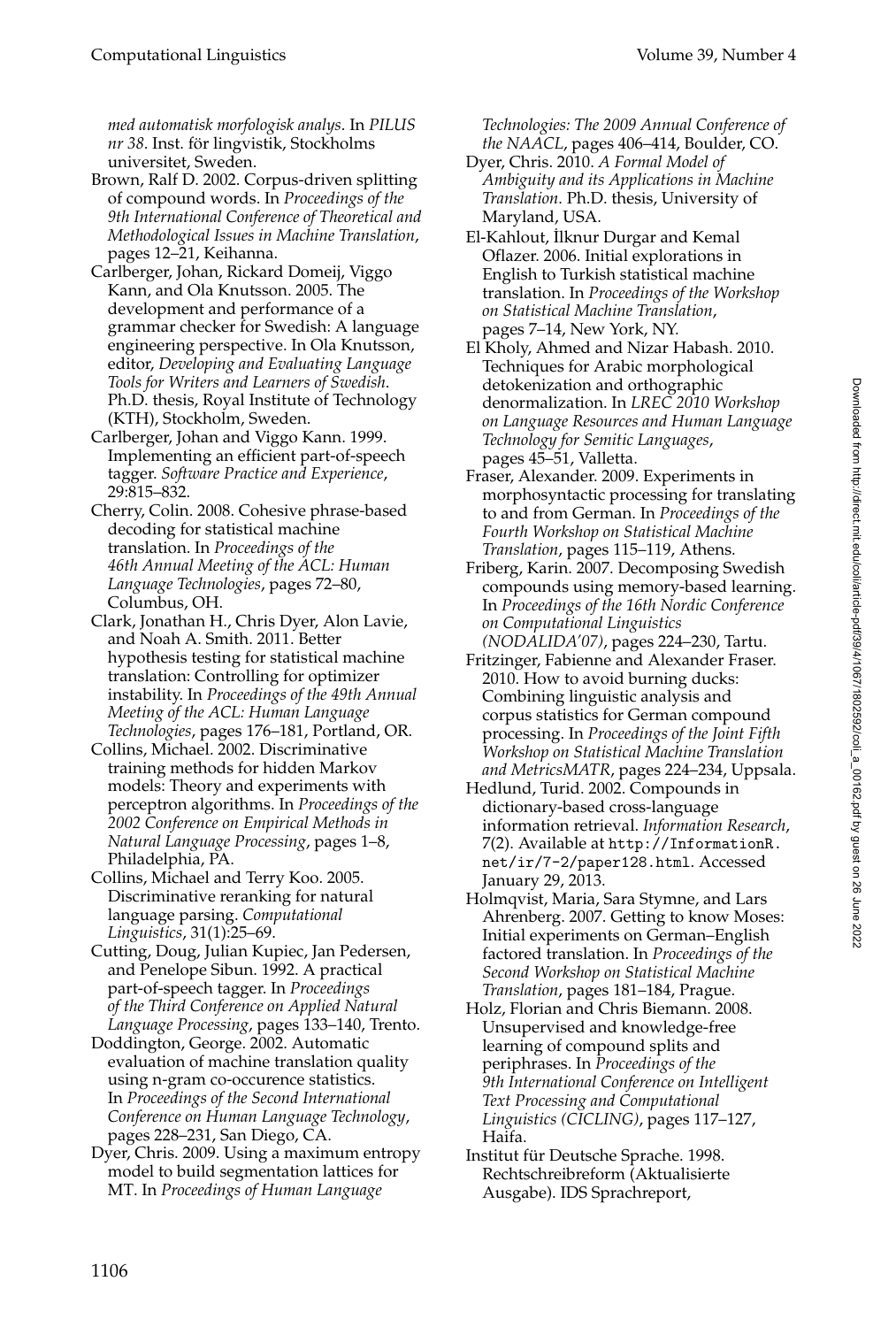Extra-Ausgabe Dezember 1998. Mannheim, Germany.

Koehn, Philipp. 2005. Europarl: A parallel corpus for statistical machine translation. In *Proceedings of MT Summit X*, pages 79–86, Phuket.

- Koehn, Philipp, Abhishek Arun, and Hieu Hoang. 2008. Towards better machine translation quality for the German–English language pairs. In *Proceedings of the Third Workshop on Statistical Machine Translation*, pages 139–142, Columbus, OH.
- Koehn, Philipp and Hieu Hoang. 2007. Factored translation models. In *Proceedings of the 2007 Joint Conference on Empirical Methods in Natural Language Processing and Computational Natural Language Learning*, pages 868–876, Prague.
- Koehn, Philipp, Hieu Hoang, Alexandra Birch, Chris Callison-Burch, Marcello Federico, Nicola Bertoldi, Brooke Cowan, Wade Shen, Christine Moran, Richard Zens, Chris Dyer, Ondrej Bojar, Alexandra Constantin, and Evan Herbst. 2007. Moses: Open source toolkit for statistical machine translation. In *Proceedings of the 45th Annual Meeting of the ACL, Demo and Poster Sessions*, pages 177–180, Prague.
- Koehn, Philipp and Kevin Knight. 2003. Empirical methods for compound splitting. In *Proceedings of the 10th Conference of the EACL*, pages 187–193, Budapest.
- Kokkinakis, Dimitros. 2001. *A Framework for the Acquisition of Lexical Knowledge: Description and Applications*. Ph.D. thesis, Göteborg University, Sweden.

Kürschner, Sebastian. 2003. Von Volk-s-musik und Sport-ø-geist im Lemming-ø-land – Af folk-e-musik og sport-s-ånd i lemming-e-landet: Fugenelemente im Deutschen und Dänischen – eine kontrastive Studie zu einem Grenzfall der Morphologie. Master's thesis, Albert-Ludwigs-Universitat, ¨ Freiburg, Germany.

- Lafferty, John, Andrew McCallum, and Fernando Pereira. 2001. Conditional random fields: Probabilistic models for segmenting and labeling sequence data. In *Proceedings of the 18th International Conference on Machine Learning*, pages 282–289, Williamstown, MA.
- Langer, Stefan. 1998. Zur Morphologie und Semantik von Nominalkomposita. In *Tagungsband der 4. Konferenz zur Verarbeitung nat¨urlicher Sprache (KONVENS)*, pages 83–97, Bonn.
- Larson, Martha, Daniel Willett, Joachim Köhler, and Gerhard Rigoll. 2000. Compound splitting and lexical unit recombination for improved performance of a speech recognition system for German parliamentary speeches. In *Proceedings of the Sixth International Conference on Spoken Language Processing*, volume 3, pages 945–948, Beijing.
- Lavie, Alon and Abhaya Agarwal. 2007. METEOR: An automatic metric for MT evaluation with high levels of correlation with human judgments. In *Proceedings of the Second Workshop on Statistical Machine Translation*, pages 228–231, Prague.
- Macherey, Klaus, Andrew Dai, David Talbot, Ashok Popat, and Franz Och. 2011. Language-independent compound splitting with morphological operations. In *Proceedings of the 49th Annual Meeting of the ACL: Human Language Technologies*, pages 1,395–1,404, Portland, OR.
- Nießen, Sonja and Hermann Ney. 2000. Improving SMT quality with morpho-syntactic analysis. In *Proceedings of the 18th International Conference on Computational Linguistics*, pages 1,081-1,085, Saarbrücken.
- Nießen, Sonja and Hermann Ney. 2004. Statistical machine translation with scarce resources using morpho-syntactic information. *Computational Linguistics*, 30(2):181–204.
- Och, Franz Josef. 2003. Minimum error rate training in statistical machine translation. In *Proceedings of the 42nd Annual Meeting of the ACL*, pages 160–167, Sapporo.
- Och, Franz Josef and Hermann Ney. 2003. A systematic comparison of various statistical alignment models. *Computational Linguistics*, 29(1):19–51.
- Papineni, Kishore, Salim Roukos, Todd Ward, and Wei-Jing Zhu. 2002. BLEU: A method for automatic evaluation of machine translation. In *Proceedings of the 40th Annual Meeting of the ACL*, pages 311–318, Philadelphia, PA.
- Popović, Maja and Hermann Ney. 2006. Statistical machine translation with a small amount of bilingual training data. In *5th LREC SALTMIL Workshop on Minority Languages*, pages 25–29, Genoa.
- Popovic, Maja, Daniel Stein, and Hermann ´ Ney. 2006. Statistical machine translation of German compound words. In *Proceedings of FinTAL – 5th International Conference on Natural Language Processing*, pages 616–624, Turku.